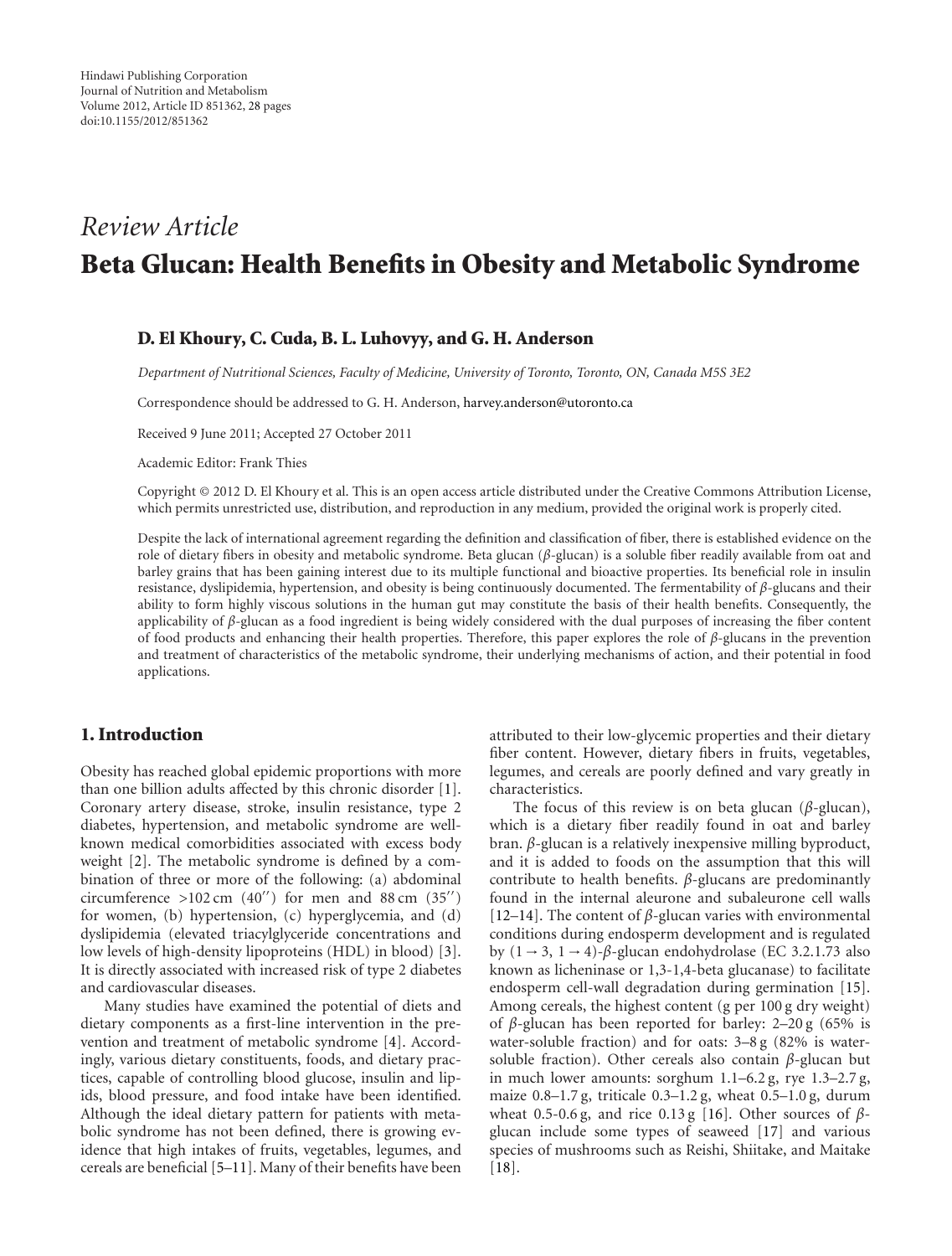Canada is a major producer of both oats and barley, producing 2297.6 and 7605.3 thousand metric tonnes of oats and barley, respectively, in 2010/2011 [\[19,](#page-16-5) [20](#page-16-6)]. In 2007, Canada was the 5th leading producer of barley and the 2nd leading producer of oats worldwide [\[21](#page-16-7)]. Fractions rich in *β*glucans are readily obtained from cereal grains by dry milling followed by sieving and air classification processes or by wet milling followed by sieving and solvent extractions [\[22\]](#page-16-8). These approaches result in concentrates or isolates containing 8–30% and 95% *β*-glucans, respectively. During oat processing, oat bran and aleurone layers can be milled from oat groat, creating the bran as a major byproduct. Oat *β*-glucan is found in greater concentrations in the bran as compared to the whole-oat groat and commercial oat bran contains 7–10% *β*-glucan [\[23\]](#page-16-9). However, extraction of pure *β*-glucan isolates is not straightforward and relatively costly since the aleurone and subaleurone cell walls also enclose starch, protein, and lipids [\[24](#page-16-10)]. Thus, pure *β*-glucan isolates are often ignored in food product development and relatively inexpensive oat and barley bran or flour fractions are typically used.

The objective of the current review is to illustrate the role of *β*-glucan, as a soluble and fermentable fiber, in the prevention and treatment of various metabolic syndromelinked diseases. *β*-glucan is then compared to other soluble and fermentable dietary fibers, clarifying whether the effects of *β*-glucan on health and disease are unique. An overview of definitions and types of fiber is provided first and then followed by an in-depth examination of the health benefits associated with *β*-glucan, its mechanisms of action, and its potential food applications.

## **2. Dietary Fibers: Characteristics, Definitions, Classifications, and Analytical Methods**

Scientific and regulatory bodies around the world define fiber differently. The challenge of defining fiber is probably best exemplified by the 10-year process that was required to achieve an international legal definition for dietary fiber by Codex [\[25](#page-16-11)]. Most definitions of fiber address its biological, chemical, and nutritional characteristics while recent regulatory requirements have created the need for analytical definitions. Fibers can also be categorized based on their physical and chemical properties as well as their physiological effects. The following sections outline some characteristics of fiber, its various definitions and classifications as well as the analytical approaches used for its quantification. Prior to an in-depth examination of *β*-glucan, a brief overview describing the role of dietary fibers in metabolic syndrome will be given.

*2.1. Characteristics of Dietary Fibers.* Four categories of fiber definitions have been identified [\[26\]](#page-16-12), each of which addresses a different characteristic of fiber. In general, these categories describe fiber based on its source, chemical composition, digestibility, metabolic fate, and physiological effects. Depending on which characteristic is used to define fiber, various carbohydrates can be included under the definition. Each category of definitions has its advantages and disadvantages and because of the variation in fiber types,

a combination of different approaches is usually necessary in order to define fiber in a comprehensive manner.

Biological definitions describe the origins of fiber and have historically referred to nonstarch polysaccharides from plant cell walls. The earliest formal definition of fiber refers to the source of fiber: "Dietary fibre is the proportion of food which is derived from the cellular walls of plants, which is digested very poorly in human beings" [\[27\]](#page-16-13). This definition was soon updated to include nondigestible polysaccharides that are not part of the plant cell wall [\[28\]](#page-16-14), in order to account for storage carbohydrates such as guar gum. Howbever, this definition remains limiting as fibers can also be obtained from animal, fungal, bacterial, and synthetic sources. Categorization based on source is also complicated by the inability of analytical methods to distinguish fiber origin [\[29\]](#page-16-15).

Chemically, fiber can be described based on its chain length and type of linkages between each monomeric unit. This provides a very precise and unequivocal meaning; however, deciding on the appropriate chain length for fiber has been difficult. The Codex definition for fiber indicates that fibers have a degree of polymerization (DP)  $\geq$  10, but also includes a footnote that the decision on whether to include carbohydrates with a DP *>* 2 (i.e., oligosaccharides) is up to national authorities [\[30](#page-16-16)]. Fibers can also be described based on the chemical bonds between their monomeric units as nonstarch polysaccharides are typically linked by *β*-linkages; however, this specification would exclude resistant starches, which contain *α*-1,4 linkages.

The physiological effects of fiber refer to its nondigestibility and metabolic effects. Nondigestibility in the small intestine is fundamental to fiber and was part of the first definition put forth by Trowell [\[27](#page-16-13)]. However, nondigestibility and a lack of absorption by the small intestine alone do not guarantee favourable physiological effects. Depending on physicochemical properties, fibers have a range of physiological consequences including viscosity in the upper gastrointestinal tract [\[31,](#page-16-17) [32](#page-16-18)], fermentation in the colon [\[33](#page-16-19)], and prebiotic effects [\[34](#page-16-20), [35](#page-16-21)]. These effects in the gastrointestinal tract improve laxation and increase stool bulking and also have metabolic consequences including improvements in serum lipids and postprandial glycemia and promotion of satiety.

Analytical definitions are used for labelling and inspection purposes. They often describe an "official method," which is simple and reproducible enough to minimize dispute. The risk with these types of definitions is that they are not able to recognize new fiber compounds, which may have significant and beneficial health implications. Consequentially, the "official method" has to be continually updated to measure these new compounds. This type of definition is very practical from a regulatory point of view; however, it alone does not actually describe any characteristics of fiber and an analytical method should only be part of a formal regulatory definition.

*2.2. Definitions of Dietary Fibers.* The most recent definitions for fiber generally address at least one of four characteristics: (1) source, (2) chemical characteristics, (3) resistance to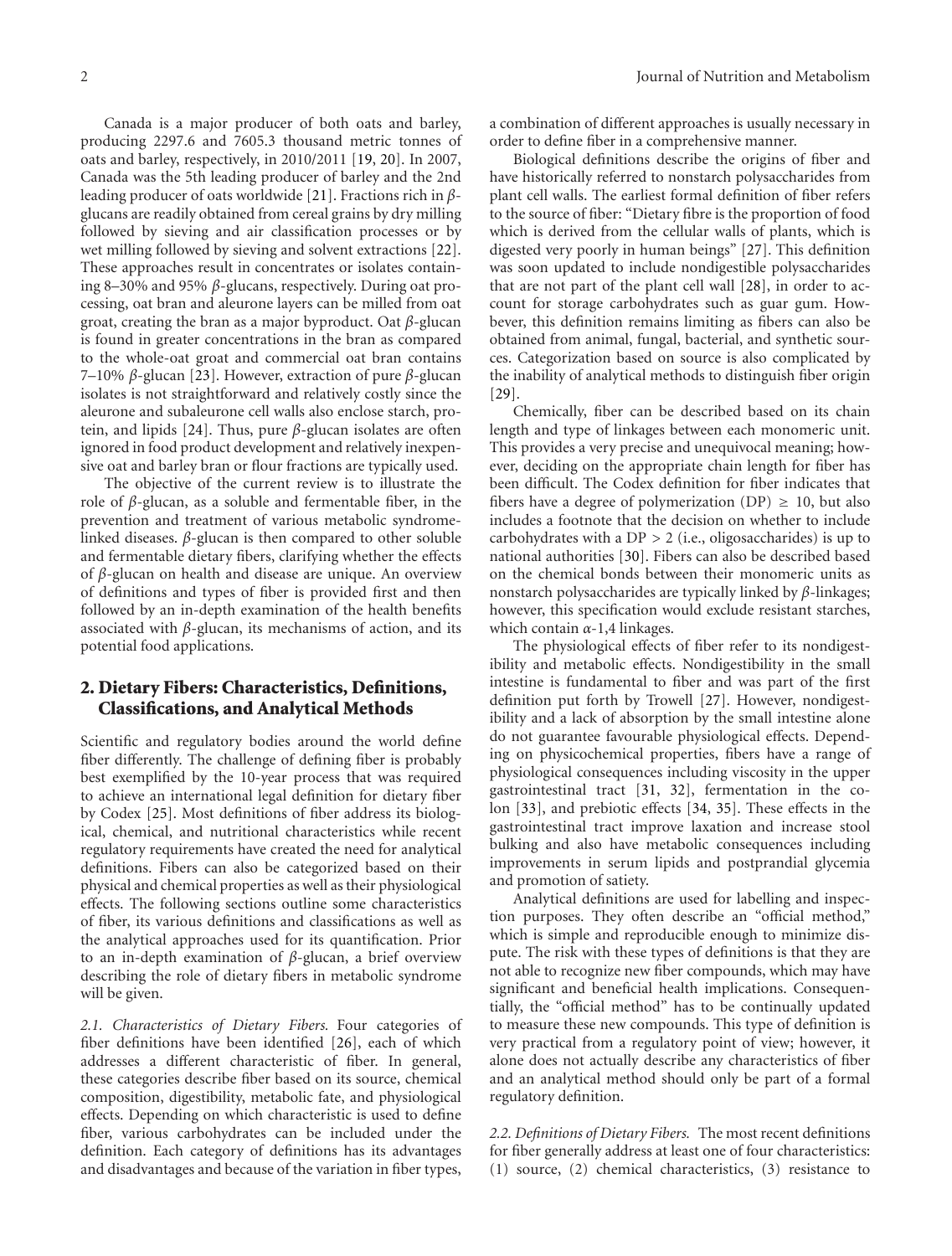digestion, and (4) beneficial biological effects. With the advances of food science, isolation, modification, and synthesis of many fibers are possible, which have resulted in some jurisdictions distinguishing between naturally occurring fibers from plant source and isolated or synthesized fibers. Others have chosen not to adopt this division by either considering all nondigestible carbohydrates as fiber or only those carbohydrates that are intrinsic and intact in plants. [Table 1](#page-3-0) lists examples of such definitions based on this division.

*2.3. Classification of Dietary Fibers.* As seen in the previous section, fibers are often classified by their source (plant, animal, isolated, synthetic, etc.), but they can also be classified according to chemical, physical, or physiological criteria [\[36](#page-16-22), [37](#page-16-23)].

*2.3.1. Chemical (Polymer Length and Types of Linkages).* Chemical classification can divide carbohydrates based on their chain length, or DP: sugars (DP 1-2), oligosaccharides (DP 3–9), and polysaccharides (DP  $\geq$  10). Oligosaccharides are either (a) maltodextrins (*α*-glucans), principally resulting from the hydrolysis of starch, or (b) non-*α*-glucan such as raffinose and stachyose, fructo- and galactooligosaccharides and other oligosaccharides. Polysaccharides may be divided into starch  $(\alpha-1,4$  and 1,6 glucans) and nonstarch polysaccharides, which primarily consist of plant cell wall polysaccharides such as cellulose, hemicelluloses, and pectin but also includes plant gums, mucilages, and hydrocolloids. However, some carbohydrates do not fit into this categorization. For instance, inulin may have from 2 to 200 fructose units and thus can be both oligo- and polysaccharide [\[35\]](#page-16-21).

*2.3.2. Physical (Solubility and Viscosity).* Fibers are most commonly characterized based on their solubility. Distinction between soluble and insoluble dietary fibers is based on the solubility characteristics of dietary fiber in hot aqueous buffer solutions [\[38](#page-16-24)]. Solubility of dietary fiber structure cannot be simply described as the solubility in water. Solubility of dietary fibers is rather defined as dissolved or liquefied in a buffer and enzyme solution modeled after, but not necessarily identical to, the aqueous enzyme solutions or slurries present in the human system [\[39\]](#page-16-25). Insoluble fibers primarily consist of cellulose and some hemicelluloses, resistant starch, and chitin while soluble fibers include pectins, *β*-glucans, galactomannan gums, mucilages, and some hemicelluloses. Solubility can be used as a means to broadly characterize the physiological effects of fibers. In general, insoluble fibers increase fecal bulk and the excretion of bile acids and decrease intestinal transit time (i.e., laxative effect). Soluble fibers increase total transit time by delaying gastric emptying and also slow glucose absorption [\[40\]](#page-16-26). Although this characterization of fiber is used to generalize the effects of each fiber type, only soluble viscous fibers delay gastric emptying time and slow glucose absorption while nonviscous soluble fibers primarily act as a substrate for microbial fermentation in the colon [\[33\]](#page-16-19).

*2.3.3. Physiological (Rate of Digestion and Fermentation).* The rate at which a carbohydrate is digested is determined by a number of factors, including the rate at which carbohydrate leaves the stomach and becomes available for absorption as well as diffusion of released sugars occurs from food bolus [\[41\]](#page-16-27). Thus, the rate at which carbohydrates leave the food matrix and the ability for amylase to act on the carbohydrate is an important determinant of glucose absorption rate and resulting blood glucose levels. Based on digestion, carbohydrates can be categorized as rapidly or slowly digested or even resistant. Resistant carbohydrates include plant cell wall polysaccharides, gums, fructans, resistant maltodextrins, and resistant starches.

These carbohydrates that resist digestion make their way to the large intestine, where they may be fermented by the gut microflora [\[33](#page-16-19)] or have prebiotic effects [\[34](#page-16-20)]. However, not all fiber is fermented. Short-chained fatty acids produced from fermentation are mainly sourced from resistant starches [\[42,](#page-16-28) [43](#page-16-29)]. Insoluble fibers (e.g., lignins, cellulose, and some hemicelluloses) are resistant to fermentation while soluble fibers (e.g., pectins, gums, mucilages, and some hemicelluloses) are more completely fermented by colonic microflora [\[33\]](#page-16-19). A prebiotic is a nondigestible food ingredient that selectively stimulates the growth and/or activity of a limited number of colonic bacteria and subsequently improves host health [\[44\]](#page-16-30). Prebiotic fibers alter the balance of the gut microflora towards what is considered to be a healthier one [\[34\]](#page-16-20) and includes fructans and resistant starches [\[45\]](#page-16-31).

*2.4. Analytical Methods for Fiber Quantification.* For food labelling purposes, it is important that analytical methods complement the fiber definition in a given jurisdiction. Fibers are typically measured by enzymatic-gravimetric methods, although there are also gravimetric, nonenzymatic-gravimetric, and enzymatic chemical methods. Highperformance liquid chromatography (HPLC), gas liquid chromatography (GLC), and ion-exchange chromatography are also used [\[29](#page-16-15)]. Fibers recovered with enzymaticgravimetric methods include cellulose, hemicelluloses, pectins, some other nonstarch polysaccharides, lignin and some resistant starch. Soluble and insoluble fibers can also be measured separately by this method [\[46\]](#page-16-32). However, these methods do not capture inulin and polydextrose and partially measure resistant starch. To remedy this, separate procedures have been proposed to quantify these other compounds. For instance, *β*-glucans can be measured by AOAC method 995.16, AAC method 32-23, and a method by McCleary and Codd [\[47\]](#page-16-33). Resistant starch, oligofructan, inulin, fructo-oligosaccharides, and polydextrose can also be measured independently by several methods [\[29](#page-16-15)].

However, these methods incompletely measure all fibers included in the Codex definition, and the use of some or all of these methods could result in underestimation of some fibers as well as overestimation of others due to double counting. The McCleary method [\[48](#page-16-34)] (AOAC 2009.01) was proposed to accompany the Codex definition as it allows for measurement of a complete range of dietary fiber components, including nondigestible oligosaccharides and resistant starches, in one test, without double counting or missing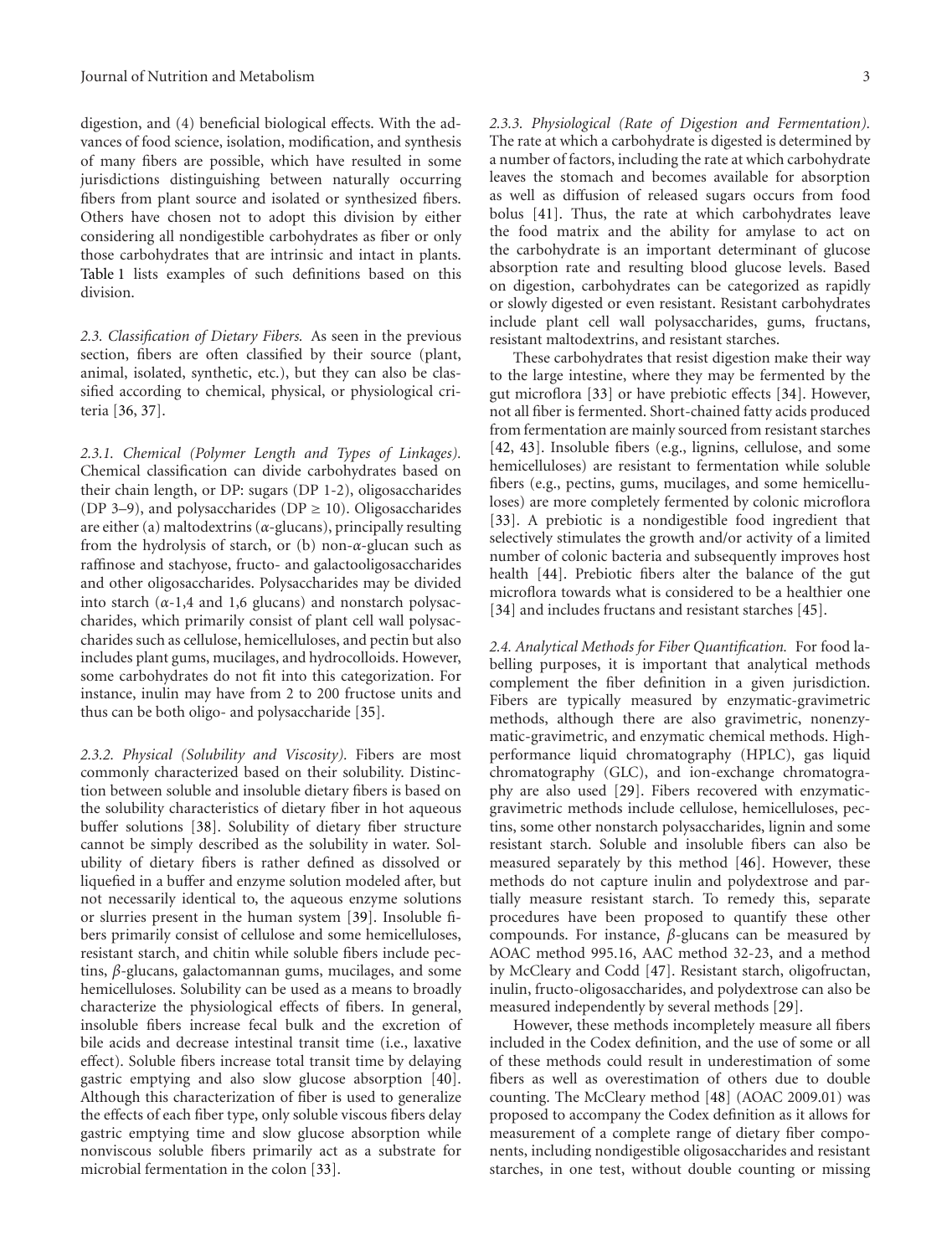<span id="page-3-0"></span>Table 1: Categorization of recent definitions of fiber based on whether or not a distinction in dietary fiber source is made.

| Plant source only                                                                                                                                                                                                                                                                                                                                                                                                                                                                                                        |
|--------------------------------------------------------------------------------------------------------------------------------------------------------------------------------------------------------------------------------------------------------------------------------------------------------------------------------------------------------------------------------------------------------------------------------------------------------------------------------------------------------------------------|
| Food and Agriculture Organization (FAO)/World Health Organization (WHO):                                                                                                                                                                                                                                                                                                                                                                                                                                                 |
| "Dietary fibre consists of intrinsic plant cell wall polysaccharides" [40]                                                                                                                                                                                                                                                                                                                                                                                                                                               |
| Categorize fiber types based on source                                                                                                                                                                                                                                                                                                                                                                                                                                                                                   |
| Institute of Medicine (IOM):                                                                                                                                                                                                                                                                                                                                                                                                                                                                                             |
| "Dietary fiber consists of nondigestible carbohydrates and lignin that are intrinsic and intact in plants                                                                                                                                                                                                                                                                                                                                                                                                                |
| Functional fiber consists of isolated, nondigestible carbohydrates that have beneficial physiological effects in humans                                                                                                                                                                                                                                                                                                                                                                                                  |
| Total fibre is the sum of dietary fibre and functional fiber" [368]                                                                                                                                                                                                                                                                                                                                                                                                                                                      |
| Health Canada <sup>1</sup> :                                                                                                                                                                                                                                                                                                                                                                                                                                                                                             |
| "Dietary fibre consists of the endogenous components of plant material in the diet which are resistant to digestion by enzymes produced by                                                                                                                                                                                                                                                                                                                                                                               |
| humans. They are predominantly nonstarch polysaccharides and lignin and may include, in addition, associated substances" [369]                                                                                                                                                                                                                                                                                                                                                                                           |
| "Novel Fibre or Novel Fibre Source means a food that is manufactured to be a source of dietary fibre, and                                                                                                                                                                                                                                                                                                                                                                                                                |
| (i) that has not traditionally been used for human consumption to any significant extent, or                                                                                                                                                                                                                                                                                                                                                                                                                             |
| (ii) that has been chemically processed, for example, oxidized, or physically processed, for example, very finely ground, so as to modify                                                                                                                                                                                                                                                                                                                                                                                |
| the properties of the fibre contained therein, or                                                                                                                                                                                                                                                                                                                                                                                                                                                                        |
| (iii) that has been highly concentrated from its plant source" [370]                                                                                                                                                                                                                                                                                                                                                                                                                                                     |
| Codex Alimentarius Commission <sup>2</sup> :                                                                                                                                                                                                                                                                                                                                                                                                                                                                             |
| "Dietary fibre means carbohydrate polymers with ten or more monomeric units, which are not hydrolysed by the endogenous enzymes in                                                                                                                                                                                                                                                                                                                                                                                       |
| the small intestine of humans and belong to the following categories:                                                                                                                                                                                                                                                                                                                                                                                                                                                    |
| (i) edible carbohydrate polymers naturally occurring in the food as consumed,                                                                                                                                                                                                                                                                                                                                                                                                                                            |
| (ii) carbohydrate polymers which have been obtained from food raw material by physical, enzymatic, or chemical means and which                                                                                                                                                                                                                                                                                                                                                                                           |
| have been shown to have a physiological effect of benefit to health as demonstrated by generally accepted scientific evidence to                                                                                                                                                                                                                                                                                                                                                                                         |
| competent authorities,                                                                                                                                                                                                                                                                                                                                                                                                                                                                                                   |
| Synthetic carbohydrates polymers which have been shown to have a physiological effect of benefit to health as                                                                                                                                                                                                                                                                                                                                                                                                            |
| demonstrated by generally accepted scientific evidence to competent authorities" [30]                                                                                                                                                                                                                                                                                                                                                                                                                                    |
| No categorization of fibers based on source                                                                                                                                                                                                                                                                                                                                                                                                                                                                              |
| European Food Safety Authority (EFSA):                                                                                                                                                                                                                                                                                                                                                                                                                                                                                   |
| "Nondigestible carbohydrates plus lignin" [371]                                                                                                                                                                                                                                                                                                                                                                                                                                                                          |
| Food Standards Australia New Zealand (FSANZ), formerly Australia New Zealand Food Authority (ANZFA)                                                                                                                                                                                                                                                                                                                                                                                                                      |
| "Dietary fibre means the fraction of the edible part of plants or their extracts, or synthetic analogues that                                                                                                                                                                                                                                                                                                                                                                                                            |
| (a) are resistant to the digestion and absorption in the small intestine, usually with complete or partial fermentation in the large                                                                                                                                                                                                                                                                                                                                                                                     |
| intestine;                                                                                                                                                                                                                                                                                                                                                                                                                                                                                                               |
| (b) promote one or more of the following beneficial physiological effects:                                                                                                                                                                                                                                                                                                                                                                                                                                               |
| (i) laxation,                                                                                                                                                                                                                                                                                                                                                                                                                                                                                                            |
| (ii) reduction in blood cholesterol,                                                                                                                                                                                                                                                                                                                                                                                                                                                                                     |
| (iii) modulation of blood glucose,<br>and includes polysaccharides, oligosaccharides ( $DP < 2$ ), and lignin" [372]                                                                                                                                                                                                                                                                                                                                                                                                     |
|                                                                                                                                                                                                                                                                                                                                                                                                                                                                                                                          |
| <sup>1</sup> Health Canada is currently reviewing its definition for fiber and proposed a new definition in December 2010 which has not yet been accepted [373].<br><sup>2</sup> Two footnotes have been included with this definition, the first indicates that substances associated with fibre (e.g., lignin, waxes, saponins, etc.) are included<br>in this definition, unless they are isolated and reintroduced into a food. The second footnote states that the decision on whether to include carbohydrates from |

fiber compounds [\[48](#page-16-34)]. This method uses extended enzymatic digestion at 37◦C, followed by gravimetric isolation and quantitation of high-molecular weight dietary fiber and liquid chromatography to quantitate low-molecular weight dietary fibers [\[49\]](#page-17-0). It is also particularly important for food labelling that fiber analysis be completed on foods as they would be eaten in order to provide more accurate fiber values that account for the effects of processing and cooking procedures [\[49](#page-17-0)].

3 to 9 monomeric units is up to the discretion of national authorities.

For analysis of *β*-glucan, two AOAC methods have been adopted in oats, barley, and their products. Both methods are enzymatic colorimetric methods that use lichenase to cleave 1,3 *β*-bonds in *β*-glucan to produce oligosaccharides of various lengths that are subsequently hydrolyzed to glucose with amyloglucosidase, and then the glucose is assayed colorimetrically [\[39\]](#page-16-25). The AOAC method 992.28 is applicable to measure 1–12% *β*-glucans in oat and barley fractions, unsweetened oat cereals, and ready-to-eat cereals [\[50](#page-17-1)]. The AOAC method 995.16 is used to analyze *β*-glucan content in flours from whole grains, milling fractions, and unsweetened cereal products [\[47](#page-16-33)]. In addition to AOAC methods, there are other methods including enzyme-linked immunosorbent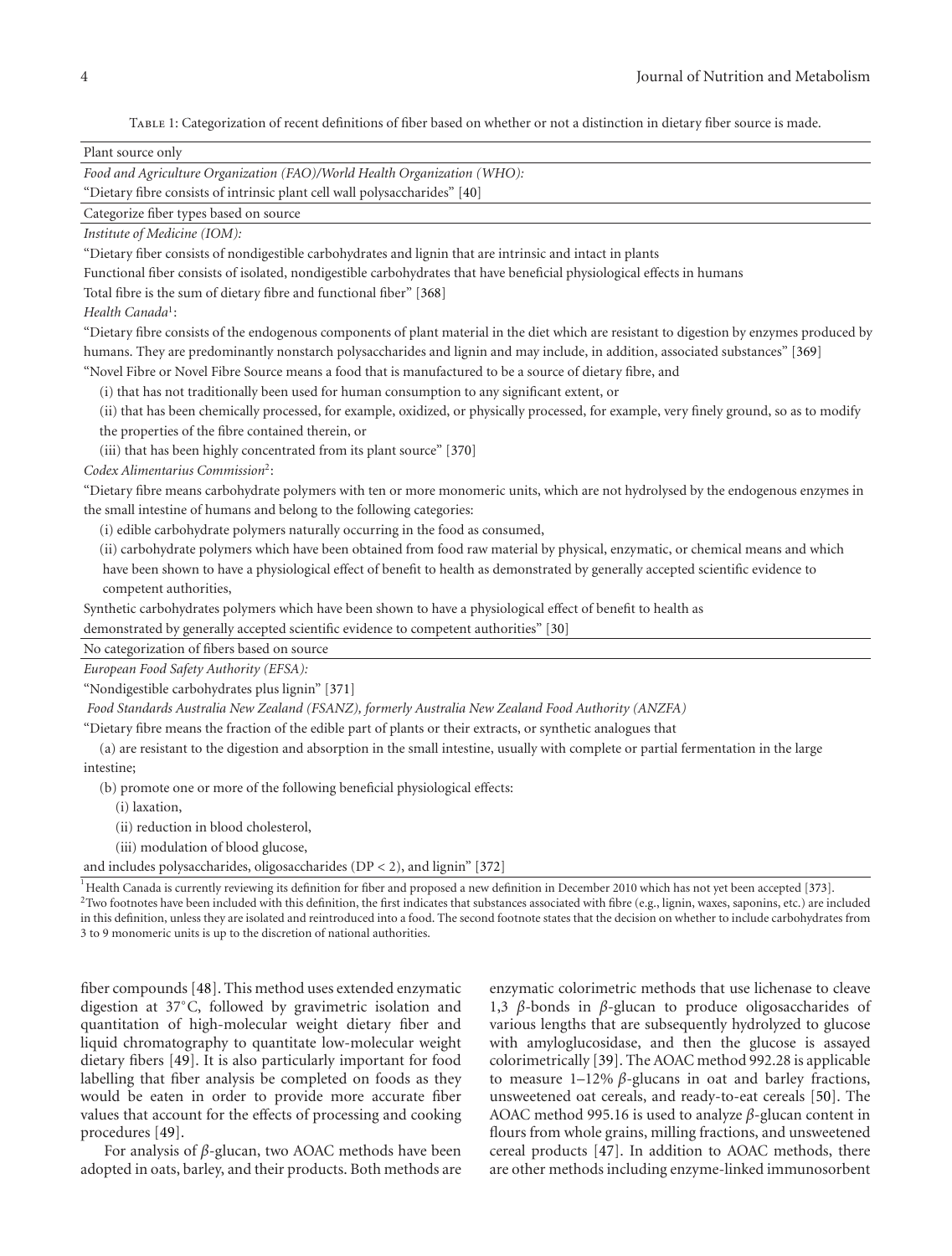assay (ELISA) [\[51](#page-17-2)], near-infrared spectroscopy [\[52\]](#page-17-3), and fluorescence assay of complex formed between *β*-glucan and calcofluor [\[53\]](#page-17-4), which are all specifically designed to measure *β*-glucan.

*2.5. Dietary Fibers in the Prevention and Treatment of Metabolic Syndrome.* Dietary fibers have been strongly implicated in the prevention and treatment of various characteristics of the metabolic syndrome. The beneficial effect of fiberrich foods and isolated fibers, both insoluble and soluble, on obesity, cardiovascular diseases, and type 2 diabetes has been shown in randomized studies [\[6](#page-15-8), [11\]](#page-15-6). Diets rich in fiber improve glycemic control in type 2 diabetes [\[54\]](#page-17-5), reduce low-density lipoprotein (LDL) cholesterol in hypercholesterolemia [\[55](#page-17-6)[–57](#page-17-7)], and contribute positively to longterm weight management [\[58](#page-17-8)]. In epidemiological studies, positive associations were noted between increased cereal consumption, a source of both insoluble and soluble fibers, and reduced risk of metabolic syndrome, cardiovascular diseases, and markers of systemic inflammation [\[59](#page-17-9)[–61\]](#page-17-10). Diets rich in whole-grain foods have also been negatively associated with metabolic syndrome [\[6,](#page-15-8) [8](#page-15-9), [11](#page-15-6)].

In comparison to insoluble fibers, soluble fibers are more potent in attenuating the presence of components of the metabolic syndrome in both animals and humans. Addition of *α*-cyclodextrin, a soluble dietary fiber, to high-fat-dietfed male Wistar rats for 6 weeks attenuated weight gain and increases in plasma cholesterol and triglyceride levels while also preventing increased fecal fat content relatively to the control high fat diet [\[62](#page-17-11)]. Serum leptin levels were normalized and insulin sensitivity index was improved. A diet supplemented with the soluble fibers from *Plantago Ovata* husks (psyllium) and methylcellulose over 10 weeks improved obesity and lipid profile and ameliorated the unbalanced secretions of the inflammatory tumor necrosis factor-*α* (TNF-*α*) and adiponectin by the visceral adipose tissue in obese Zucker rats [\[63](#page-17-12)]. The diet supplemented with the soluble fermentable fiber *Plantago Ovata* husks also resulted in the greatest improvement in hyperinsulinemia and hyperleptinemia, and lowered the production and accumulation of lipids in the liver. This effect was associated with activation of the AMP-activated protein kinase (AMPK) system [\[63\]](#page-17-12), known to increase fatty acid oxidation and decrease fatty acid synthesis [\[64](#page-17-13)]. In humans, a daily intake of at least 5 g of soluble fiber, particularly from wholegrain foods and fruits, reduced the presence of metabolic syndrome in patients with type 2 diabetes by 54% [\[65\]](#page-17-14). Moreover, a high fiber meal, in which refined-wheat flour was replaced with whole-wheat flour (16.8 g/meal), increased postprandial adiponectin concentrations in diabetic females [\[66\]](#page-17-15). In a cross-sectional study on diabetic men, adiponectin levels were 19% higher in the highest quintile of cereal fiber intake than in the lowest quintile [\[67\]](#page-17-16). High adiponectin levels are associated with improved glycemic control and insulin sensitivity, a more favorable lipid profile and reduced inflammation in diabetic females [\[68\]](#page-17-17).

Among soluble fibers, *β*-glucan is the most frequently consumed and is associated with reduced presence of insulin resistance, dyslipidemia, hypertension, and obesity. The role

of *β*-glucan in the prevention and treatment of these determinants is discussed in the following sections.

## **3. Beta Glucan, Obesity, and Metabolic Syndrome**

Increased interest in *β*-glucan in the last two decades arises from its functional and bioactive properties. Of all fibers, its health benefits have been the most extensively documented, and the use of health claims with *β*-glucan-containing foods has been allowed in several countries including Canada, the United States of American, Sweden, Finland, and the United Kingdom [\[69\]](#page-17-18). Moreover, no human adverse effects have been reported following the consumption of a diet rich in *β*-glucan from oat or barley flour or their extracts [\[70\]](#page-17-19).

*3.1. Definition of Beta Glucan.* Glucans are glucose polymers, classified according to their interchain linkage as being either *α*- or *β*-linked [\[71](#page-17-20)]. *β*-glucans are a heterogeneous group of nonstarch polysaccharides, consisting of D-glucose monomers linked by *β*-glycosidic bonds [\[72\]](#page-17-21). The macromolecular structure of *β*-glucan depends on both the source and method of isolation. The simplest glucan is the linear and unbranched *β*-(1,3)-D-glucan, found among prokaryotes and eukaryotes [\[73](#page-17-22)]. Another simple structural type occurs mostly in the nonlignified cell walls of cereal grains, and consist of linear  $\beta$ -(1,3;1,4)-D-glucans [\[74\]](#page-17-23). Glucans from barley, oats, or wheat are found in cell walls of the endosperm, while being concentrated in the aleurone layer of barley, oats, wheat, sorghum, and other cereals. Branched structures of *β*-glucans consist of *β*-(1,3)- or *β*-(1,4)-glucan backbone with either (1,2)- or (1,6)-linked *β*-glucopyranosyl side branches [\[71\]](#page-17-20). They are major structural components of the cell walls of yeast, fungi, and some bacteria [\[75](#page-17-24)]. The side branched  $β-(1,3;1,2)$ -D-glucan is only present in the type 37 capsule of the bacterium *Streptococcus pneumonia* [\[73\]](#page-17-22). Branched *β*-(1,4;1,6)-D-glucan and *β*-(1,3;1,6)-D-glucan are found in different groups of yeast, fungi, and algae [\[71](#page-17-20)]. In algae, *β*-glucans are present as storage polysaccharides or cell wall components. Some cyclic (1,2) and (1,3;1,6) *β*-glucans were also isolated from various bacteria. These glucans are important for plant-microbe interactions, and act as signalling molecules during plant infection [\[76\]](#page-17-25). Besides differences in type of linkage and branching, *β*-glucans can vary in terms of frequency and length of branching, degree of branching, molecular weight (from  $10^2$  to  $10^6$  daltons), polymer charge, and/or solution conformation (random coil or triple or single helix) as well as solubility [\[77\]](#page-17-26). All these factors play a role in shaping *β*-glucan-associated biological activities, and should be taken into consideration by researchers when discussing the physiological impacts of *β*-glucans.

The *β* linkages in the polymer render *β*-glucan nondigestible [\[78](#page-17-27)]. Moreover, *β* glucans are highly fermentable in the caecum and colon [\[79](#page-17-28)]. In comparison to other oat fractions, *β*-glucan induced the maximum growth rate and cell proliferation rate of bacteria isolated from human intestine and the maximum lactic acid productions [\[80\]](#page-18-0).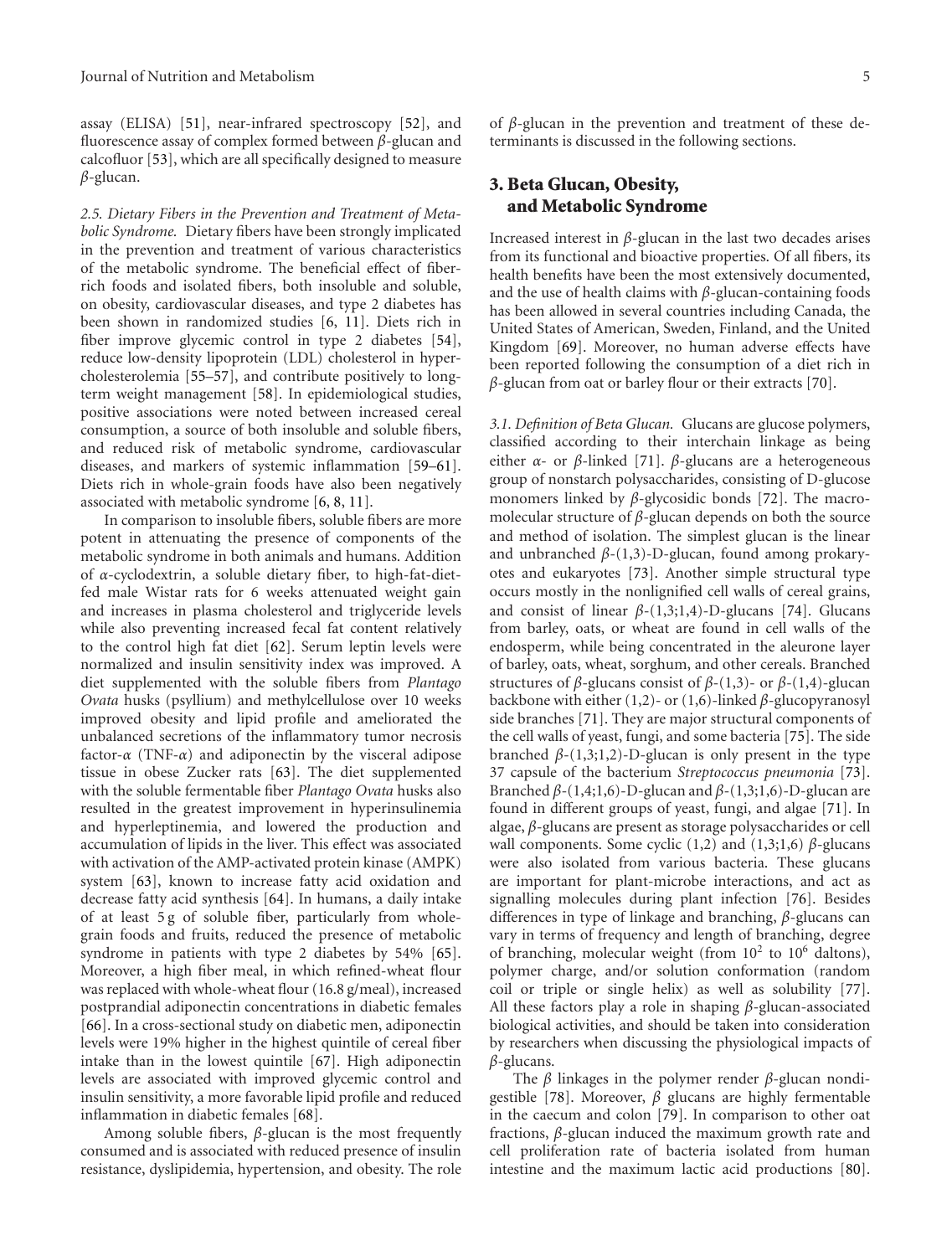The solubility of *β*-glucans is highly influenced by their structures [\[81\]](#page-18-1). However, no sharp distinction exists between the insoluble and soluble fractions and the ratio is highly dependent on the extraction conditions of the soluble fiber [\[82\]](#page-18-2). The  $(1 \rightarrow 3)$ - $\beta$ -glucans with a high degree of polymerization (DP *>* 100) are completely insoluble in water [\[83\]](#page-18-3). This conformation allows for stronger interactions and associations between chains than between the chains and water molecules. Solubility increases as the degree of polymerization is lowered. The composition of the side substituted branches and the frequency of these branches also determine the solubility of *β*-glucan molecules [\[84](#page-18-4)]. A single  $(1 \rightarrow 6)$ - $\beta$  linked glucose side can transform the glucan into a more soluble form in comparison to its unbranched molecule [\[85](#page-18-5)]. Most studies have examined the structure and properties of water-soluble *β*-glucans, in contrast to waterinsoluble ones [\[86](#page-18-6), [87\]](#page-18-7).

Depending on physicochemical characteristics, various biological functions of *β*-glucans have been described. This review elaborates on the role of *β*-glucans in the prevention and treatment of the metabolic syndrome; however, a description of the immunomodulatory functions of *β*glucans will be briefly examined in the following section.

*3.2. Beta Glucan and Immunomodulation.* Among polysaccharides that act as immunostimulants, *β*-glucans were found to be the most effective against infectious diseases and cancer [\[88](#page-18-8)]. The immunological potency of *β*-glucans varies with the molecular mass, solution conformation, backbone structure, degree of branching as well as the cell type that is targeted [\[89\]](#page-18-9).

The role of 1,3 *β*-glucans from yeast, fungi, mushrooms, and seaweed as biological immunomodulators has been well documented in the past 40 years [\[90](#page-18-10)]. *In vitro*, animal and human studies have shown that 1,3 *β*-glucans can enhance the responsiveness and function of immune cells, stimulating both humoral and cellular immunity [\[91](#page-18-11)]. *In vitro* studies demonstrated that *β*-glucans can enhance the functional activity of macrophages and activate the antimicrobial activity of mononuclear cells and neutrophils [\[72,](#page-17-21) [92\]](#page-18-12). *In vivo* studies of a variety of *β*-glucans on the responses to pathogen infections in animals have observed increased microbial clearance and reduced mortality in lethally infected animals when exposed to *β*-glucans [\[93,](#page-18-13) [94\]](#page-18-14). Very few human studies examined the immune function of *β*-glucans. Three clinical studies demonstrated that pretreatment of high-risk surgical patients with intravenous yeast *β*-(1,3; 1,6)-D-glucan decreased the infection incidence, shortened intensive care unit length stay, and improved survival in comparison to a saline placebo injection [\[95](#page-18-15)[–97\]](#page-18-16).

*3.3. Beta Glucan and Parameters of the Metabolic Syndrome.* There is growing interest in the understanding of the association between *β*-glucans and determinants of the metabolic syndrome. Most studies have used plant *β*-glucans as functional viscous dietary fibers in the management of various components of the metabolic syndrome. Only two studies described a protective role of nonplant *β*-glucans in metabolic syndrome. In obese hypercholesterolemic men,

consumption of 12 g of yeast  $\beta$ -(1,3;1,6)-D-glucan over 8 weeks lowered total cholesterol concentrations, and increased HDL-cholesterol levels only 4 weeks after discontinuation of glucan intake [\[98](#page-18-17)]. One study completed in mice found that effects of chronic consumption of chitin-glucan from a fungal source improved metabolic abnormalities induced by a high fat diet [\[99\]](#page-18-18). Chitin-glucan is a cell wall polysaccharide-based three-dimensional network in which the central core contains branched chitin-*β*-1,3 glucan. In this particular study, chitin-glucan decreased high fat dietinduced body weight gain, fat mass development, fasting hyperglycemia, glucose intolerance, hepatic triglyceride accumulation, and hypercholesterolemia, irrespective of caloric intake. These beneficial effects were mainly attributed to restoration of the composition and/or activity of gut bacteria.

The ability of plant *β*-glucans, which will be referred to as "*β*-glucans" in the following sections, to form highly viscous solutions in the human gut is thought to be the basis of its health benefits. These benefits include lowering postprandial glucose and insulin responses, decreasing cholesterol levels, and potentiating the feelings of satiety. Beta glucan has the ability to form highly viscous solutions because it is a linear, unbranched, nonstarchy polysaccharide composed of *β* (1– 4) and *β* (1–3)-linked glucose molecules [\[100](#page-18-19)]. However, the viscosity of *β*-glucan depends on the molecular weight, solubility, and concentration [\[100](#page-18-19)[–102\]](#page-18-20). For instance, high molecular weight *β*-glucans produce a higher viscosity than *β*-glucans with low molecular weights. Whether the ability to form highly viscous solutions at low concentrations provides *β*-glucan with unique health benefits in comparison to other soluble and fermentable dietary fibers has received little investigation. The role of *β*-glucan compared to other soluble fibers in affecting the components of the metabolic syndrome will be discussed in the following sections.

*3.3.1. Beta Glucan and Insulin Resistance.* Insulin resistance, whether or not accompanied with hyperglycemia, and type 2 diabetes are well-established components of metabolic syndrome [\[103](#page-18-21)].

Several soluble fibers, including *β*-glucan, psyllium and guar gum, reduce postprandial glucose and insulin responses, and improve insulin sensitivity both in diabetic and nondiabetic individuals [\[104](#page-18-22)[–110](#page-19-0)]. In healthy individuals, a beverage containing 25 g/200 mL each of resistant dextrins or soluble corn fiber, a class of soluble fibers isolated from wheat or corn, attenuated postprandial glycemic, and insulinemic responses relatively to a control glucose solution (25 g glucose/200 mL of the test beverage) [\[111](#page-19-1)]. Arabinoxylan consumption, at 15 g/day over 6 weeks, significantly lowered the postprandial responses of serum glucose and insulin to a liquid meal challenge test in overweight subjects with impaired glucose tolerance [\[112\]](#page-19-2). In stroke-prone spontaneously hypertensive rats, psyllium supplementation (5%) prevented insulin resistance in response to a highcaloric diet given from 5 to 9 weeks of age [\[113\]](#page-19-3).

Beta glucan also contributes to glycemic control. Several factors were found to influence such an interaction, including dose, food form, and molecular weight. Dose of *β*-glucan is important in the regulation of the effects of this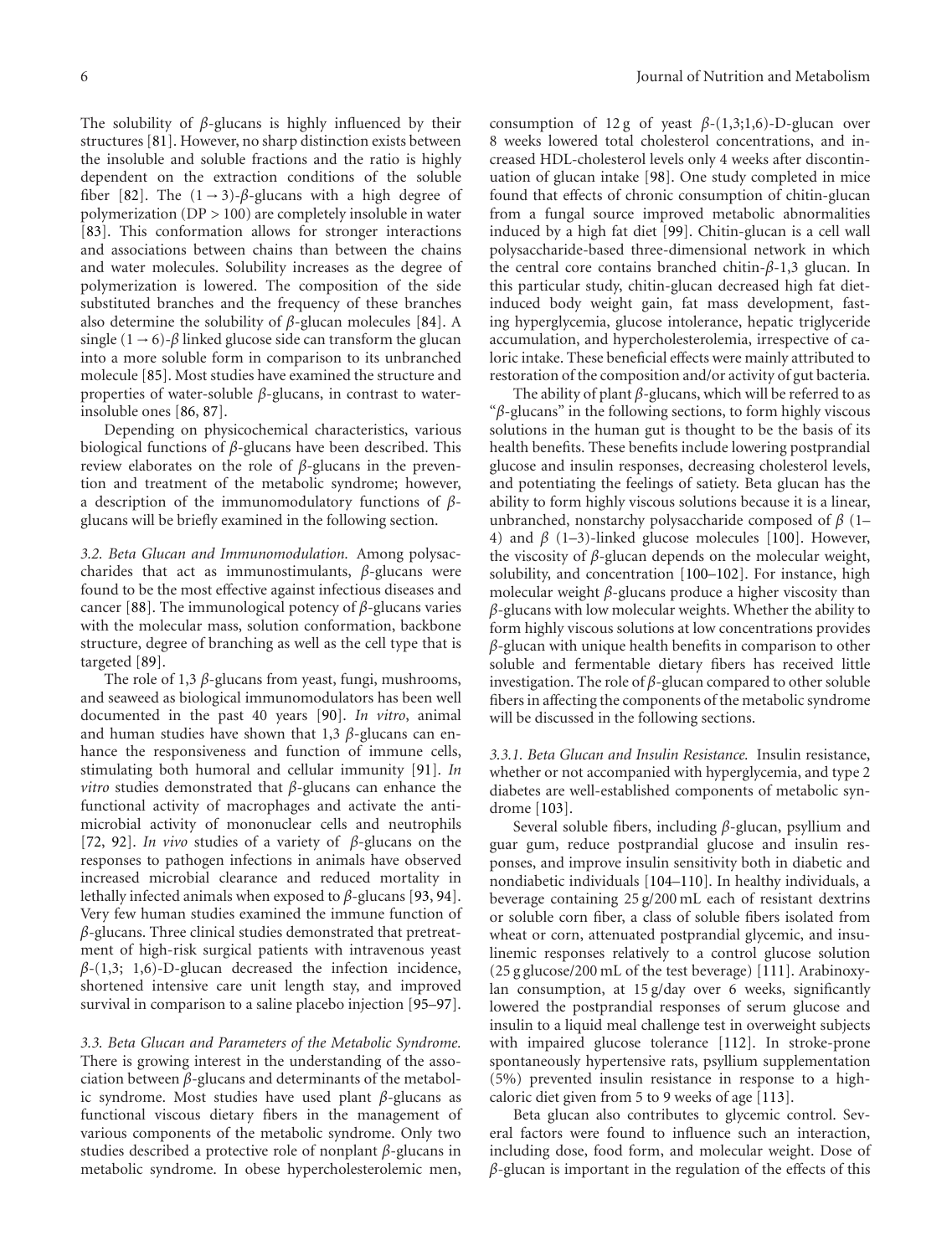fiber on glycemic responses. Relative to other fibers, smaller amounts of *β*-glucan are required to bring about reductions in postprandial glucose and insulin responses in healthy subjects [\[114,](#page-19-4) [115\]](#page-19-5), type 2 diabetic patients [\[116](#page-19-6), [117\]](#page-19-7) and moderately hypercholesterolemic men and women [\[118\]](#page-19-8). In subjects with noninsulin-dependent diabetes mellitus, consumption of three breakfasts with 4, 6, and 8.6 g of oat *β*glucan in a breakfast cereal significantly decreased the peak and average increases in glucose and insulin as compared to the control [\[116\]](#page-19-6). A significant relationship between the amount of *β*-glucan in cereals and plasma glucose peak or area under the glucose curve was also observed. Similarly, a linear dose-dependent decrease in glycemic responses was noted in response to breads containing varied doses of barley *β*-glucan ranging from 0.1% to 6.3% [\[119](#page-19-9)]. Consumption of oat bran providing 7.3 g *β*-glucan in a breakfast cereal or 6.2 g in a bar lowered postprandial glucose responses more than an oat bran breakfast cereal providing 3.7 g *β*-glucan in type 2 diabetic subjects [\[120\]](#page-19-10). The consumption of oat bran flour containing 9.4 g of *β*-glucan lowered postprandial glycemia in type 2 diabetic patients in comparison to a glucose load [\[117](#page-19-7)]. In addition, oat bran crisps containing 3 g of *β*-glucan also reduced postprandial glycemia, although the reduction was only half as large as the effect induced by oat bran flour containing 9.4 g *β*-glucan. In hypercholesterolemic individuals, the addition of 5 g of oat *β*-glucan per day to a beverage consumed for 5 weeks attenuated both glucose and insulin responses compared to the control beverage [\[121\]](#page-19-11). However, in healthy individuals, larger doses of *β*-glucan are needed in order to alter their glycemic homeostasis. Unlike diabetic subjects [\[117\]](#page-19-7), a 3 g oat *β*glucan dose did not affect postprandial glycemic response in healthy subjects [\[122](#page-19-12)] while the intake of muesli with 4 g oat *β*-glucan lowered postprandial blood glucose responses in comparison to a reference meal without muesli and *β*-glucan in healthy individuals [\[122,](#page-19-12) [123\]](#page-19-13).

Food form has also an influence on *β*-glucan's regulation of glycemia. Incorporating a high dose of oat bran *β*-glucan (5.2 g) into fettucini did not significantly lower postprandial blood glucose relative to the fettucini alone in healthy subjects [\[124\]](#page-19-14). This is perhaps because wheat pasta itself has a low glycemic response. Molecular weight is another determinant of viscosity in addition to the concentration [\[101\]](#page-18-23), and modulates the influence of *β*-glucan on glycemia. A drink containing 5 g of oat *β*-glucan with a molecular weight 70 000 Da significantly lowered postprandial glucose and insulin levels relative to a rice drink control, while a similar drink containing barley *β*-glucan of molecular weight 40 000 Da had no effect [\[121\]](#page-19-11).

Reduced insulin responses have consistently been observed following the ingestion of *β*-glucan [\[122](#page-19-12), [125](#page-19-15)[–127\]](#page-19-16). As in the case of glycemia, dose is an important factor in shaping insulin responses to *β*-glucan. A consistent decrease in insulin secretions was dose-dependently observed in overweight individuals in response to oat *β*-glucan, with significant changes reported at a dose of at least 3.8 g of *β*-glucan [\[127\]](#page-19-16). Some studies have found the impact of *β*-glucan on insulinemia to be independent of its glycemic effect. In healthy men, barley-enriched pasta, containing 5 g of *β*-glucan, induced a significant reduction in insulinemia in comparison to the control pasta without any apparent effect on glycemia [\[128](#page-19-17)]. Similarly, in healthy subjects, the ingestion of 50 g rye bread, containing 5.4 g of *β*-glucan, reduced postprandial insulinemic responses without a parallel reduction in glucose responses as compared with the control bread [\[109](#page-18-24)]. It was hypothesized that the low glycemic indices of pasta and rye bread may attenuate the effects of *β*-glucan on glucose responses.

Several mechanisms have been suggested to explain the glucose- and insulin-lowering effects of soluble fibers, more precisely *β*-glucan. One of the mechanisms includes the ability of soluble fibers to form viscous solutions. Delayed gastric emptying occurs with increased digesta viscosity [\[129–](#page-19-18) [131](#page-19-19)], slowing subsequent digestion and absorption [\[132\]](#page-19-20). High digesta viscosity decreases enzyme diffusion [\[133](#page-19-21)] and stimulates the formation of the unstirred water layer [\[134\]](#page-19-22), decreasing glucose transport to enterocytes [\[31\]](#page-16-17). Reducing the viscosity of guar gum following acid hydrolysis resulted in concurrent loss of its clinical efficacy [\[31](#page-16-17)]. A relationship was noted between guar gum viscosity and its glycemic response. Moreover, it was stated that the viscosity of *β*-glucan could account for 79–96% of the changes in glucose and insulin responses to 50 g glucose in a drink model [\[135](#page-19-23)].

Evidence for delayed stomach emptying following the consumption of *β*-glucan emerged from human and animal studies. The quantity of exogenous glucose appearing in plasma was 18% lower, during the first 120 min, following the polenta meal with 5 g oat *β*-glucan in comparison to the control polenta meal in overweight individuals [\[136\]](#page-19-24). Similarly, the addition of 13C-labelled glucose to a meal containing 8.9 g *β*-glucan, consumed over 3 days, lowered the appearance of exogenous <sup>13</sup>C-glucose in plasma by 21% relatively to a control meal without  $β$ -glucan [\[137](#page-19-25)].

Short-chain fatty acids resulting from the anaerobic bacterial fermentation of soluble dietary fibers such as *β*-glucan in the colon [\[138\]](#page-19-26) offer another explanatory mechanism for the protective effects of soluble fibers on glucose and insulin homeostasis. The short-chain fatty acids propionic and butyric acid increased muscle expression of the insulinresponsive glucose transporter type 4 (GLUT-4) via the peroxisome proliferator-activated receptor (PPAR) *γ* [\[113\]](#page-19-3). The activation of PPAR*γ* also increased GLUT-4 content in adipocytes [\[139](#page-20-0)]. Stroke-prone spontaneously hypertensive rats consuming psyllium supplementation, at 5% in a high caloric diet, witnessed improved muscle insulin sensitivity via short-chain fatty acid-induced increased membrane GLUT-4 expression in comparison to cellulose supplementation [\[113\]](#page-19-3).

In conclusion, due to its viscosity and fermentability, *β*-glucan plays a significant protective role against insulin resistance in various populations.

*3.3.2. Beta Glucan and Dyslipidemia.* Individuals with metabolic syndrome often present with atherogenic dyslipidemia, characterized by elevated concentrations of triacylglycerols and low levels of HDL cholesterol in blood [\[3\]](#page-15-3). This lipid profile presents an individual with a high risk for cardiovascular disease.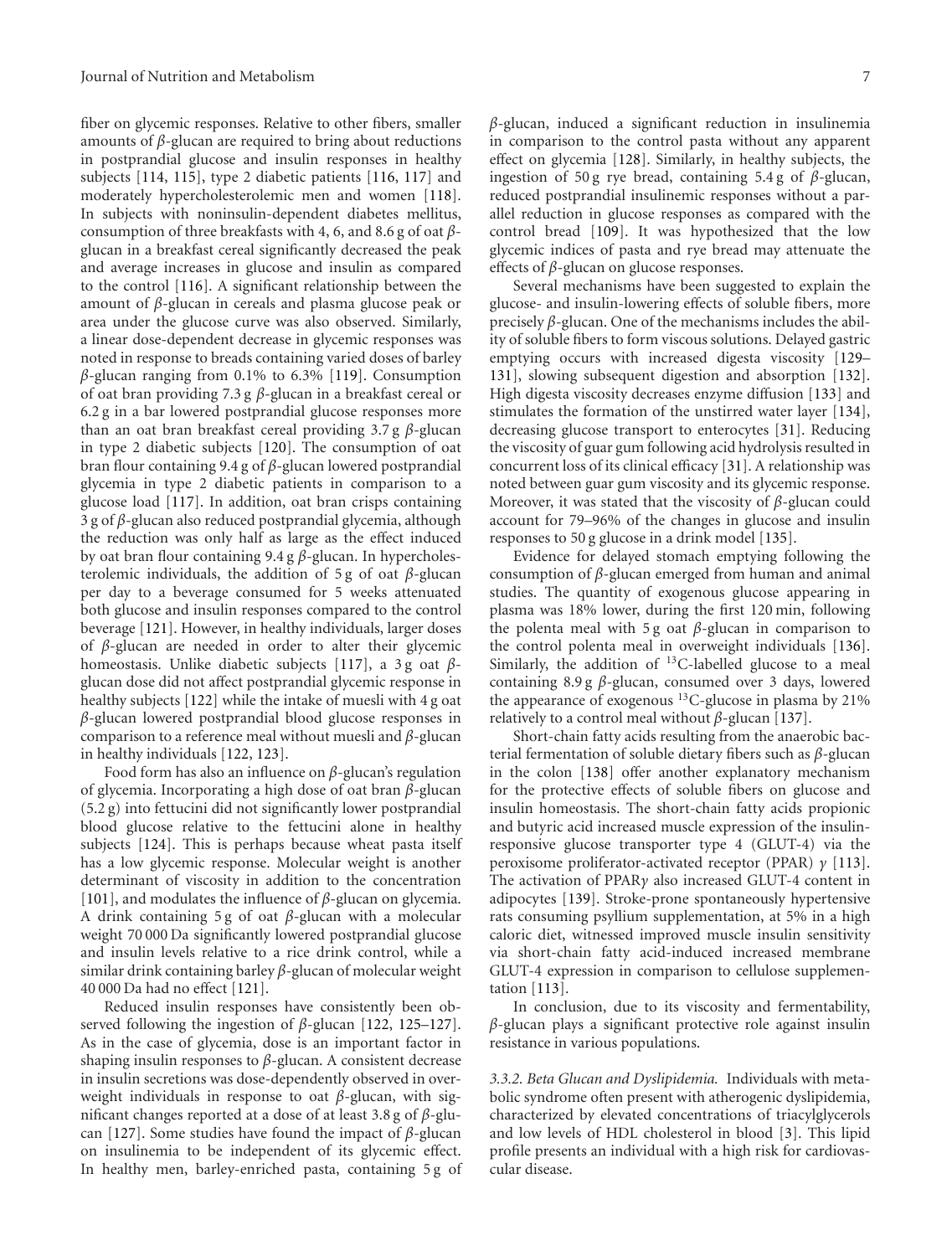Soluble fibers have the most reported beneficial effects on cholesterol metabolism. In a meta-analysis, soluble fibers pectin, psyllium, oat bran, and guar gum were all proven to be equally effective in reducing plasma total and LDL cholesterol levels [\[55\]](#page-17-6). When included within a low saturated fat and cholesterol diet, soluble fibers lowered LDL cholesterol concentrations by 5–10% in hypercholesterolemic and diabetic patients [\[55,](#page-17-6) [108\]](#page-18-25). The consumption of 14 g per day of *Plantago Ovata* husk for 8 weeks induced a significant reduction in total cholesterol, LDL cholesterol, and oxidized LDL in mild-moderate hypercholesterolemic patients [\[140\]](#page-20-1). Conversely, soluble fibers from barley, oats, psyllium, and pectin had no effect on HDL cholesterol levels [\[55](#page-17-6), [141](#page-20-2)].

Variable effects of soluble fibers on triglyceridemia have been noted. In two meta-analyses, soluble fibers, including barley, oats, psyllium, and pectin, had no significant impacts on triglyceride concentrations [\[141\]](#page-20-2). Other studies have described hypotriglyceridemic effects of soluble fibers in various populations. In a study on type 2 diabetic patients, the intake of a high-soluble fiber diet (25 g/day) over a period of 6 weeks lowered triglyceride concentrations by 10.2% [\[142](#page-20-3)]. The soluble fiber in *Plantago Ovata* husk reduced triglyceridemia in human secondary cardiovascular disease risk trials, when consumed at 10.5 g/day over 8 weeks [\[143](#page-20-4)]. Similarly, the consumption of arabinoxylan at 15 g/day over 6 weeks significantly reduced postprandial triglyceride responses in overweight subjects with impaired glucose tolerance [\[112](#page-19-2)]. Discrepancies in findings could be attributed to the variability in fiber structure, the degree of solubility and viscosity, different administered doses, the duration of administration, and baseline triglyceride levels of the subjects.

The effect of *β*-glucan on lipid parameters has been intensively investigated; however, differing results have been found. These inconsistencies in findings may be explained by several factors including the sources, dose and molecular size of *β*-glucans, dietary composition, food preparation, food state (solid versus liquid), subject's baseline cholesterol concentrations, and study design [\[144\]](#page-20-5) as well as the cultivar of barley and oat being used and their growing conditions [\[145,](#page-20-6) [146\]](#page-20-7). Although varied effects of barley and oat-derived *β*-glucans have been reported on lipid homeostasis, they were not established as significant differences since *β*-glucan content of these two cereals is almost comparable [\[147,](#page-20-8) [148\]](#page-20-9). In the following sections, the impacts of barley and oat *β*glucans on lipid parameters will be separately discussed.

A limited effect of barley *β*-glucan on lipid parameters has been described and the dose of barley *β*-glucan appears to be a major determinant of this effect. In a meta-analysis of randomized clinical trials, the consumption of 3 to 10 g of barley *β*-glucan per day, over 4 to 6 weeks, significantly lowered total and LDL cholesterol in subjects with different dietary backgrounds [\[141\]](#page-20-2). In another meta-analysis of 8 randomized controlled trials, participants receiving 3 to 10 g of barley *β*-glucan per day, over a duration ranging between 4 and 12 weeks, had significant reductions in total cholesterol, LDL cholesterol, and triglycerides in comparison to control group participants, irrespective of whether a low-fat or a Step I diet was given [\[144](#page-20-5)]. Moreover, the consumption of pearl

barley, providing 7 g of *β*-glucan per day over 12 weeks, significantly reduced serum concentrations of total cholesterol and LDL cholesterol in hypercholesterolemic Japanese men [\[149\]](#page-20-10). Both total and LDL cholesterol concentrations were significantly reduced following the consumption of the high barley *β*-glucan diet (6 g/day), in comparison with the diet low in barley *β*-glucan (0–0.4 g/day) in hypercholesterolemic subjects [\[150](#page-20-11), [151](#page-20-12)]. In contrast, daily ingestion of 10 g of barley *β*-glucan over 4 weeks in the form of bread, cakes, muffins or savory dishes, had no effect on serum lipoprotein profile in hypercholesterolemic men in comparison with the control group [\[152](#page-20-13)]. In addition, neither 5 g nor 10 g of barley *β*-glucan consumed daily in a beverage over 5 weeks had a significant impact on serum lipids in hypercholesterolemic subjects as compared with control [\[121](#page-19-11)]. Thus, in addition to dose, the food vehicle delivering barley *β*-glucan also affects its regulation of lipid responses.

Despite conflicting results, oat *β*-glucans were found to be strongly effective in modulating plasma lipid parameters. As in the case of barley *β*-glucan, the ingested dose of oat *β*-glucan appears as a limiting factor. The US Food and Drug Administration and Health Canada have accepted 3 g as an effective daily intake of oat *β*-glucan to reduce serum LDL cholesterol [\[74,](#page-17-23) [153\]](#page-20-14). In a meta-analysis on oats containing 2 to 10 g per day of *β*-glucan, a net change of −3.1 mg/dL to −15.5 mg/dL for total cholesterol and of −2.9 mg/dL to −14.3 mg/dL for LDL cholesterol was observed [\[55](#page-17-6)]. A significantly greater serum cholesterol reduction was reported after the intake of 4 g of *β*-glucan as compared to 2 g from oat bran or oat meal incorporated into muffins, cereals, and shakes [\[154](#page-20-15)]. Increasing the dose to 6g of *β*-glucan did not provide any further reduction in serum cholesterol concentrations. Similarly, a beverage providing 5 g of *β*-glucan per day from oats significantly lowered total and LDL cholesterol over a period of 5 weeks compared to a control beverage, in hypercholesterolemic individuals [\[121](#page-19-11)]. No additional benefit was reported on serum lipids when increasing the daily dose of oat *β*-glucan to 10 g. A bread containing 6 g of oat-derived *β*-glucan significantly improved HDL cholesterol and diminished LDL cholesterol, non-HDL cholesterol, total cholesterol/HDL cholesterol ratio, and LDL cholesterol/HDL cholesterol ratio, over 8 weeks compared to whole-wheat bread, in overweight individuals with mild hypercholesterolemia [\[155\]](#page-20-16). Similarly, the consumption of 6 g/day of concentrated oat *β*-glucan in the form of powder for 6 weeks significantly reduced both total and LDL cholesterol in hypercholesterolemic adults, with the reduction in LDL cholesterol being greater than that in the control group [\[156\]](#page-20-17). A once-daily consumption of 4 g of *β*-glucans from oats, incorporated into a ready-meal soup, reduced LDL cholesterol levels by 3.7% over 5 weeks in a group of hyperlipidemic healthy subjects as compared with a control diet [\[157\]](#page-20-18). In contrast, in some studies, the reductions were small and nonsignificant, around less than 5% for LDL cholesterol, in comparison to control groups [\[158](#page-20-19)[–162](#page-20-20)]. Food vehicle, rather than dose, seems to explain such minimal lipid responses to oat *β*-glucan ingestion in these studies. A once-daily consumption of 20 g of an oat bran concentrate (containing 3 g of oat *β*-glucan) in the form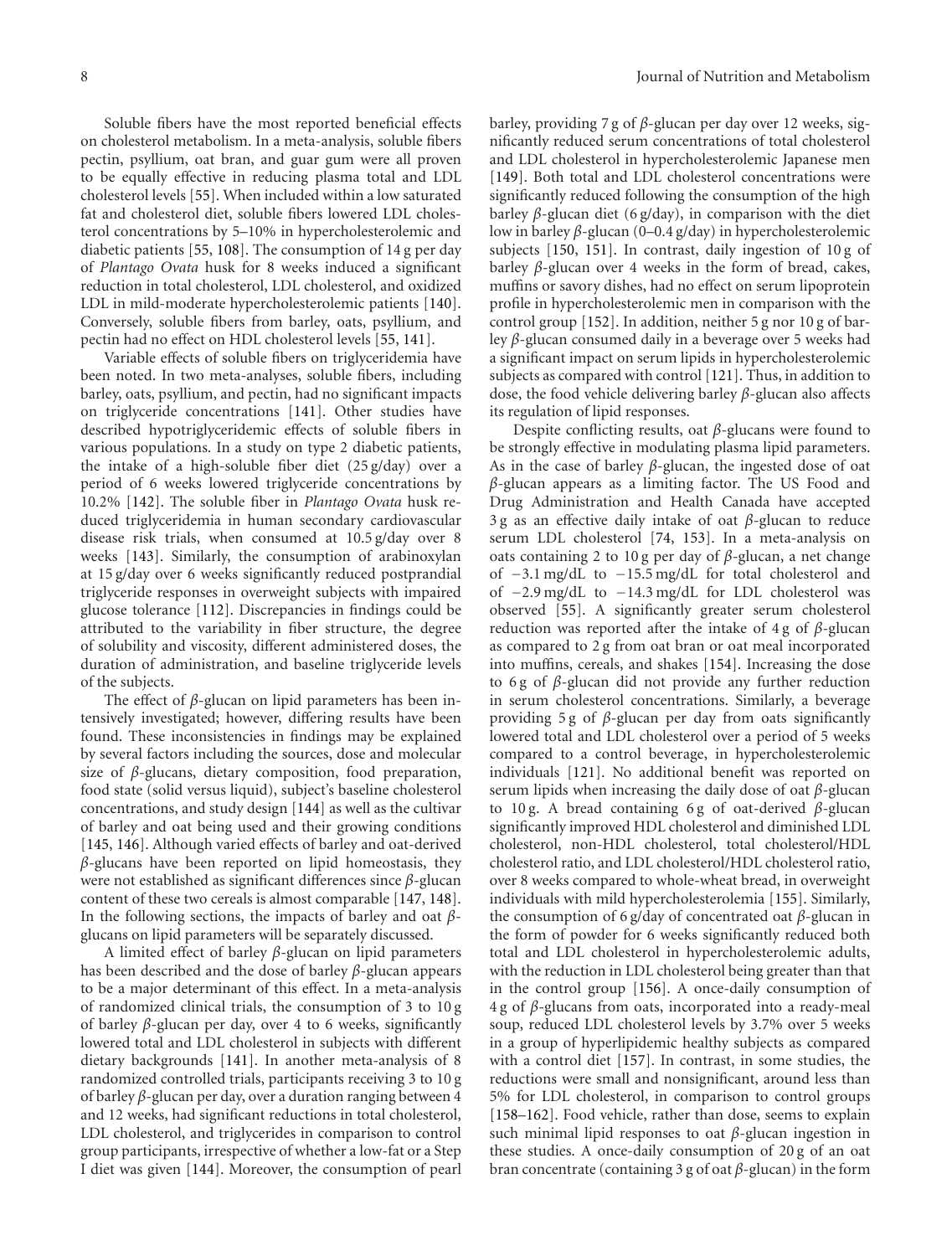of cereal for 12 weeks did not affect total cholesterol and LDL cholesterol as compared to 20 g wheat bran (control) [\[161\]](#page-20-21), nor did 4 weeks of 5.9 g of oat bran *β*-glucan administered daily in bread and cookies [\[162\]](#page-20-20).

The mode of administration of *β*-glucan is another determinant to consider when explaining such variability in results since structural changes in *β*-glucan may result from food processing or storage of barley and oat products. The consumption of oat *β*-glucan in a variety of foods, such as muffins and cereals, effectively lowered LDL cholesterol [\[163\]](#page-20-22), suggesting that the structure and molecular weight of oat *β*-glucan are maintained in these products. On the other hand, the effects of oat *β*-glucan administered in bread are controversial. The consumption of bread providing 140 g of rolled oats per day led to an 11% reduction in serum total cholesterol concentrations [\[164](#page-20-23)]. However, other studies found no hypocholesterolemic effect of incorporating oats into bread [\[158](#page-20-19), [165](#page-20-24)[–167\]](#page-21-0). Bread making can cause significant depolymerization of *β*-glucan, primarily induced by *β*-glucanase enzymes present in wheat flour [\[162,](#page-20-20) [168\]](#page-21-1). The activation of these enzymes depends on the processing technique used in bread making.

The varied responses of cholesterol-rich lipoproteins to *β*-glucans could be also attributed to differences in molecular weight and solubility of the fibers. Molecular weight, solubility, and viscosity are important physicochemical properties of *β*-glucan, which are strongly affected by the genetic attributes of oat and barley grains [\[169\]](#page-21-2). For instance, oat *β*-glucans have a higher molecular weight than barley *β*glucans [\[102,](#page-18-20) [170](#page-21-3)[–172](#page-21-4)]. Only 15–20% of barley *β*-glucans are water soluble while almost 70% of the oat *β*-glucans are soluble in water [\[173\]](#page-21-5). Relatively to barley *β*-glucan, the higher molecular weight of oat *β*-glucan is attributed to a greater content and frequency of side branches rather than to a higher degree of polymerization, explaining its higher degree of water solubility [\[83](#page-18-3), [85](#page-18-5)]. As viscosity is highly influenced by the molecular weight and solubility of *β*-glucan, a lower molecular weight and/or solubility of *β*-glucan are expected to reduce its resultant viscosity and consequently its cholesterol-lowering effects. Highly watersoluble *β*-glucan, with moderate to high molecular weight, reduced serum LDL cholesterol better than *β*-glucan with low water-solubility and low molecular weight [\[174\]](#page-21-6). This explains the lower reported effects of barley *β*-glucan on lipid parameters as compared to oat *β*-glucan.

The hypocholesterolemic properties of *β*-glucans are explained by various mechanisms some of which are shared with other soluble dietary fibers. Altering bile acid excretion and the composition of bile acid pool is one of the mechanisms. Dietary fibers are associated with increased bile acid excretion and increased activity of cholesterol 7*α*-hydrolase, a major enzyme leading to cholesterol elimination in the body [\[175\]](#page-21-7). Beta glucans can decrease the reabsorption of bile acids and increase their transport towards the large intestine [\[176\]](#page-21-8), promoting their increased microbial conversion to metabolites and their higher excretion, subsequently inducing increased hepatic synthesis of bile acids from circulating cholesterol [\[177\]](#page-21-9). This mechanism is strongly related to *β*-glucan-induced increased viscosity in the small intestine

[\[128,](#page-19-17) [178,](#page-21-10) [179\]](#page-21-11) and consequently slowed gastric emptying, digestion, and absorption [\[179\]](#page-21-11). In addition, some soluble fibers decrease the absorption of dietary cholesterol by altering the composition of the bile acid pool. In fact, oat bran increased the portion of total bile acid pool that was deoxycholic acid [\[180\]](#page-21-12), a microbial byproduct of bile acid which decreases the absorption of exogenous cholesterol in humans [\[181](#page-21-13)].

The fermentation of some soluble fibers, including *β*glucan, provides another explanation for their cholesterollowering effects. Fermentation changes the concentration of bile acids in the intestinal tract of rats [\[177](#page-21-9)] as well as the production of short-chain fatty acids, which influence lipid metabolism. For example, propionate is thought to suppress cholesterol synthesis, though results are still inconclusive [\[182](#page-21-14)[–186](#page-21-15)] and acetate may contribute to the lowering of cholesterol circulating levels [\[187\]](#page-21-16). It should be well noted that differences between soluble fibers in the relative production of acetate, propionate, butyrate, and total shortchain fatty acids do exist. Oat *β*-glucan ferments more rapidly than guar gum, reflected in higher concentrations of total short-chain fatty acids, in general, and of acetate and butyrate, in particular [\[32](#page-16-18)]. However, such differences may not be that important to generate varied degrees of hypocholesterolemic impacts among soluble fibers.

Few mechanisms, most not clearly elucidated, have been suggested in order to explain the hypotriglyceridemic properties of soluble fibers, including *β*-glucan. Two mechanisms include a possible delay in the absorption of triglycerides in the small intestine [\[188](#page-21-17)], as well as a reduced rate of glucose absorption [\[189](#page-21-18)]. Glucose-induced hypertriglyceridemia, via the process of *de novo* lipogenesis, is well established in the literature [\[190](#page-21-19)]. Furthermore, direct inhibition of lipogenesis by soluble fibers is also suggested as an explanatory mechanism. The hypotriglyceridemic effect of oligofructose was reported to result from the inhibition of hepatic lipogenesis via the modulation of fatty acid synthase activity [\[191,](#page-21-20) [192\]](#page-21-21). In an *in vitro* study, *β*-glucan extracts from oat and barley flour inhibited the *in vitro* intestinal uptake of long-chain fatty acids and cholesterol and downregulated various genes involved in lipogenesis and lipid transport in rats [\[147](#page-20-8)].

In conclusion, *β*-glucan possesses similar hypocholesterolemic properties as other soluble dietary fibers. However, the hypotriglyceridemic impacts of *β*-glucan have not been fully determined and warrant further investigation. Additionally, further studies need to be conducted in order to optimize *β*-glucan's hypolipidemic dose and to investigate the long-term effect of *β*-glucan supplementation on blood lipid chemistry. The eventual goal would be to combine *β*glucan supplementation with other dietary means of controlling blood lipids, and to consequently prevent the need for cholesterol-lowering drugs in hyperlipidemic patients.

*3.3.3. Beta Glucan and Blood Pressure.* Hypertension is another core component of the metabolic syndrome, and is an established risk factor for heart diseases, stroke, and renal diseases [\[193](#page-21-22)].

The effects of soluble dietary fibers, including *β*-glucan, on arterial blood pressure have been the least studied among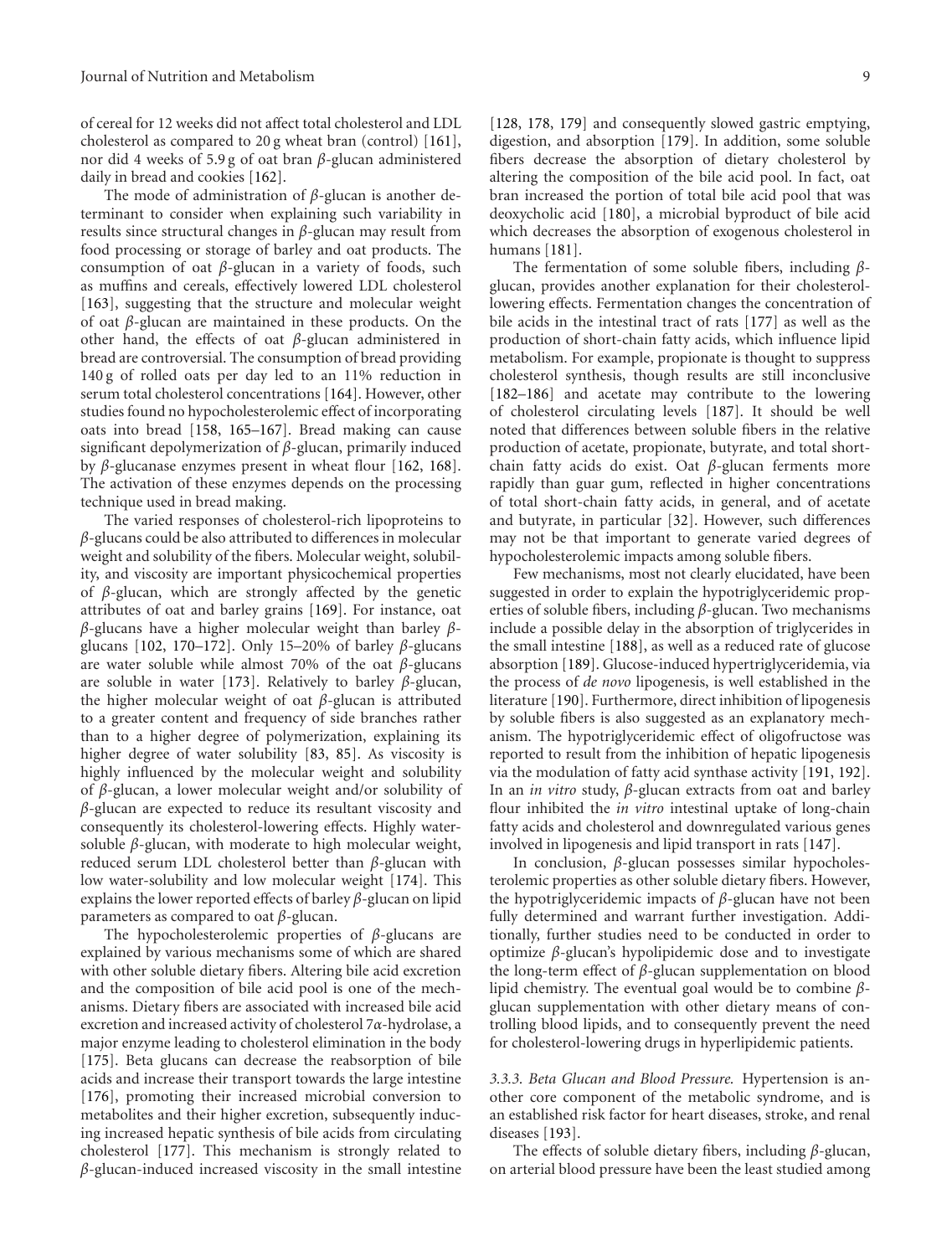the components of the metabolic syndrome. In one metaanalysis, increased dietary fiber consumption provided a safe and acceptable means to reduce blood pressure in patients with hypertension [\[194](#page-21-23)]. In a randomized crossover study on hyperlipidemic adults, small reductions in blood pressure were reported following the intake of a high-fiber diet containing *β*-glucan or psyllium (8 g/day more than the unsupplemented food in the control diet) over 4 weeks [\[195\]](#page-21-24). In another randomized parallel-group study on hypertensive and hyperinsulinemic men and women, the oat cereal group (standardized to 5.52 g/day of *β*-glucan) experienced a significant reduction in systolic and diastolic blood pressure in comparison to the low-fiber cereal control group (*<*1 g/day of total fiber) over 6 weeks [\[196](#page-21-25)]. Similarly, in a randomized double-blind placebo-controlled trial on participants with untreated elevated blood pressure or stage 1 hypertension, the consumption of 8 g/day of supplemented soluble fiber from oat bran over 12 weeks significantly reduced both systolic and diastolic blood pressure in comparison to the control [\[197\]](#page-21-26).

Various mechanisms underlying the antihypertensive effects of soluble dietary fibers have been hypothesized. Insulin resistance is a major underlying mechanism contributing to the development of hypertension [\[198\]](#page-22-0) and soluble fibers may affect blood pressure by modulating insulin metabolism [\[199\]](#page-22-1). Reductions in plasma cholesterol, observed following the ingestion of soluble fibers, are also associated with improvements in endothelium-mediated vasodilation [\[200,](#page-22-2) [201\]](#page-22-3). Preliminary findings in animals support a direct relationship between changes in circulating cholesterol levels and blood pressure [\[202](#page-22-4)]. Finally, soluble fiber-induced weight loss, which will be discussed in the coming section, has also been suggested as a potential mechanism. Increased body weight is a strong risk factor for hypertension [\[203](#page-22-5)].

In conclusion, additional studies are still needed in order to fully elucidate the mechanisms underlying the protective effects of soluble fibers against hypertension. Moreover, the association between *β*-glucan and blood pressure remains to be further explored.

*3.3.4. Beta Glucan, Satiety, and Obesity.* Central obesity is a well-established component of the metabolic syndrome [\[3\]](#page-15-3). One potential countermeasure to the current obesity epidemic is to identify and recommend foods that spontaneously reduce energy intake by inducing satiation and increasing satiety.

Dietary fiber has documented effects on satiety, food intake, and body weight although the outcomes have not been consistent [\[204\]](#page-22-6). A number of randomized controlled trials have shown weight reduction with diets rich in dietary fiber or dietary fiber supplements [\[205](#page-22-7)[–208\]](#page-22-8), while others have not [\[209](#page-22-9)]. However, a meta-analysis of 22 clinical trials concluded that a 12 g increase in daily fiber intake is associated with a 10% reduction in energy intake and a 1.9 kg reduction in weight during an average study duration of 3.8 months [\[204](#page-22-6)]. More specifically, the soluble dietary fiber glucomannan, which has a strong water-holding capacity, resulted in a significantly greater reduction of weight, when

consumed at a dose of 1.24 g daily for 5 weeks in conjunction with an energy-restricted diet, as compared to the placebo energy-restricted group [\[210\]](#page-22-10).

Despite the clear association between soluble fibers and weight loss, their effects on subjective measures of satiety are not conclusive. However, soluble fibers with viscosityproducing properties, including guar gum, pectin, psyllium, and *β*-glucan, are more strongly associated with reduced hunger and/or appetite perceptions than low/no fiber condition [\[211](#page-22-11)]. For example, the addition of 2.5 g of guar gum to a semisolid meal prevented an increase in appetite, hunger, and desire to eat in overweight male volunteers [\[212\]](#page-22-12). The soluble resistant dextrins promoted, in a dose-dependent manner, increased satiety when added to desserts and to carbohydrate-based meals [\[213](#page-22-13)[–215\]](#page-22-14). Moreover, a nutrition bar containing guar gum (5.7 g guar gum and 9.1 g other fibers) increased perceived fullness and decreased hunger sensations as compared to a reference bar (6.4 g dietary fiber) [\[216\]](#page-22-15).

Barley, a source of *β*-glucan, possesses satiating properties when fed intact. Subjects described to be significantly less hungry before lunch after consuming barley—but not wheat—and rice-containing foods [\[217](#page-22-16)]. Barley-based foods enhanced as well satiety when compared to a high-glycemic index food or a food with no dietary fiber [\[218](#page-22-17)[–220](#page-22-18)]. This effect does not appear specific to one type of barley, as different cultivars of barley produced an equivalently greater satiety feeling, up to 180 min postprandially, in comparison to white wheat bread [\[218](#page-22-17)].

In contrast to whole barley, both positive [\[128,](#page-19-17) [221–](#page-22-19) [223](#page-22-20)] and negative [\[220,](#page-22-18) [224](#page-22-21)[–226](#page-22-22)] effects of *β*-glucan on satiety have been described. A beverage containing oat *β*-glucan, at levels of 10.5 g/400 g portion and 2.5 g and 5 g/300 g portion, increased fullness sensation in comparison to the beverage free of fiber in healthy volunteers [\[222](#page-22-23), [227](#page-23-0)]. Similarly, a preload of 5.2% barley *β*-glucan-enriched biscuits significantly suppressed appetite ratings in healthy adolescents, without modifying subsequent food intake at lunch, as compared with control biscuits [\[228\]](#page-23-1). In healthy participants, a 3% barley *β*-glucan-enriched bread induced a higher reduction of hunger and increase in fullness and satiety as compared to the control bread. This was also associated with a significant reduction of energy intake at the subsequent lunch [\[223](#page-22-20)]. In contrast, a meal replacement bar containing 1.2 g of barley *β*-glucan (from 8.0 g barley), consumed at breakfast on 2 consecutive days by healthy subjects, did not modify appetite scores or energy intake at subsequent lunch in comparison to a control bar containing only 0.3 g *β*-glucan (from 6.8 g oats) [\[226\]](#page-22-22). Moreover, muesli containing 4 g of oat *β*-glucan did not induce differential satiating effects than an isocaloric portion of cornflakes in healthy individuals [\[123](#page-19-13)], as a dose of 2 g of *β*-glucan in cereal test meals did not affect satiety ratings in comparison to isocaloric glucose load in overweight participants [\[225](#page-22-24)].

The efficacy of *β*-glucan on satiety depends on several factors. Dose is one of the major determinants. A beverage (300 g) containing 5 g of oat dietary fiber (2.5 g of *β*-glucan) produced significantly higher ratings of satiety than the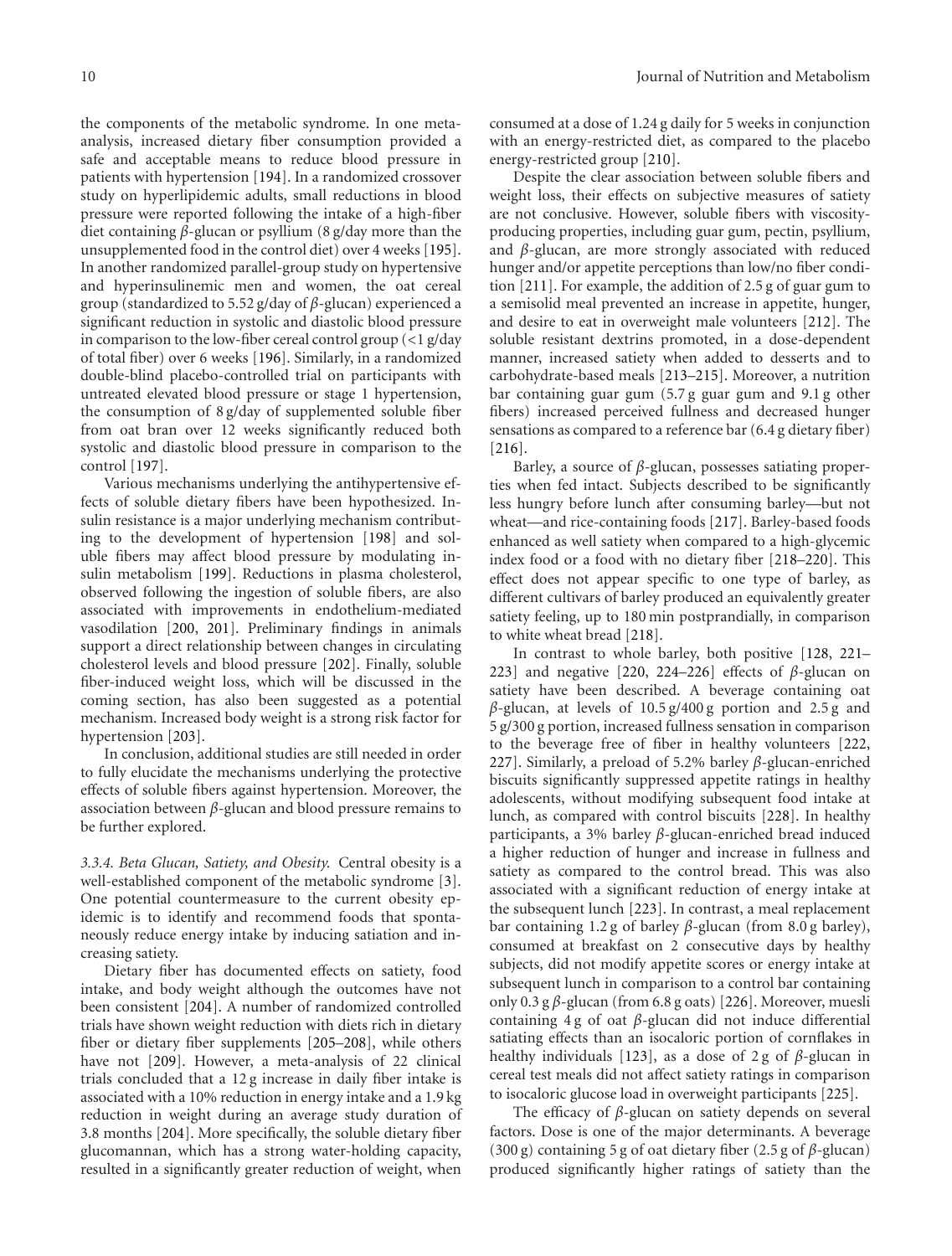fiber-free beverage [\[227](#page-23-0)]. However, when the dose was raised to 10 g of oat fiber (5 g of *β*-glucan), no additional impact on satiety scores was reported [\[227\]](#page-23-0). The physical effects of *β*glucans on the ingesta appear to be fundamentally important in shaping their satiating properties. This effect is largely determined by molecular size and solubility of *β*-glucans [\[229\]](#page-23-2). The molecular weight of *β*-glucan, a major determinant of solubility, varies from 31 to 3100 kilodaltons [\[230](#page-23-3)] and can change during isolation, purification, and extraction procedures [\[231](#page-23-4)]. Such variability in the molecular weight and solubility of *β*-glucan may explain its varied impacts on satiety. Finally, the carrier food also plays a role in defining the interaction of *β*-glucans with satiety. Almost all studies that did not report any significant influence of *β*-glucan on satiety used solid or semisolid foods as carrier foods, unlike studies that incorporated *β*-glucan into liquid meals [\[227\]](#page-23-0). Solid foods are known to increase satiety and decrease hunger more effectively than liquid ones [\[232\]](#page-23-5). Thus, the larger satiating effect of solid food per se may mask the satiating potential of *β*-glucans.

Since almost all studies did not account for these factors and were run under different experimental conditions (different *β*-glucan dose, various molecular weights and food sources of the fiber, different dosing protocols, and diverse types of subjects), ranking the satiating power of *β*-glucan is still not possible at this stage. Moreover, another concern to be addressed in future studies is the type of control to use. No dietary fiber that may function as a control for satiety studies has been actually identified. In almost all studies, the control food was the same food with either a lower amount or a complete absence of *β*-glucans.

As the effect of *β*-glucan on satiety is still unclear, its effect on body weight regulation is less clear. In a study on diabetic patients, the supplementation of *β*-glucan from oats, at a dose of 9 g/day over 24 weeks, did not have any significant effect on body weight [\[69](#page-17-18), [233](#page-23-6)]. In another study on hyperlipidemic patients, weight differences were not observed following the consumption of a diet rich in oat *β*-glucan (8 g/day), over 1 month, as compared to the control group [\[195\]](#page-21-24). It should be noted that the body weight was not the primary concern of these studies as they focused on changes in blood sugar or blood lipids. Even at moderate  $(5-6 g/d)$  and high  $(8-9 g/d)$  doses, the addition of oat *β*-glucan to an energy-restricted diet did not enhance the effect of energy restriction on weight loss in overweight women after a period of 3 months [\[234\]](#page-23-7). In contrast, hypercholesterolemic Japanese men consuming a mixture of rice and pearl barley with a high *β*-glucan content (7 g/day), for 12 weeks, experienced a significant reduction in body mass index, waist circumference, and visceral fat in comparison to the placebo group consuming rice alone [\[149\]](#page-20-10). Variations in the food sources of *β*-glucan, rather than in the dose and the duration of administration, may explain such contradictions in findings and appear as critical determinants of body weight regulation.

The satiating properties of soluble dietary fibers have been explained by various mechanisms, all of which are related to several stages in the process of appetite regulation such as taste, gastric emptying, absorption, and fermentation [\[235](#page-23-8)]. Firstly, the viscosity of soluble fibers plays an important role in their ability to induce satiety [\[222](#page-22-23), [236](#page-23-9), [237\]](#page-23-10). The most viscous *β*-glucan-enriched beverage increased perceived satiety significantly more than the beverage containing the same amount of fiber but with enzymatically lowered viscosity [\[227\]](#page-23-0). A higher viscosity meal delays gastric emptying [\[130,](#page-19-27) [131,](#page-19-19) [238\]](#page-23-11) and slows the digestion and absorption of nutrients, more precisely glucose, due to reduced enzymatic activity and mucosal absorption [\[31](#page-16-17), [239](#page-23-12)], leading to early satiety sensations. The overall gastric emptying rate of healthy volunteers, as assessed by the paracetamol absorption test, was slower after the high viscosity oat bran-enriched beverage as compared to the low viscosity drink [\[240\]](#page-23-13). Secondly, the lower palatability of fiber-rich meals may affect food intake in a negative manner [\[241](#page-23-14)[–243](#page-23-15)]. A strong inverse relationship is described between palatability and satiation [\[244\]](#page-23-16). When chronically consumed, products enriched with *β*-glucan had lower sensory acceptance [\[121](#page-19-11), [245\]](#page-23-17). Third, the reduced glycemic and insulinemic responses to soluble fibers, including *β*glucan, can be also responsible for their satiating properties. A significant inverse relationship is reported between satiety and glucose and insulin responses to carbohydrate-rich breakfast cereals [\[246](#page-23-18), [247](#page-23-19)] and to beverages with different glycemic effects [\[248\]](#page-23-20). However, other studies did not report any association of glucose and insulin postprandial levels with satiety [\[249,](#page-23-21) [250\]](#page-23-22). They suggested that the release of putative satiety peptides is a more crucial component of mechanisms initiating and maintaining satiety. Such statement leads to the fourth suggested mechanism that delineates the role of short-chain fatty acids in appetite control. Short-chain fatty acids regulate the release of various gut hormones, which play an important role in satiety signaling. Most *β*-glucan consumed is fermented in the caecum and colon, producing short-chain fatty acids [\[79\]](#page-17-28). The role of short-chain fatty acids in appetite regulation and the potential underlying mechanisms will be elucidated in the following sections.

*(i) Short-Chain Fatty Acids and Appetite Regulation.* Dietary fibers pass as unaffected through the small intestine, and upon reaching the colon, anaerobic bacteria degrade some dietary fibers via a fermentation process, yielding shortchain fatty acids. The fermentability of soluble fibers by colonic microbiota is greater than that of insoluble fibers. Pectin, resistant starches, gums, and polyfructans (such as inulin) are the most highly fermented substrates. Around 80% of short-chain fatty acids present in the human colonic lumen are in the form of acetate, propionate, and butyrate [\[251\]](#page-23-23). About 90% of these short-chain fatty acids are rapidly absorbed in the colon; butyrate is almost entirely used by the colonocytes as their preferred energy substrates [\[252](#page-23-24)] while propionate is primarily removed by the liver [\[251\]](#page-23-23). On the other hand, acetate passes more freely into the peripheral circulation [\[253\]](#page-23-25). Several functions are attributed to short-chain fatty acids, being recently proposed as key energy homeostasis signaling molecules [\[254\]](#page-23-26).

Accumulating evidence has attributed the satiating effects of fermentable carbohydrates to short-chain fatty acids, their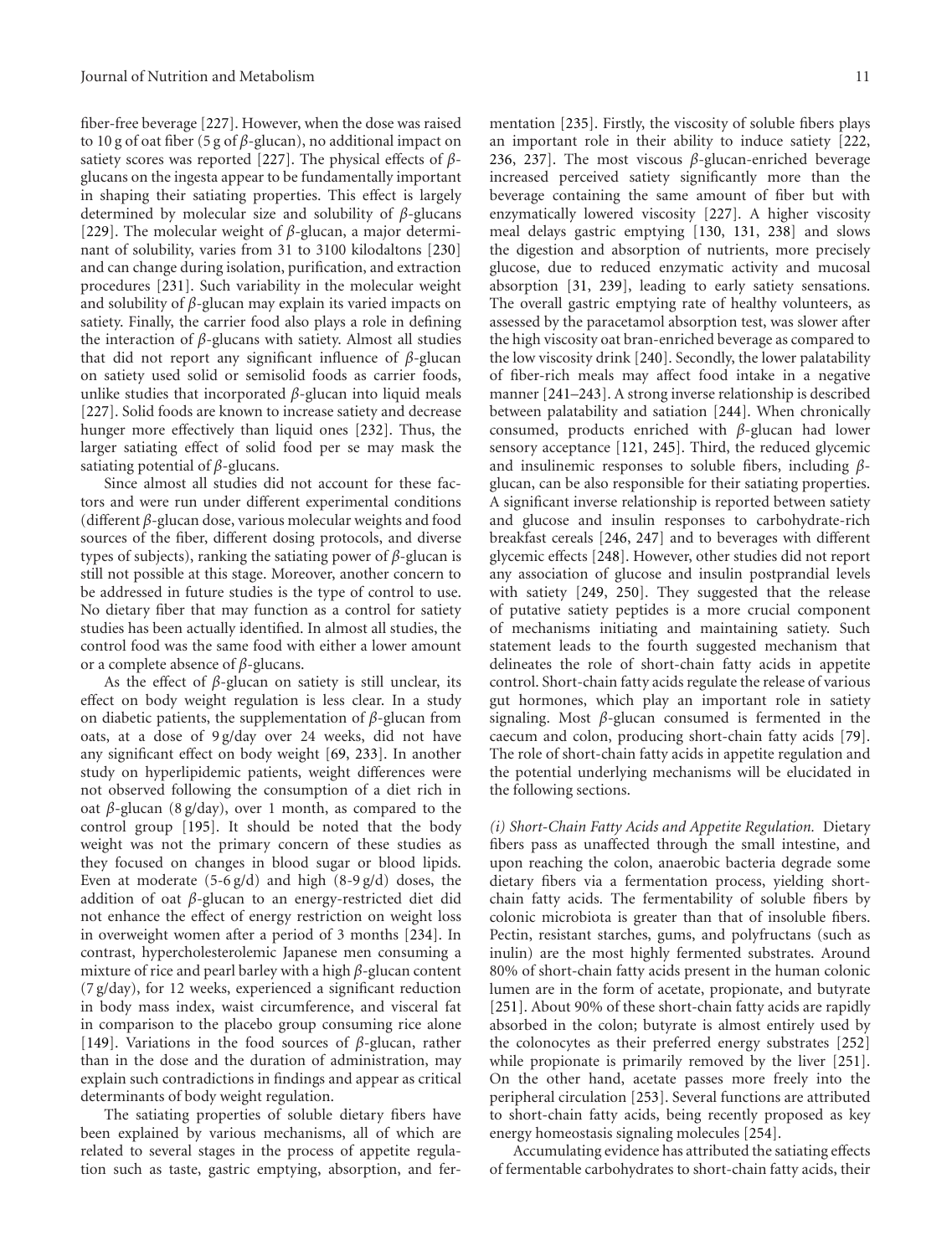major fermentation products [\[255\]](#page-23-27). Short-chain fatty acids regulate appetite through several mechanisms. First, shortchain fatty acids have a role in slowing gastrointestinal motility, thus controlling digestion and nutrient absorption and eliciting an anorexigenic effect. The majority of the studies linking short-chain fatty acids to gastrointestinal motility stems from ruminant animal studies [\[256\]](#page-23-28), where the production of short-chain fatty acids is greater than that in humans due to differences in gut physiology [\[257](#page-23-29)]. However, there are some studies on nonruminants showing that shortchain fatty acids may regulate the overall transit time of the digesta through the large intestine [\[258](#page-23-30), [259](#page-23-31)]. Such responses were hypothesized to occur via three possible pathways: (1) short-chain fatty acid stimulation of the vagal nerves in the gut, (2) a direct effect of short-chain fatty acids on intestinal smooth muscle tone, and (3) as a consequence of the indirect changes in the secretion of peptide YY (PYY) and other regulatory peptides known to play a role in gastrointestinal motility [\[260\]](#page-24-0). In addition, short-chain fatty acids were suggested to regulate gastrointestinal motility by affecting the release of the gastrointestinal 5-hydroxytryptamine (5- HT) via the activation of the free fatty acid receptor 2 (FFA2), the major receptor for short-chain fatty acids. 5- HT or serotonin is a neurotransmitter in the central nervous system, known to modulate mood, behavior, and appetite [\[261](#page-24-1)]. Though the central actions of 5-HT are the most documented, 95% of endogenous 5-HT is found peripherally in the gastrointestinal tract [\[262](#page-24-2)]. The activation of various 5-HT receptor subtypes stimulates vagal nodose neurons and consequently prolongs colonic transit time [\[263,](#page-24-3) [264\]](#page-24-4). Short-chain fatty acids also regulate appetite by modulating the release of various appetite-related hormones throughout the gastrointestinal tract [\[265\]](#page-24-5). The effects of short-chain fatty acids on the release of some of these gut hormones, including PYY, glucagon-like peptide 1 (GLP-1), cholecystokinin (CCK), and ghrelin, will be discussed in the following sections, providing partial explanations for the reported impacts of soluble dietary fibers in general, and of *β*-glucan specifically, on satiety hormones and consequently on appetite and food intake.

*Peptide YY.* Peptide YY is a 36-amino acid peptide, first isolated from porcine upper small intestine [\[266\]](#page-24-6). Two circulating forms of PYY are released by L cells in the distal gut,  $PYY_{1-36}$  and  $PYY_{3-36}$ , which is the truncated major circulating form [\[267](#page-24-7)]. PYY is secreted throughout the entire length of the gastrointestinal tract, with the highest concentrations found in the colon and rectum [\[268](#page-24-8)]. Circulating PYY levels are the lowest in the fasting state and increase following the consumption of a meal, peaking at 1-2 hours and remaining elevated for several hours. Peripheral PYY administration decreased food intake and body weight gain in rats [\[269](#page-24-9)]. Similarly, it decreased appetite and food intake both in lean and obese humans [\[269](#page-24-9), [270](#page-24-10)].

An increased PYY response was consistently described following the consumption of various soluble dietary fibers. Postprandial PYY clearly increased after the consumption of psyllium-enriched test meals in healthy volunteers [\[271\]](#page-24-11). The consumption of PolyGlycopleX, a novel functional fiber complex manufactured from three dietary fibers to form a highly viscous polysaccharide with high water-holding and gel-forming properties, for 3 weeks resulted in significantly increased fasting PYY levels as compared to the control product in healthy adults [\[272\]](#page-24-12). Moreover, a meal tolerance test in overweight and obese adults consuming 21 g of oligofructose for 3 months resulted in a greater increase in PYY concentrations as compared to the placebo group, concomitant with a reduced self-reported caloric intake [\[273](#page-24-13)].

The ability of *β*-glucan to increase PYY release was reported in various population groups. In healthy subjects, bread enriched with 3 g barley *β*-glucans induced a 16% higher overall PYY response in comparison to the control bread [\[223](#page-22-20)]. Even in overweight men and women, PYY levels responded positively and in a dose-responsive manner to increasing oat *β*-glucan concentrations, ranging from 2.16 g to 5.45 g per serving, in the first 4 hours after a meal [\[274\]](#page-24-14).

The fermentation process of *β*-glucan and the subsequent generation of short-chain fatty acids provide a major explanatory mechanism for *β*-glucan-induced PYY release. The direct infusion of short-chain fatty acids into rabbit and rat colons significantly increased PYY secretions [\[275](#page-24-15), [276](#page-24-16)]. The stimulatory effects of short-chain fatty acids on PYY secretions are mainly attributed to a direct interaction between short-chain fatty acids and PYY cells. In fact, FFA2 (also known as GPR43), the major receptor for shortchain fatty acids, is colocalized with PYY immunoreactive enteroendocrine L cells both in rat ileum and human colon [\[259,](#page-23-31) [277\]](#page-24-17).

*Glucagon-Like Peptide 1.* Glucagon-like peptide 1 is cosecreted with PYY from the intestinal L cells, encoded by the proglucagon gene [\[278\]](#page-24-18). It is described with a potent incretin effect, stimulating insulin secretion in a glucose-dependent manner. Circulating GLP-1 levels rise following nutrient ingestion, in proportion to the energetic content of the meal [\[279\]](#page-24-19). An acute intracerebroventricular administration of GLP-1 to rodents induced a decline in short-term energy intake [\[280](#page-24-20)], and was associated with a reduced body weight following repeated administration [\[281\]](#page-24-21). Similarly, an intravenous infusion of GLP-1 both in normal weight and in obese subjects resulted in a dose-dependent reduction in food intake [\[282](#page-24-22)].

The effects of *β*-glucan on GLP-1 release have not been yet elucidated; however, the effects of other soluble fibers have been investigated. Variable GLP-1 responses to soluble dietary fiber intake were described, whether elevated, inhibited, or unaffected. The exposure to a diet supplemented with 10% oligofructose for 4 weeks increased the number of GLP-1-producing L-cells as well as endogenous GLP-1 production in the proximal colon of male Wistar rats in comparison to a standard diet [\[283\]](#page-24-23). In humans, a standard breakfast containing galactose (50 g) and guar gum (2.5 g) increased, extendedly, GLP-1 release in healthy women as compared with a standard control breakfast [\[284](#page-24-24)]. In contrast, in normal-weight males, resistant (pregelatinized) starch (50 g) produced a smaller GLP-1 response than digestible starch (50 g) [\[285\]](#page-24-25). On the other hand, the ingestion of pasta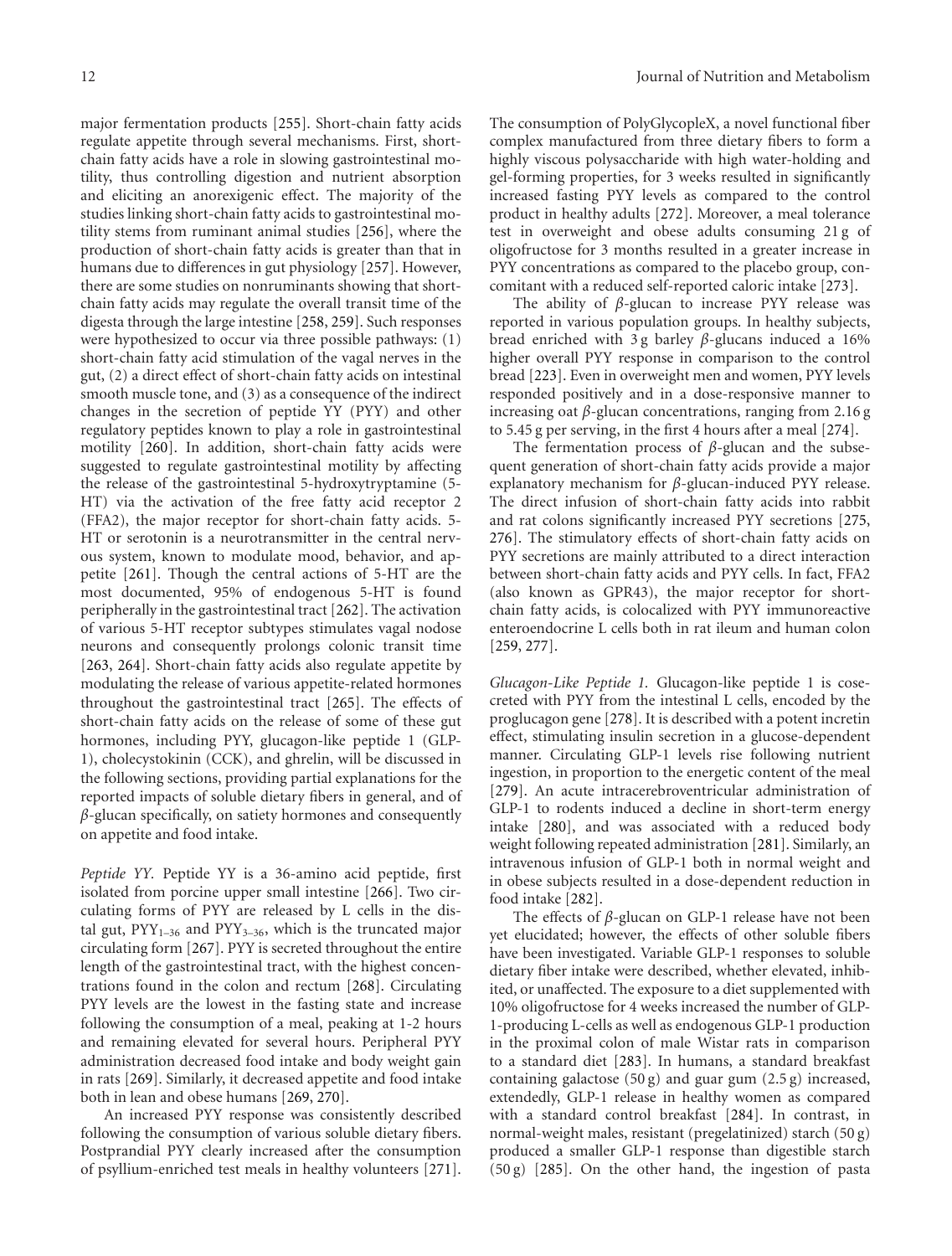enriched with a small amount of psyllium fiber (1.7 g) did not modify postprandial GLP-1 responses in comparison to the control pasta in healthy subjects [\[286](#page-24-26)]. Such discrepancies in findings could be attributed to differences in the structures and food sources of ingested soluble fibers and their administered doses.

Colonic fermentation appears to be essential in explaining GLP-1 release in response to soluble dietary fibers, despite inconsistent findings. Though supplementation with fermentable carbohydrates has been consistently associated with increased colonic proglucagon mRNA expression [\[287–](#page-24-27) [293](#page-25-0)], only few studies detected increased plasma GLP-1 circulating levels in parallel [\[288](#page-24-28)[–290,](#page-24-29) [293](#page-25-0)[–295](#page-25-1)]. Rats fed high doses of the fermentable inulin-type fructans (100 g/day), over 3 weeks, had higher mRNA expressions in the proximal colon and plasma concentrations of GLP-1 as compared to those fed a standard diet [\[288](#page-24-28)]. The exposure of male Wistar rats to a diet supplemented with 10% of inulin-type fructans, for 3 weeks, resulted in a higher caecal pool of GLP-1, an increase in GLP-1 and of its precursor proglucagon mRNA concentrations in the proximal colon, and an increase in the circulating levels of GLP-1 as compared to the standard diet [\[289](#page-24-30)]. In normalweight adults, the microbial fermentation of 16 g of soluble fructan per day, over 2 weeks, induced increased levels of GLP-1 in circulation as compared to the control dextrin maltose [\[296\]](#page-25-2). A strong association between postprandial hydrogen production and plasma GLP-1 concentrations was also reported. On the contrary, others have shown no effect of fermentable carbohydrates on circulating GLP-1 levels, whether acutely [\[297](#page-25-3)] or over a short duration of 6 days [\[298](#page-25-4)]. Based on these findings, the duration of supplementation is an important factor to consider when suggesting fermentation as a basis for soluble fibers-induced GLP-1 release. A sufficient time of 2-3 weeks must be given in order to allow adaptation of the gut microbiota to the additional fermentable carbohydrate within the diet for maximal fermentation to take place [\[299](#page-25-5)] and for GLP-1 levels in circulation to be subsequently affected.

*Cholecystokinin.* Cholecystokinin was among the first hormones shown to modulate food intake [\[300](#page-25-6)]. It is secreted from the I cells of the small intestine in response to food ingestion [\[301\]](#page-25-7). Cholecystokinin circulating levels rise rapidly after a meal, reaching a peak within 15 minutes. It was found to reduce food intake when infused both in rodents and humans [\[301,](#page-25-7) [302\]](#page-25-8). In fact, plasma CCK levels are strongly associated with subjective measurements of satiety in women [\[303](#page-25-9)].

Limited studies described the interaction between soluble dietary fibers and CCK release. Various soluble fibers, including hydrolyzed guar gum (20 g) in obese females [\[304\]](#page-25-10), *β*-glucan in barley pasta (15.7 g) in healthy men [\[128\]](#page-19-17), and isolated fibers from oatmeal and oat bran (8.6 g) in healthy men [\[305\]](#page-25-11), produced greater and longer-lasting postprandial CCK levels in comparison to low-fiber or placebo meals. A study on overweight women revealed a dose-dependent effect of increased oat *β*-glucan concentrations, ranging from 2.16 to 5.68 g per serving, on CCK levels in the first 4 hours after a meal, with a significant CCK release observed at a minimum dose of 3.8 g of *β*-glucan [\[127\]](#page-19-16).

The role of fermentation and more specifically shortchain fatty acids in regulating CCK release is still poorly understood. In pigs, ileal infusion of short-chain fatty acids did not affect CCK circulating levels [\[306](#page-25-12)]. Thus, the fermentation process per se does not explain CCK responses to *β*-glucan ingestion. Additional mechanisms underlying the stimulatory effects of *β*-glucan on CCK secretions remain to be explored.

*Ghrelin.* Ghrelin is the only known orexigenic hormone in the gut. It was initially identified as an endogenous ligand for growth hormone secretagogue receptor (GH-SR) in rat stomach [\[307](#page-25-13)]. Circulating ghrelin levels increase before meals and fall rapidly after eating [\[308\]](#page-25-14). Both central and peripheral administration of ghrelin increased food intake and body weight in rodents [\[309,](#page-25-15) [310\]](#page-25-16).

The effects of soluble fibers, including *β*-glucan, on postprandial ghrelin are not fully understood. The consumption of a small amount  $(4g)$  of noncaloric soluble psyllium fiber with water suppressed postprandial ghrelin levels as effectively as a 585-Kcal mixed meal in healthy women [\[311\]](#page-25-17). On the other hand, postprandial plasma ghrelin did not decrease following gastric distention with a noncaloric liquid meal containing 21 g of soluble guar gum fiber in comparison to carbohydrate-, protein-, and fat-rich meals [\[312\]](#page-25-18). Moreover, a 300-Kcal meal enriched with 23 g of psyllium fiber inhibited postprandial suppression of plasma ghrelin levels [\[313](#page-25-19)]. When compared to a control breakfast, a soluble arabinoxylan fiber-enriched breakfast (6 g) induced a shorter postprandial ghrelin decline [\[314\]](#page-25-20) whereas bread enriched with 3 g barley *β*-glucans resulted in 23% lower ghrelin responses than a control bread [\[223](#page-22-20)]. Discrepancies in findings could be explained by variations in the physical and chemical properties of ingested soluble fibers, their different administered doses, and the forms of ghrelin being measured in circulation.

Several mechanisms were suggested to explain fiberinduced ghrelin suppression, most importantly fermentation. Feeding a diet supplemented with 10% of the fermentable inulin to rats over 3 weeks significantly reduced ghrelin levels in comparison to a standard diet [\[289\]](#page-24-30). The ingestion of 56 g of high-fructose corn syrup (HFCS) plus 24 g inulin induced greater postprandial ghrelin suppression as compared to HFCS without inulin, both at 4.5 and 6 hours, in healthy subjects [\[315\]](#page-25-21). Such colonic fermentation may reduce ghrelin via increasing circulating PYY levels. Administration of PYY to humans reduced serum ghrelin levels [\[316\]](#page-25-22). In addition to colonic fermentation, other mechanisms were also hypothesized. A possible inner-gastric pathway may operate through gastric somatostatin, which is released following the consumption of beet fiber in diabetic individuals [\[317](#page-25-23)]. Somatostatin administration decreased ghrelin secretion in rats [\[318](#page-25-24)] and lowered circulating ghrelin levels in humans [\[319\]](#page-25-25). In addition, GLP-1 release in response to soluble fibers is another potential mechanism. Infusion of GLP-1 into isolated rat stomach suppressed ghrelin secretions [\[320](#page-25-26)].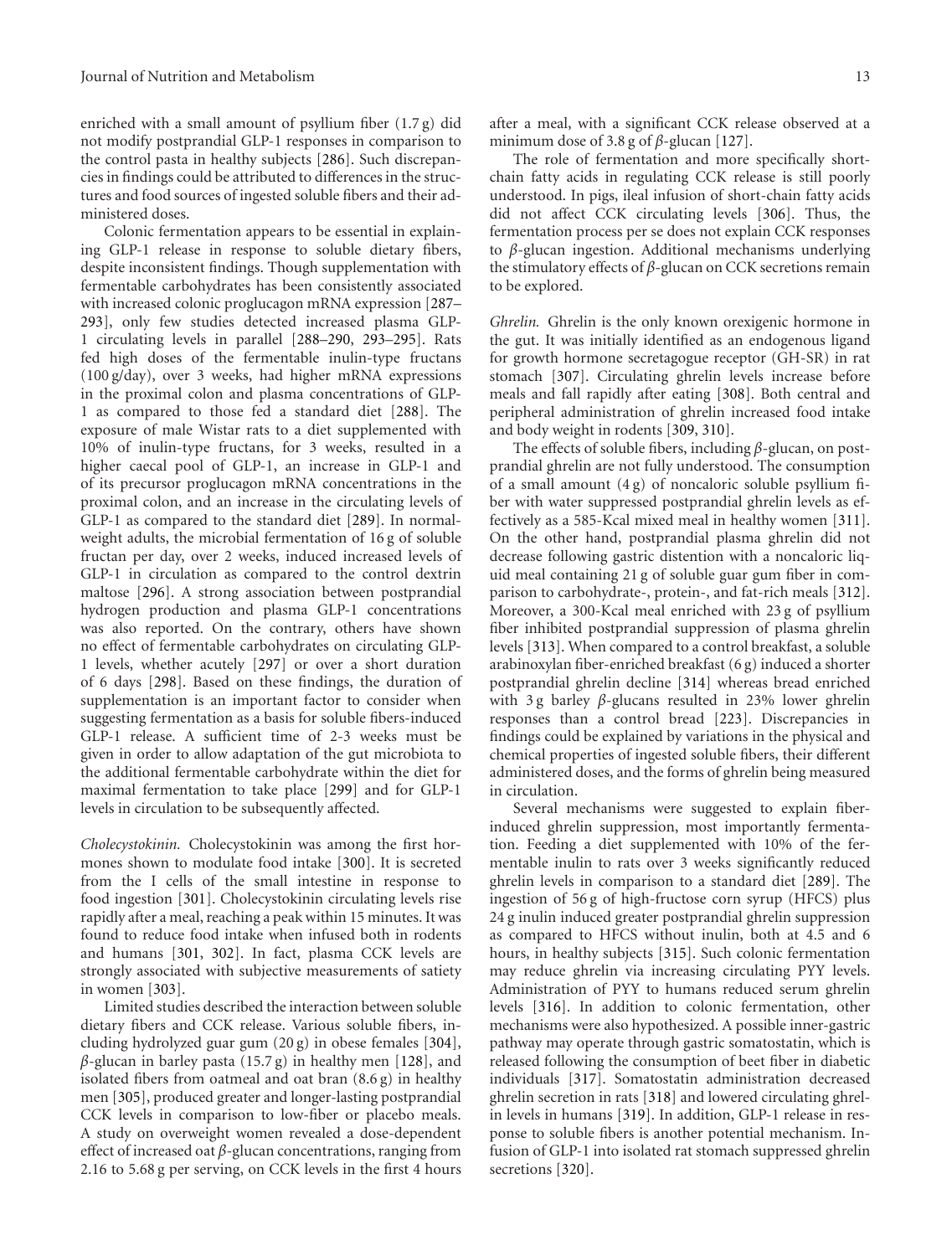In conclusion, there is evidence for the satiety efficacy of *β*-glucan. Such satiating capacity appears to be comparable to that of other soluble viscous and fermentable fibers. Although several mechanisms may explain the satiating properties of *β*-glucan, the generation of short-chain fatty acids through colonic fermentation has the most documented effects. Short-chain fatty acids affect satiety by primarily modulating the release of various appetite-regulating hormones, including PYY, GLP-1, and ghrelin. However, other yet unknown mechanisms, independent of short-chain fatty acids, may be involved in the regulation of gut hormones by *β*-glucans. Since research in this area is still limited, such mechanisms necessitate further investigation. Combining knowledge from previous studies, a minimum level of *β*glucan, ranging from 4 to 6 g, appears to be essential for its gastrointestinal appetite-regulating effects [\[321](#page-25-27)]. However, additional studies addressing the role of dose, form, molecular weight and carrier food on the interaction between *β*-glucan and satiety are still needed before drawing solid conclusions. Moreover, the role of *β*-glucan in longterm weight regulation is still not well understood and needs to be further explored. Inconsistencies in data regarding the effect of dietary or supplementary *β*-glucan on body weight highlight the need for additional research.

#### **4. Beta Glucan-Fortified Foods in the Market**

*4.1. Global Dietary Fiber Intake.* Insufficient intake of dietary fiber has been reported worldwide. However, the estimates of fiber intake are highly variable.

In the United States, dietary fiber intake was calculated to be 17 g for males and 12.8 g for females based on the NHANES III study [\[322\]](#page-26-0). Based on the results of the Nationwide Food Consumption Survey, a mean dietary fiber intake of 11.4 g per day was reported [\[323\]](#page-26-1). Similarly, a mean daily fiber intake of 13.7 g in total, comprising 4.2 g of water-soluble fiber and 6.8 g of water-insoluble fiber, was described based on the Multiple Risk Factor Intervention Trial [\[324](#page-26-2)]. In contrast, Hallfrisch et al. [\[325](#page-26-3)] and Hermann et al. [\[326\]](#page-26-4) reported higher intake values, averaging 15 g/day and 18.3 g/day, respectively. Regardless, intakes of dietary fibers in the American population are below levels recommended by the Institute of Medicine (38 g for males and 25 g for females).

In Canada, low daily dietary fiber intakes have been also noted. According to Nova Scotia Department of Health [\[327\]](#page-26-5), the mean dietary fiber intake was estimated to be 13.5 g per day, ranging from 9.6 g (young women) to 17 g (elderly men). The main sources (88%) of fiber in the diet were reported to be pasta, rice, cereals and breads, vegetables, fruits, and fruit juices [\[327\]](#page-26-5). Similarly, in a more recent study on healthy Canadian adolescent males, a median dietary fiber intake of 13.1 g per day was observed [\[328\]](#page-26-6).

In Europe, the estimated national values for dietary fiber intake were found to fall within a narrower range: 16 g/day in France [\[329\]](#page-26-7), 22.1 g/day in Sweden [\[330](#page-26-8)], 16.7–20.1 g/day in Finland [\[331](#page-26-9)], 21 g/day in Germany [\[332](#page-26-10)], and 20–22 g/day in the Netherlands [\[333\]](#page-26-11). An exceptionally high intake level of fiber was found in Switzerland, 30–33 g/day, reflecting a positive trend in the eating habits of this population [\[334\]](#page-26-12). In the United Kingdom, lower values of 14–16 g/day for men and 18-19 g/day for women were reported [\[335\]](#page-26-13).

Thus, fiber intakes worldwide are well below the recommended levels despite the recommendations of several health organizations to increase the consumption of foods with high fiber content.

*4.2. Beta Glucan in Functional Foods.* The introduction of fiber into traditional and processed foods provides one method by which to increase fiber intake [\[81](#page-18-1)]. Based on consumers' demands for healthier options, the food industry has aimed at developing new products towards functional foods and ingredients.

The best-known examples of functional foods are fermented milks and yoghurts. Several fiber-fortified dairy products are now appearing in market, with inulin being a popular fiber source for such products due to its combined nutritional and technological characteristics [\[336](#page-26-14)[–341](#page-26-15)].

Beta glucan is commonly used as a functional ingredient in foods as it is readily available as a byproduct of oat and barley milling and it also provides physiological benefits that are supported by health claims in many jurisdictions. This polysaccharide is also used as a food ingredient in the form of hydrocolloids [\[342,](#page-26-16) [343\]](#page-26-17) or as powder using microparticulation [\[344](#page-26-18)]. The addition of *β*-glucan into various products, such as baking products, muffins, cakes, pasta, noodles, muesli cereals, milk products, soups, salad dressings, beverages, and reduced-fat dairy and meat products, was found to affect their attributes, including bread making performance, water binding and emulsion stabilizing capacity, thickening ability, texture and appearance, in a concentration-, molecular weight-, and structure-dependent manner [\[22](#page-16-8), [345](#page-26-19), [346](#page-26-20)]. Besides enhancing the nutritional value, *β*-glucans can improve the sensory and gustatory properties of some products. However, the stability of the physiological properties of *β*-glucan when extracted and added to foods has received little examination, leaving uncertain the health benefits of *β*-glucan when incorporated into foods.

In the following sections, the chemical and physiologic functionality of *β*-glucans in food preparations is discussed.

*4.2.1. Breakfast Cereals.* Oats have been frequently used as an additive in the preparation of cereal products, decreasing water activity and subsequently prolonging durability [\[81\]](#page-18-1). Several oat-based breakfast cereals have experienced great success in the market. Adding 20% oat *β*-glucan into chocolate breakfast flakes protected the viability and stabilized the cells of *lactobacillus rhamnosus*, a gut-friendly probiotic bacteria, at temperatures higher than 20◦C [\[347](#page-26-21)]. As breakfast cereals are commonly consumed in North America, several oat-based hot and cold breakfast cereals are available in the market, making use of *β*-glucan's approved health claims. These products are readily accepted by consumers.

*4.2.2. Baking Products.* The incorporation of oats into baking products, such as bread, baked goods, and dough, has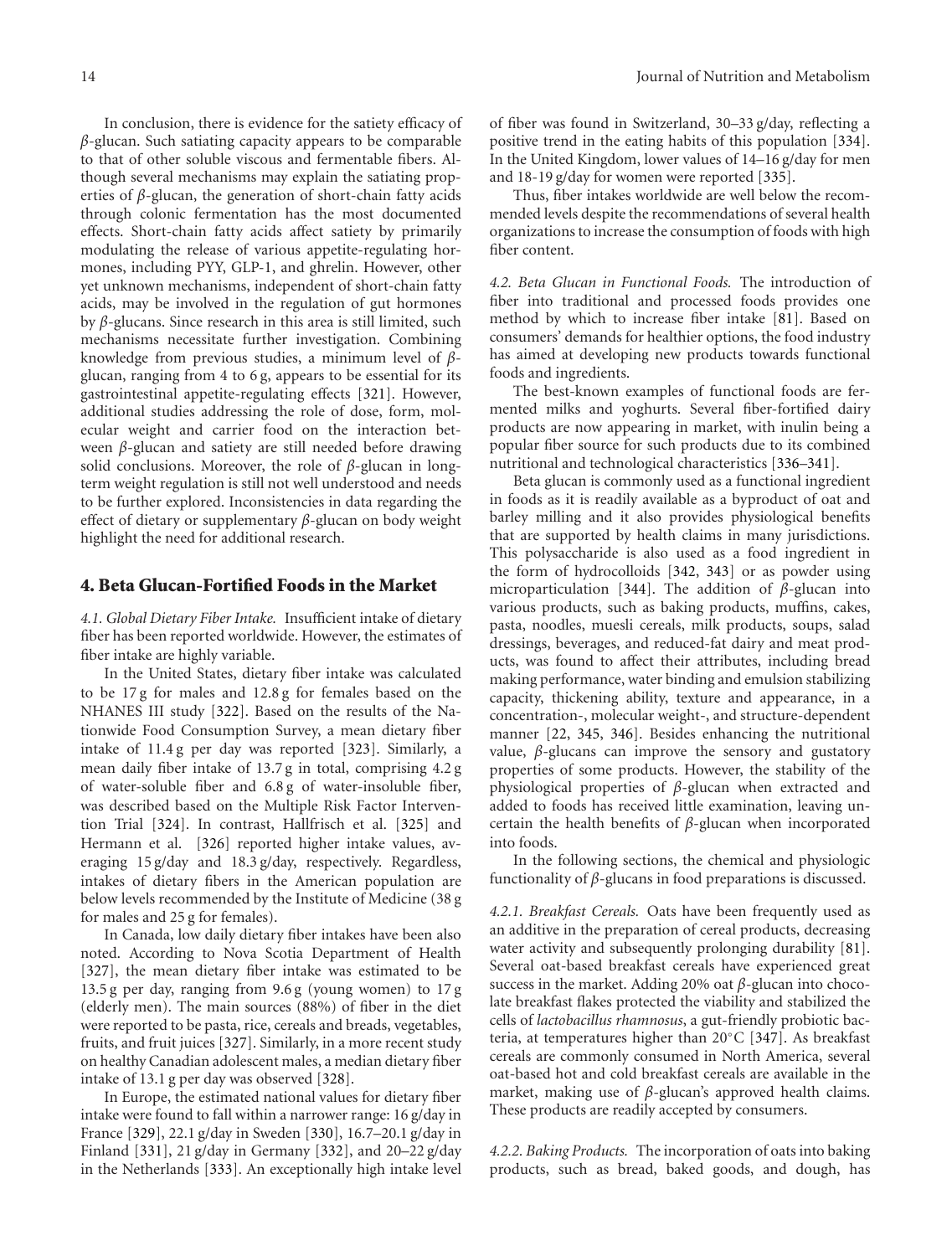been widely tested [\[81\]](#page-18-1). The incorporation of *β*-glucans to baking products seems promising, ameliorating both sensory characteristics and health properties of products at a maximum concentration of 20%. When oat flour has been substituted for 10% of fine wheat flour in bread, product quality improved in terms of crust color, bread softness, and taste [\[348](#page-26-22)]. Moreover, a positive effect of oat *β*-glucan on the sensorial characteristics of biscuits has been described [\[343\]](#page-26-17). The addition of the hydrocolloids Nutrim O-B (10% *β*glucan) and C-Trim-20 (20% *β*-glucan) increased the taste, moisture, and adhesiveness of the product. Similarly, an oat component called Nutrim-5, a hydrocolloid preparation of *β*-glucans produced by treating oat grain or flour with a thermal process, improved the overall strength of pasta without negatively affecting either the quality or the sensory properties [\[349\]](#page-26-23).

*4.2.3. Milk Products.* Oats are also used as additives in the production of yogurts with increased amount of fiber [\[81\]](#page-18-1). Fiber addition increased the solidity ratio and texture of unsweetened yogurts, accelerated their acidification rate, and increased their viscosity [\[350\]](#page-26-24). When substituting fat with *β*-glucans hydrocolloid component at 3.47% and 6.8% in low-fat cheddar cheeses, a softer texture was described with decreased melting time and lowered sensory properties [\[351\]](#page-26-25). The addition of oat *β*-glucans concentrate, at 0.7% and 1.4% w/w, to white low-fat cheese products in salt brine improved product texture, while unfavorably affecting its appearance, taste, and odor when compared with the control samples [\[352](#page-26-26)]. The probiotic effect of *β*-glucans has been also studied. Beta glucans selectively support the growth of *Lactobacilli* and *Bifidobacteria,* both of them being antagonists to pathogenic bacteria in the digestive system [\[12,](#page-15-7) [173\]](#page-21-5). The addition of oat *β*-glucans to probiotic milkbased drinks, at doses of 0.31–0.36%, increased their stability along with their health benefits [\[353\]](#page-26-27).

The effects of *β*-glucan on milk sensorial properties have been reported, but results are variable [\[56](#page-17-29), [121,](#page-19-11) [245,](#page-23-17) [354](#page-26-28)]. Oat milk containing *β*-glucan (0.5 g/100 g) was well perceived and got similar sensory evaluation as the control drink (*<*0.02 g *β*-glucan/100 g) [\[56](#page-17-29)]. Sensory evaluations were higher for the milk beverage (500 mL) enriched with 5 g as compared to the one enriched with 10 g of oat and barley *β*-glucan [\[121\]](#page-19-11). However, milk enriched with 5 g *β*-glucan had similar sensorial characteristics to the control drink.

In conclusion, the addition of *β*-glucans to yogurts seems to impair their sensory qualities despite improving other rheological properties, irrespective of the dose. On the other hand, addition of *β*-glucans to milk, at doses not exceeding 1%, may provide health benefits without compromising sensorial attributes.

*4.2.4. Meat Products.* Due to its ability to mimic fat characteristics, oat fiber is one of the most effective ingredients in making low-fat meat products. It can be used to offset the poor quality associated with low-fat beef burgers [\[355](#page-27-6)] as well as low-fat sausages [\[356\]](#page-27-7). There is no specific study investigating the effect of *β*-glucan, as a fat replacer, on the sensorial attributes and rheological properties of meat products. Thus, future studies should address this applicability option of *β*-glucan.

In conclusion, the introduction of *β*-glucans into food preparations has both beneficial and deleterious impacts. Such impacts mainly depend on the food product to which *β*-glucan is added, in addition to the source, the form, and the dose of *β*-glucan in use. Alterations in the sensorial properties and physiochemical attributes induced by *β*glucan may be desirable for some products while being detrimental for others.

*4.3. Challenges of Beta Glucan Fortification.* One of the major challenges faced by the functional food industry is developing functional foods with an acceptable taste to the average consumer [\[357](#page-27-8)]. Incorporating significant quantities of fiber into food products constitutes a technological challenge due to the possible deleterious effects on textural quality. The addition of fibers may contribute to modifications in the texture, sensory characteristics, and shelf-life of foods due to their water-binding capacity, gel-forming ability, fat mimetic, antisticking, anticlumping, texturising, and thickening effects [\[358](#page-27-9), [359](#page-27-10)].

Adding *β*-glucan into milk and dairy products was reported to be problematic; first due to its viscosity that may alter the sensory characteristic of foods and second due to its typical slimy texture in the mouth [\[100](#page-18-19)]. However, the acceptance rate does not seem to be influenced by the amount of *β*-glucan added to test products but rather by the duration of consumption of these products. Blackcurrant flavored oat milk (0.5 g *β*-glucan/100 g) was well liked among volunteers without differencing it from its counterpart, a rice beverage with the same flavor (*<*0.02 g *β*-glucan/100 g), at a single evaluation [\[56](#page-17-29)]. In addition, the sensory quality of a flavored oat-based fermented product (containing 0.6% *β*-glucan) was acceptable, in comparison to flavored commercial yogurt or nondairy products, in one single taste test [\[354](#page-26-28)]. In contrast, when consumed over 5 weeks, oatbased fermented dairy products (0.5-0.6% *β*-glucan) were less preferred than fermented dairy-based control products (*<*0.05% *β*-glucan) [\[245](#page-23-17)]. Similarly, after a period of 5 weeks, beverages with 10 g of barley or oat *β*-glucan were rated lower than those with 5 g of barley or oat  $β$ -glucan [\[121\]](#page-19-11). These findings reflect that, when chronically consumed, *β*-glucan may impair the sensorial perceptions of foods.

Thus, the development of *β*-glucan-fortified foods remains highly challenging as consumers are not willing to accept greater health benefits on the expense of deteriorations in the sensory characteristics of food products.

*4.4. Effects of Food Processing on the Biological Activities of β-Glucan.* Food processing alters the physical, chemical, and physiologic characteristics of dietary fibers. Several processing techniques, including cooking, freezing, and storing, affect the physicochemical characteristics of *β*-glucan. Both molecular weight and extractability are important components of the physiological activity of *β*-glucan and both can be affected by food processing [\[360\]](#page-27-11). The molecular weight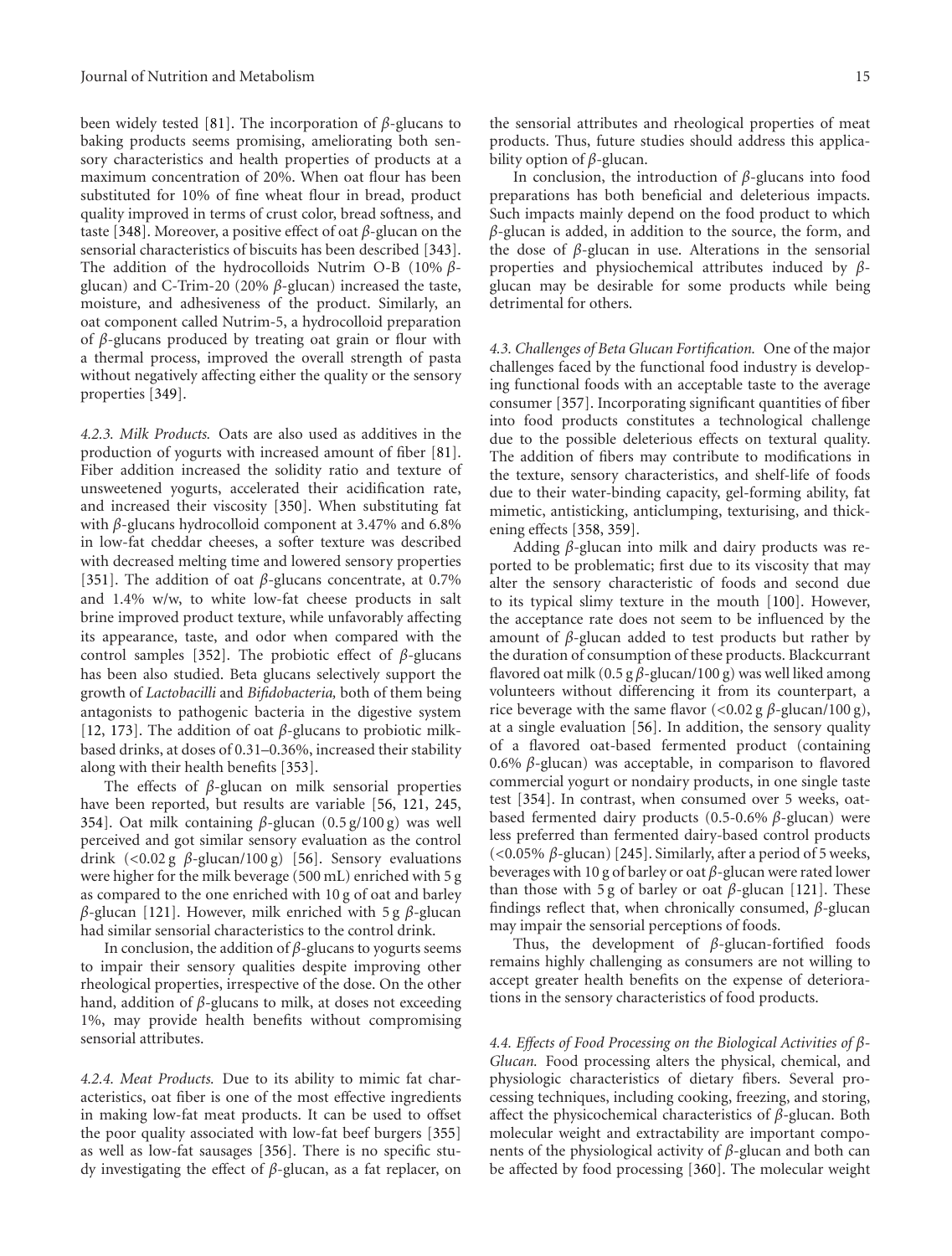of *β*-glucan in processed oat foods can be smaller than unprocessed. Solubility, which is related to extractability, typically increases initially with processing as depolymerisation occurs and *β*-glucan is released from the cell wall; however, as this degradation continues, solubility decreases as insoluble *β*-glucan aggregates are formed [\[361\]](#page-27-12). In products such as oat porridge and oat granola, there is little effect of processing on *β*-glucan molecular weight [\[172](#page-21-4), [362\]](#page-27-13). However, the molecular weight of *β*-glucan in products such as oat crisp bread decreases by 92% compared to its original oat source [\[362\]](#page-27-13). Other studies have also seen reductions in molecular weight in similar products made from different grains [\[168](#page-21-1), [172,](#page-21-4) [363\]](#page-27-14) and attributed these reductions in molecular weight to the effects of *β*-glucanase enzymes in wheat flour used to make these products [\[168](#page-21-1), [172](#page-21-4), [364–](#page-27-15) [366](#page-27-16)]. These reductions in molecular weight increase with the mixing and fermentation time of the dough [\[172](#page-21-4)]. Freezing was also found to affect *β*-glucan solubility. Frozen storage of oat bran muffins significantly lowered *β*-glucan solubility over time, using *in vitro* extraction simulating human digestion [\[231\]](#page-23-4). In addition, freeze-thaw cycle reduced the solubility of *β*-glucan in oat bran muffins by 9% to 55% of the fresh values.

Whether such physicochemical alterations induced by food processing have a significant impact on the established health properties of *β*-glucan is not clear. Effectiveness of *β*-glucan in modulating glucose and insulin parameters is related to dose and viscosity, which can be altered during processing [\[74\]](#page-17-23). In fact, 85% of the variation in blood glucose concentrations is explained by the amount of *β*-glucan solubilized and not the total amount originally added to food [\[367\]](#page-27-17). On the other hand, the role of viscosity, molecular weight, and solubility, susceptible to modifications by food processing, in regulating *β*-glucan's effect on cholesterol metabolism has not been demonstrated and requires further investigation [\[74](#page-17-23)].

Thus, since physiologic effects of *β*-glucans may be altered by food processing, it is important to develop a further understanding of such an interaction.

#### **5. Summary and Conclusion**

It is clear that *β*-glucan is an important food component in the modulation of metabolic dysregulations associated with the metabolic syndrome. However, dose, form, molecular weight, and the carrier food of *β*-glucan shape its effect. The physiological effects of *β*-glucan are mainly attributed to its physicochemical and structural characteristics interacting with the gastrointestinal tract, as reflected by its ability to generate viscous solutions at low concentrations in the upper part of the gastrointestinal tract and to undergo fermentation in the colon.

Although the physiological effects of ingested *β*-glucan are similar to other soluble fibers, its availability and ease of handling leads it to be increasingly incorporated into foods with the purpose of increasing daily fiber consumption. However, challenges in incorporating *β*-glucan into some food items without compromising their sensorial properties

and their acceptance by consumers do still exist, and need to be resolved.

## **Conflict of Interests**

D. El Khoury, C. Cuda, B. L. Luhovyy, and G. H. Anderson declare that there is no conflict of interests.

#### <span id="page-15-0"></span>**References**

- <span id="page-15-1"></span>[1] World Health Organization: Obesity and overweight: Fact Sheet, [http://www.who.int/hpr/NPH/docs/gs](http://www.who.int/hpr/NPH/docs/gs_obesity.pdf)\_obesity.pdf.
- <span id="page-15-2"></span>[2] K. Fujioka, "Management of obesity as a chronic disease: nonpharmacologic, pharmacologic, and surgical options," *Obesity Research*, vol. 10, no. 2, 2002.
- <span id="page-15-3"></span>[3] J. M. Torpy, C. Lynm, and R. M. Glass, "JAMA patient page. The metabolic syndrome," *Journal of the American Medical Association*, vol. 295, no. 7, p. 850, 2006.
- <span id="page-15-4"></span>[4] R. Vrolix and R. P. Mensink, "Effects of glycemic load on metabolic risk markers in subjects at increased risk of developing metabolic syndrome," *The American Journal of Clinical Nutrition*, vol. 92, no. 2, pp. 366–374, 2010.
- <span id="page-15-5"></span>[5] K. Esposito, R. Marfella, M. Ciotola et al., "Effect of a Mediterranean-style diet on endothelial dysfunction and markers of vascular inflammation in the metabolic syndrome: a randomized trial," *Journal of the American Medical Association*, vol. 292, no. 12, pp. 1440–1446, 2004.
- <span id="page-15-8"></span>[6] N. M. McKeown, J. B. Meigs, S. Liu, E. Saltzman, P. W. F. Wilson, and P. F. Jacques, "Carbohydrate nutrition, insulin resistance, and the prevalence of the metabolic syndrome in the framingham offspring cohort," *Diabetes Care*, vol. 27, no. 2, pp. 538–546, 2004.
- [7] L. Azadbakht, P. Mirmiran, A. Esmaillzadeh, T. Azizi, and F. Azizi, "Beneficial effects of a dietary approaches to stop hypertension eating plan on features of the metabolic syndrome," *Diabetes Care*, vol. 28, no. 12, pp. 2823–2831, 2005.
- <span id="page-15-9"></span>[8] A. Esmaillzadeh, P. Mirmiran, and F. Azizi, "Whole-grain consumption and the metabolic syndrome: a favorable association in Tehranian adults," *European Journal of Clinical Nutrition*, vol. 59, no. 3, pp. 353–362, 2005.
- [9] R. D. Freire, M. A. Cardoso, S. G. A. Gimeno, and S. R. G. Ferreira, "Dietary fat is associated with metabolic syndrome in Japanese Brazilians," *Diabetes Care*, vol. 28, no. 7, pp. 1779–1785, 2005.
- [10] D. E. Laaksonen, L. K. Toppinen, K. S. Juntunen et al., "Dietary carbohydrate modification enhances insulin secretion in persons with the metabolic syndrome," *American Journal of Clinical Nutrition*, vol. 82, no. 6, pp. 1218–1227, 2005.
- <span id="page-15-6"></span>[11] N. R. Sahyoun, P. F. Jacques, X. L. Zhang, W. Juan, and N. M. McKeown, "Whole-grain intake is inversely associated with the metabolic syndrome and mortality in older adults," *American Journal of Clinical Nutrition*, vol. 83, no. 1, pp. 124– 131, 2006.
- <span id="page-15-7"></span>[12] D. Charalampopoulos, R. Wang, S. S. Pandiella, and C. Webb, "Application of cereals and cereal components in functional foods: a review," *International Journal of Food Microbiology*, vol. 79, no. 1-2, pp. 131–141, 2002.
- [13] A. Demirbas, "*β*-Glucan and mineral nutrient contents of cereals grown in Turkey," *Food Chemistry*, vol. 90, no. 4, pp. 773–777, 2005.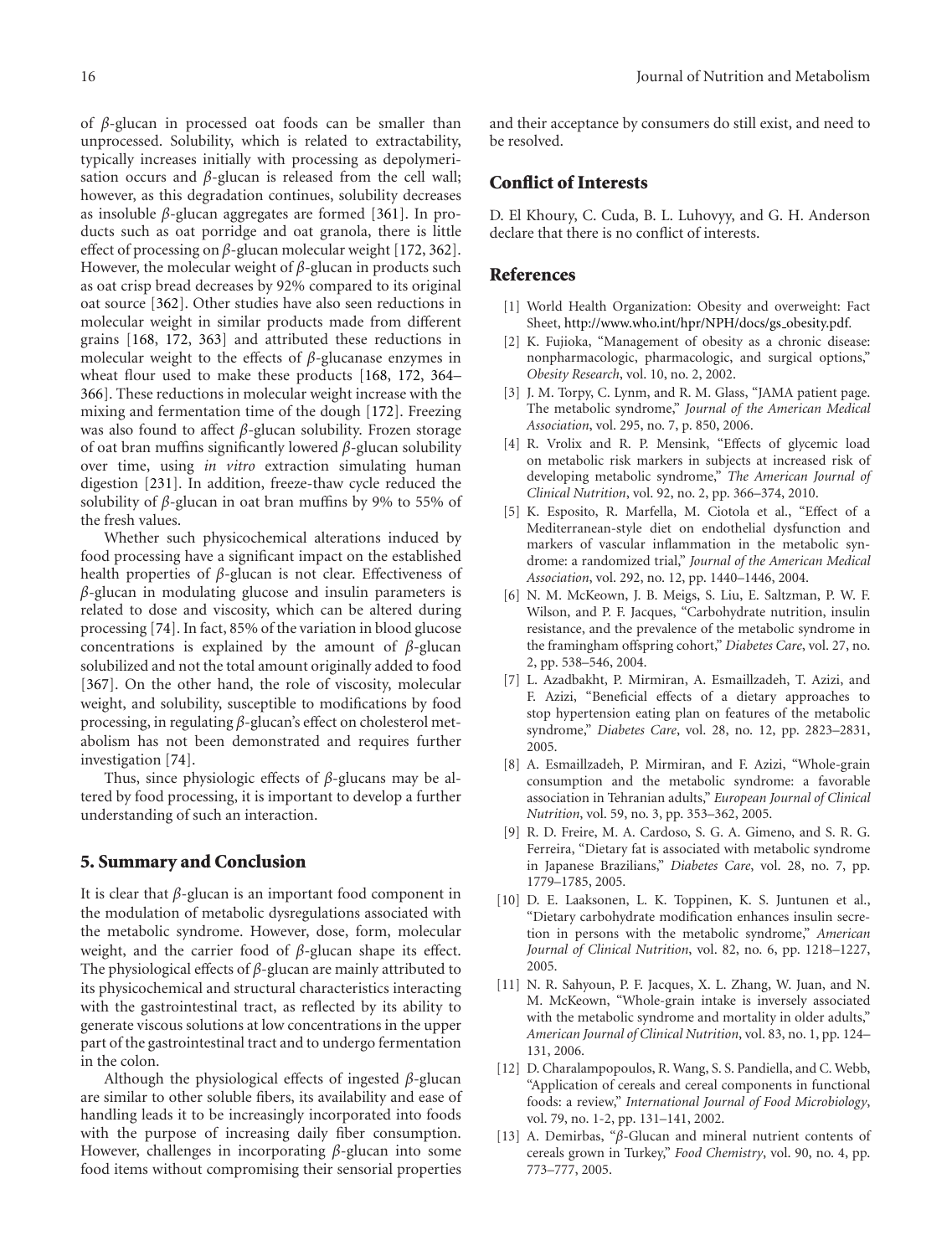- <span id="page-16-0"></span>[14] A. K. Holtekjølen, A. K. Uhlen, E. Bråthen, S. Sahlstrøm, and S. H. Knutsen, "Contents of starch and non-starch polysaccharides in barley varieties of different origin," *Food Chemistry*, vol. 94, no. 3, pp. 348–358, 2006.
- <span id="page-16-1"></span>[15] I. M. Stuart, L. Loi, and G. B. Fincher, "Immunological comparison of (1-3,1-4)-beta-glucan endohydrolases in germinating cereals," *Journal of Cereal Science*, vol. 6, no. 1, pp. 45–52, 1987.
- <span id="page-16-2"></span>[16] A. Bacic, G. B. Fincher, and B. A. Stone, *Chemistry, Biochemistry, and Biology of (1-3)-[beta]-Glucans and Related Polysaccharides*, Academic Press, Amsterdam, The Netherlands, 1st edition, 2009.
- <span id="page-16-3"></span>[17] J. Teas, "The dietary intake of Laminaria, a brown seaweed, and breast cancer prevention," *Nutrition and Cancer*, vol. 4, no. 3, pp. 217–222, 1983.
- <span id="page-16-4"></span>[18] S. P. Wasser and A. L. Weis, "Therapeutic effects of substances occurring in higher basidiomycetes mushrooms: a modern perspective," *Critical Reviews in Immunology*, vol. 19, no. 1, pp. 65–96, 1999.
- <span id="page-16-5"></span>[19] Statistics Canada: National supply and disposition of grains in Canada, 2005-2006 to 2010-2011—Barley, [http://www](http://www.statcan.gc.ca/pub/22-002-x/2011003/t009-eng.pdf) [.statcan.gc.ca/pub/22-002-x/2011003/t009-eng.pdf.](http://www.statcan.gc.ca/pub/22-002-x/2011003/t009-eng.pdf)
- <span id="page-16-6"></span>[20] Statistics Canada: National supply and disposition of grains in Canada, 2005-2006 to 2010-2011—Oats, [http://www.stat](http://www.statcan.gc.ca/pub/22-002-x/2011003/t008-eng.pdf)[can.gc.ca/pub/22-002-x/2011003/t008-eng.pdf.](http://www.statcan.gc.ca/pub/22-002-x/2011003/t008-eng.pdf)
- <span id="page-16-7"></span>[21] FAOSTAT: food and agricultural commodities production. Countries by commodity, [http://faostat.fao.org/site/339/de](http://faostat.fao.org/site/339/default.aspx)[fault.aspx.](http://faostat.fao.org/site/339/default.aspx)
- <span id="page-16-8"></span>[22] A. Lazaridou and C. G. Biliaderis, "Molecular aspects of cereal *β*-glucan functionality: physical properties, technological applications and physiological effects," *Journal of Cereal Science*, vol. 46, no. 2, pp. 101–118, 2007.
- <span id="page-16-9"></span>[23] P. J. Wood, "Evaluation of oat bran as a soluble fibre source. Characterization of oat *β*-glucan and its effects on glycaemic response," *Carbohydrate Polymers*, vol. 25, no. 4, pp. 331–336, 1994.
- <span id="page-16-10"></span>[24] C. S. Brennan and L. J. Cleary, "The potential use of cereal  $(1 \rightarrow 3, 1 \rightarrow 4)$ - $\beta$ -d-glucans as functional food ingredients," *Journal of Cereal Science*, vol. 42, no. 1, pp. 1–13, 2005.
- <span id="page-16-11"></span>[25] G. O. Phillips and S. W. Cui, "An introduction: evolution and finalisation of the regulatory definition of dietary fibre," *Food Hydrocolloids*, vol. 25, no. 2, pp. 139–143, 2011.
- <span id="page-16-12"></span>[26] M. Champ, A. M. Langkilde, F. Brouns, B. Kettlitz, and Y. Le Bail-Collet, "Advances in dietary fibre characterisation. 2. Consumption, chemistry, physiology and measurement of resistant starch; implications for health and food labelling," *Nutrition Research Reviews*, vol. 16, no. 2, pp. 143–161, 2003.
- <span id="page-16-13"></span>[27] H. Trowell, "Ischemic heart disease and dietary fiber," *American Journal of Clinical Nutrition*, vol. 25, no. 9, pp. 926–932, 1972.
- <span id="page-16-14"></span>[28] H. Trowell, D. A. Southgate, T. M. Wolever, A. R. Leeds, M. A. Gassull, and D. J. Jenkins, "Letter: dietary fibre redefined," *The Lancet*, vol. 1, no. 7966, p. 967, 1976.
- <span id="page-16-15"></span>[29] M. Champ, A. M. Langkilde, F. Brouns, B. Kettlitz, and Y. L. B. Collet, "Advances in dietary fibre characterisation. 1. Definition of dietary fibre, physiological relevance, health benefits and analytical aspects," *Nutrition Research Reviews*, vol. 16, no. 1, pp. 71–82, 2003.
- <span id="page-16-16"></span>[30] Codex Alimentarius Commission: ALINORM 10/33/26, Report of the 31st Session of the Codex Committee on Nutrition and Foods for Special Dietary Uses, Düsseldorf, Germany, 2009, [https://www.ccnfsdu.de/fileadmin/user](https://www.ccnfsdu.de/fileadmin/user_upload/Download/2009/al33_26e.pdf)\_upload/ [Download/2009/al33](https://www.ccnfsdu.de/fileadmin/user_upload/Download/2009/al33_26e.pdf) 26e.pdf.
- <span id="page-16-17"></span>[31] D. J. A. Jenkins, T. M. S. Wolever, and A. R. Leeds, "Dietary fibres, fibre analogues, and glucose tolerance: importance of viscosity," *British Medical Journal*, vol. 1, no. 6124, pp. 1392– 1394, 1978.
- <span id="page-16-18"></span>[32] P. J. Wood, J. T. Braaten, F. W. Scott, K. D. Riedel, M. S. Wolynetz, and M. W. Collins, "Effect of dose and modification of viscous properties of oat gum on plasma glucose and insulin following an oral glucose load," *British Journal of Nutrition*, vol. 72, no. 5, pp. 731–743, 1994.
- <span id="page-16-19"></span>[33] J. M. W. Wong, R. De Souza, C. W. C. Kendall, A. Emam, and D. J. A. Jenkins, "Colonic health: fermentation and short chain fatty acids," *Journal of Clinical Gastroenterology*, vol. 40, no. 3, pp. 235–243, 2006.
- <span id="page-16-20"></span>[34] S. Macfarlane, G. T. Macfarlane, and J. H. Cummings, "Review article: prebiotics in the gastrointestinal tract," *Alimentary Pharmacology and Therapeutics*, vol. 24, no. 5, pp. 701–714, 2006.
- <span id="page-16-21"></span>[35] M. B. Roberfroid, "Inulin-type fructans: functional food ingredients," *Journal of Nutrition*, vol. 137, no. 11, 2007.
- <span id="page-16-22"></span>[36] J. H. Cummings, M. B. Roberfroid, H. Andersson et al., "A new look at dietary carbohydrate: chemistry, physiology and health," *European Journal of Clinical Nutrition*, vol. 51, no. 7, pp. 417–423, 1997.
- <span id="page-16-23"></span>[37] K. N. Englyst and H. N. Englyst, "Carbohydrate bioavailability," *British Journal of Nutrition*, vol. 94, no. 1, pp. 1–11, 2005.
- <span id="page-16-24"></span>[38] D. M. Sullivan and D. E. Carpenter, *Methods of Analysis for Nutrition Labeling*, AOAC International, Arlington, Va, USA, 1993.
- <span id="page-16-25"></span>[39] S. Cho, J. W. DeVries, and L. Prosky, *Dietary Fiber Analysis and Applications*, AOAC International, Gaithersburg, Md, USA, 1997.
- <span id="page-16-26"></span>[40] J. H. Cummings and A. M. Stephen, "Carbohydrate terminology and classification," *European Journal of Clinical Nutrition*, vol. 61, no. 1, pp. S5–S18, 2007.
- <span id="page-16-27"></span>[41] K. N. Englyst, S. Liu, and H. N. Englyst, "Nutritional characterization and measurement of dietary carbohydrates," *European Journal of Clinical Nutrition*, vol. 61, no. 1, pp. S19–S39, 2007.
- <span id="page-16-28"></span>[42] J. H. Cummings, "Short chain fatty acids in the human colon," *Gut*, vol. 22, no. 9, pp. 763–779, 1981.
- <span id="page-16-29"></span>[43] J. H. Cummings, H. N. Englyst, and H. S. Wiggins, "The role of carbohydrates in lower gut function," *Nutrition Reviews*, vol. 44, no. 2, pp. 50–54, 1986.
- <span id="page-16-30"></span>[44] G. R. Gibson, H. M. Probert, J. Van Loo, R. A. Rastall, and M. B. Roberfroid, "Dietary modulation of the human colonic microbiota: updating the concept of prebiotics," *Nutrition Research Reviews*, vol. 17, no. 2, pp. 259–275, 2004.
- <span id="page-16-31"></span>[45] L. C. Douglas and M. E. Sanders, "Probiotics and prebiotics in dietetics practice," *Journal of the American Dietetic Association*, vol. 108, no. 3, pp. 510–521, 2008.
- <span id="page-16-32"></span>[46] S. C. Lee, "Dietary fiber analysis for nutrition labelling," *Cereal Foods World*, vol. 37, pp. 765–771, 1992.
- <span id="page-16-33"></span>[47] B. V. McCleary and R. Codd, "Measurement of  $(1-3)$ ,  $(1-4)$ beta-D-glucan in barley and oats-a streamlined enzymatic procedure," *Journal of the Science of Food and Agriculture*, vol. 55, no. 2, pp. 303–312, 1991.
- <span id="page-16-34"></span>[48] B. V. McCleary, "An integrated procedure for the measurement of total dietary fibre (including resistant starch), non-digestible oligosaccharides and available carbohydrates," *Analytical and Bioanalytical Chemistry*, vol. 389, no. 1, pp. 291–308, 2007.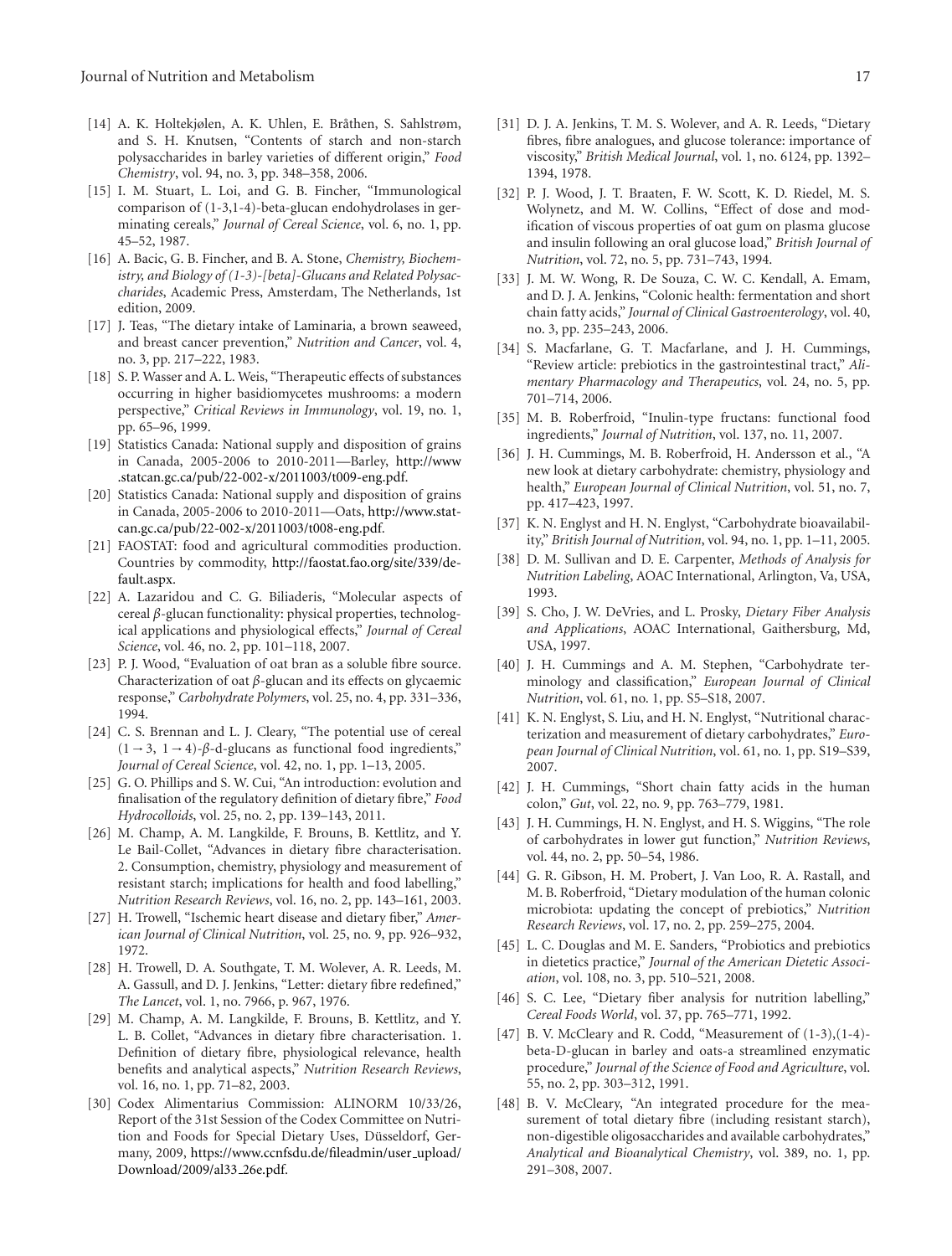- <span id="page-17-0"></span>[49] B. V. McCleary, J. W. DeVries, J. I. Rader et al., "Determination of total dietary fiber (CODEX Definition) by enzymaticgravimetric method and liquid chromatography: collaborative study," *Journal of AOAC International*, vol. 93, no. 1, pp. 221–233, 2010.
- <span id="page-17-1"></span>[50] L. C. Zygmunt and S. D. Paisley, "Enzymatic method for determination of  $(1 - 3)(1 - 4)$ -beta-D-glucans in grains and cereals: collaborative study," *Journal of AOAC International*, vol. 76, no. 5, pp. 1069–1082, 1993.
- <span id="page-17-2"></span>[51] C. Rampitsch, N. Ames, J. Storsley, and L. Marien, "Development of a monoclonal antibody-based enzyme-linked immunosorbent assay to quantify soluble *β*-glucans in oats and barley," *Journal of Agricultural and Food Chemistry*, vol. 51, no. 20, pp. 5882–5887, 2003.
- <span id="page-17-3"></span>[52] Z. Czuchajowska, J. Szczodrak, and Y. Pomeranz, "Characterization and estimation of barley polysaccharides by nearinfrared spectroscopy. 1. Barleys, starches, and beta-deuterium-glucans," *Cereal Chemistry*, vol. 69, no. 4, pp. 413–418, 1992.
- <span id="page-17-4"></span>[53] K. G. Jørgensen, "Quantification of high molecular weight  $(1 - 3)(1 - 4)$ - $\beta$ -d-glucan using Calcofluor complex formation and flow injection analysis. I. analytical principle and its standardization," *Carlsberg Research Communications*, vol. 53, no. 5, pp. 277–285, 1988.
- <span id="page-17-5"></span>[54] C. S. Brennan, "Dietary fibre, glycaemic response, and diabetes," *Molecular Nutrition and Food Research*, vol. 49, no. 6, pp. 560–570, 2005.
- <span id="page-17-6"></span>[55] L. Brown, B. Rosner, W. W. Willett, and F. M. Sacks, "Cholesterol-lowering effects of dietary fiber: a meta-analysis," *American Journal of Clinical Nutrition*, vol. 69, no. 1, pp. 30–42, 1999.
- <span id="page-17-29"></span>[56] G. Önning, A. Wallmark, M. Persson, B. Åkesson, S. Elmståhl, and R. Öste, "Consumption of oat milk for 5 weeks lowers serum cholesterol and LDL cholesterol in freeliving men with moderate hypercholesterolemia," *Annals of Nutrition and Metabolism*, vol. 43, no. 5, pp. 301–309, 1999.
- <span id="page-17-7"></span>[57] J. W. Anderson, M. H. Davidson, L. Blonde et al., "Long-term cholesterol-lowering effects of psyllium as an adjunct to diet therapy in the treatment of hypercholesterolemia," *American Journal of Clinical Nutrition*, vol. 71, no. 6, pp. 1433–1438, 2000.
- <span id="page-17-8"></span>[58] J. L. Slavin, "Dietary fiber and body weight," *Nutrition*, vol. 21, no. 3, pp. 411–418, 2005.
- <span id="page-17-9"></span>[59] S. Liu, H. D. Sesso, J. E. Manson, W. C. Willett, and J. E. Buring, "Is intake of breakfast cereals related to total and cause-specific mortality in men?" *American Journal of Clinical Nutrition*, vol. 77, no. 3, pp. 594–599, 2003.
- [60] M. K. Jensen, P. Koh-Banerjee, F. B. Hu et al., "Intakes of whole grains, bran, and germ and the risk of coronary heart disease in men," *American Journal of Clinical Nutrition*, vol. 80, no. 6, pp. 1492–1499, 2004.
- <span id="page-17-10"></span>[61] L. Qi, R. M. Van Dam, S. Liu, M. Franz, C. Mantzoros, and F. B. Hu, "Whole-grain, bran, and cereal fiber intakes and markers of systemic inflammation in diabetic women," *Diabetes Care*, vol. 29, no. 2, pp. 207–211, 2006.
- <span id="page-17-11"></span>[62] J. D. Artiss, K. Brogan, M. Brucal, M. Moghaddam, and K. L. C. Jen, "The effects of a new soluble dietary fiber on weight gain and selected blood parameters in rats," *Metabolism*, vol. 55, no. 2, pp. 195–202, 2006.
- <span id="page-17-12"></span>[63] M. Galisteo, R. Morón, L. Rivera, R. Romero, A. Anguera, and A. Zarzuelo, "Plantago ovata husks-supplemented diet ameliorates metabolic alterations in obese Zucker rats

through activation of AMP-activated protein kinase. Comparative study with other dietary fibers," *Clinical Nutrition*, vol. 29, no. 2, pp. 261–267, 2010.

- <span id="page-17-13"></span>[64] D. G. Hardie, "Minireview: the AMP-activated protein kinase cascade: the key sensor of cellular energy status," *Endocrinology*, vol. 144, no. 12, pp. 5179–5183, 2003.
- <span id="page-17-14"></span>[65] T. Steemburgo, V. Dall'Alba, J. C. Almeida, T. Zelmanovitz, J. L. Gross, and M. J. de Azevedo, "Intake of soluble fibers has a protective role for the presence of metabolic syndrome in patients with type 2 diabetes," *European Journal of Clinical Nutrition*, vol. 63, no. 1, pp. 127–133, 2009.
- <span id="page-17-15"></span>[66] K. Esposito, F. Nappo, F. Giugliano et al., "Meal modulation of circulating interleukin 18 and adiponectin concentrations in healthy subjects and in patients with type 2 diabetes mellitus," *American Journal of Clinical Nutrition*, vol. 78, no. 6, pp. 1135–1140, 2003.
- <span id="page-17-16"></span>[67] L. Qi, E. Rimm, S. Liu, N. Rifai, and F. B. Hu, "Dietary glycemic index, glycemic load, cereal fiber, and plasma adiponectin concentration in diabetic men," *Diabetes Care*, vol. 28, no. 5, pp. 1022–1028, 2005.
- <span id="page-17-17"></span>[68] C. S. Mantzoros, T. Li, J. E. Manson, J. B. Meigs, and F. B. Hu, "Circulating adiponectin levels are associated with better glycemic control, more favorable lipid profile, and reduced inflammation in women with type 2 diabetes," *Journal of Clinical Endocrinology and Metabolism*, vol. 90, no. 8, pp. 4542–4548, 2005.
- <span id="page-17-18"></span>[69] C. M. Ripsin, J. M. Keenan, D. R. Jacobs et al., "Oat products and lipid lowering: a meta-analysis," *Journal of the American Medical Association*, vol. 267, no. 24, pp. 3317–3325, 1992.
- <span id="page-17-19"></span>[70] J. Hallfrisch and K. M. Behall, "Physiological responses of men and women to barley and oat extracts (nu-trimX). I. Breath hydrogen, methane, and gastrointestinal symptoms," *Cereal Chemistry*, vol. 80, no. 1, pp. 76–79, 2003.
- <span id="page-17-20"></span>[71] L. Barsanti, V. Passarelli, V. Evangelista, A. M. Frassanito, and P. Gualtieri, "Chemistry, physico-chemistry and applications linked to biological activities of *β*-glucans," *Natural Product Reports*, vol. 28, no. 3, pp. 457–466, 2011.
- <span id="page-17-21"></span>[72] D. B. Zeković, S. Kwiatkowski, M. M. Vrvić, D. Jakovljević, and C. A. Moran, "Natural and modified (1 <sup>→</sup> 3)-*β*-D-glucans in health promotion and disease alleviation," *Critical Reviews in Biotechnology*, vol. 25, no. 4, pp. 205–230, 2005.
- <span id="page-17-22"></span>[73] M. McIntosh, B. A. Stone, and V. A. Stanisich, "Curdlan and other bacterial (1 <sup>→</sup> 3)-*β*-D-glucans," *Applied Microbiology and Biotechnology*, vol. 68, no. 2, pp. 163–173, 2005.
- <span id="page-17-23"></span>[74] P. J. Wood, "Cereal B-glucans in diet and health," *Journal of Cereal Science*, vol. 46, pp. 230–238, 2007.
- <span id="page-17-24"></span>[75] J. J. Volman, J. D. Ramakers, and J. Plat, "Dietary modulation of immune function by *β*-glucans," *Physiology and Behavior*, vol. 94, no. 2, pp. 276–284, 2008.
- <span id="page-17-25"></span>[76] M. W. Breedveld and K. J. Miller, "Cyclic *β*-glucans of members of the family Rhizobiaceae," *Microbiological Reviews*, vol. 58, no. 2, pp. 145–161, 1994.
- <span id="page-17-26"></span>[77] S. Soltanian, E. Stuyven, E. Cox, P. Sorgeloos, and P. Bossier, "Beta-glucans as immunostimulant in vertebrates and invertebrates," *Critical Reviews in Microbiology*, vol. 35, no. 2, pp. 109–138, 2009.
- <span id="page-17-27"></span>[78] V. E. C. Ooi and F. Liu, "Immunomodulation and anticancer activity of polysaccharide-protein complexes," *Current Medicinal Chemistry*, vol. 7, no. 7, pp. 715–729, 2000.
- <span id="page-17-28"></span>[79] D. L. Topping and P. M. Clifton, "Short-chain fatty acids and human colonic function: roles of resistant starch and nonstarch polysaccharides," *Physiological Reviews*, vol. 81, no. 3, pp. 1031–1064, 2001.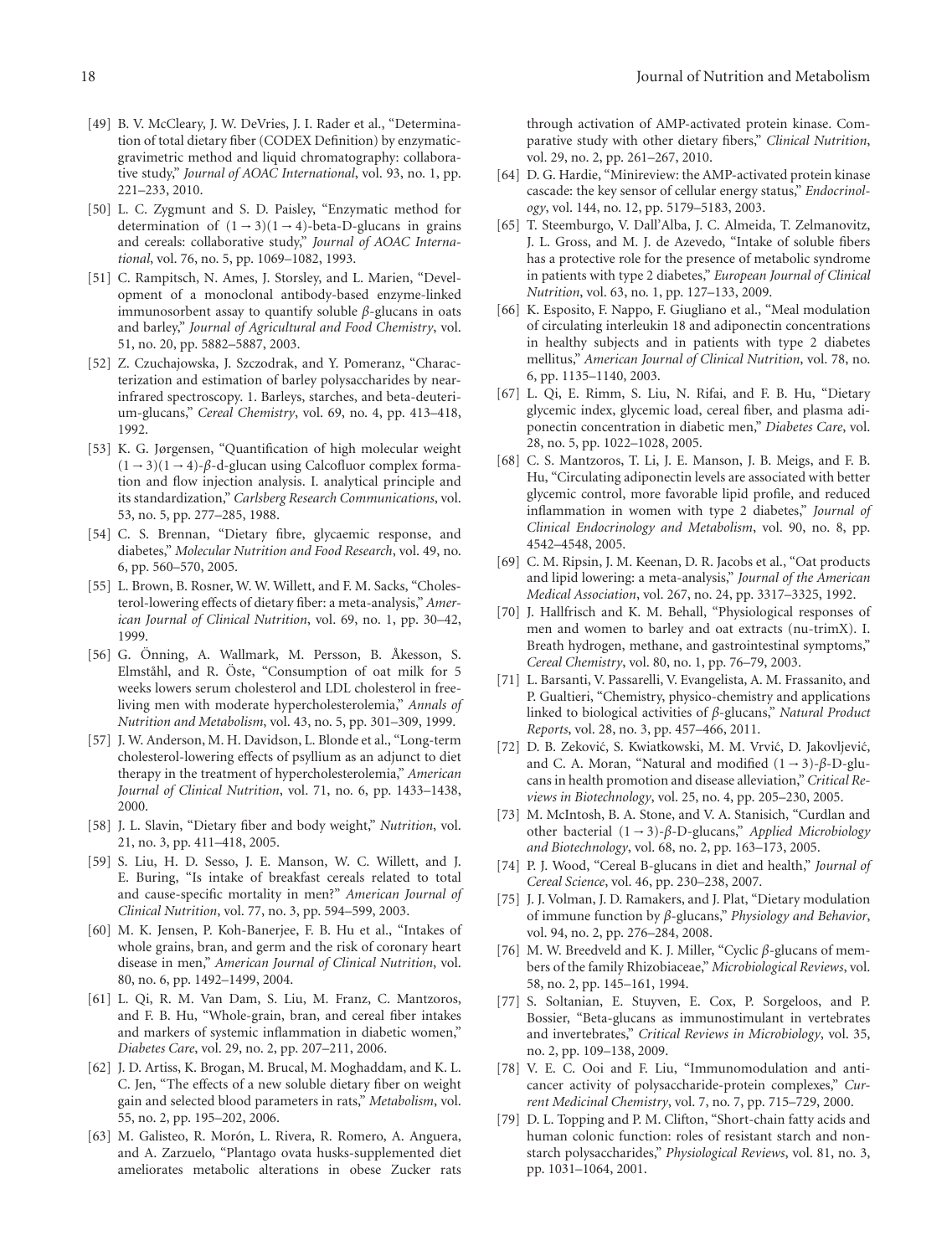- <span id="page-18-0"></span>[80] G. Kedia, J. A. Vázquez, and S. S. Pandiella, "Evaluation of the fermentability of oat fractions obtained by debranning using lactic acid bacteria," *Journal of Applied Microbiology*, vol. 105, no. 4, pp. 1227–1237, 2008.
- <span id="page-18-1"></span>[81] M. Havrlentova, Z. Petrulakova, A. Burgarova et al., "Cereal B-glucans and their significance for the preparation of functional foods—a review," *Czech Journal of Food Sciences*, vol. 29, no. 1, pp. 1–14, 2011.
- <span id="page-18-2"></span>[82] L. Virkki, L. Johansson, M. Ylinen, S. Maunu, and P. Ekholm, "Structural characterization of water-insoluble nonstarchy polysaccharides of oats and barley," *Carbohydrate Polymers*, vol. 59, no. 3, pp. 357–366, 2005.
- <span id="page-18-3"></span>[83] J. A. Bohn and J. N. BeMiller, "(1 <sup>→</sup> 3)-*β*-d-Glucans as biological response modifiers: a review of structure-functional activity relationships," *Carbohydrate Polymers*, vol. 28, no. 1, pp. 3–14, 1995.
- <span id="page-18-4"></span>[84] G. H. Fleet and D. J. Manners, "Isolation and composition of an alkali soluble glucan from the cell walls of Saccharomyces cerevisiae," *Journal of General Microbiology*, vol. 94, no. 1, pp. 180–192, 1976.
- <span id="page-18-5"></span>[85] T. E. Nelson and B. A. Lewis, "Separation and characterization of the soluble and insoluble components of insoluble laminaran," *Carbohydrate Research*, vol. 33, no. 1, pp. 63–74, 1974.
- <span id="page-18-6"></span>[86] L. Johansson, L. Virkki, S. Maunu, M. Lehto, P. Ekholm, and P. Varo, "Structural characterization of water soluble *β*glucan of oat bran," *Carbohydrate Polymers*, vol. 42, no. 2, pp. 143–148, 2000.
- <span id="page-18-7"></span>[87] Y. Ren, P. R. Ellis, S. B. Ross-Murphy, Q. Wang, and P. J. Wood, "Dilute and semi-dilute solution properties of  $(1 \rightarrow 3)$ , (1 <sup>→</sup> 4)-*β*-D-glucan, the endosperm cell wall polysaccharide of oats (Avena sativa L.)," *Carbohydrate Polymers*, vol. 53, no. 4, pp. 401–408, 2003.
- <span id="page-18-8"></span>[88] G. D. Brown and S. Gordon, "Fungal *β*-glucans and mammalian immunity," *Immunity*, vol. 19, no. 3, pp. 311–315, 2003.
- <span id="page-18-9"></span>[89] E. Sonck, E. Stuyven, B. Goddeeris, and E. Cox, "The effect of *β*-glucans on porcine leukocytes," *Veterinary Immunology and Immunopathology*, vol. 135, no. 3-4, pp. 199–207, 2010.
- <span id="page-18-10"></span>[90] V. Vetvicka and J. Vetvickova, "Effects of yeast-derived *β*glucans on blood cholesterol and macrophage functionality Glucans, blood cholesterol, and macrophage function V. Vetvicka and J. Vetvickova," *Journal of Immunotoxicology*, vol. 6, no. 1, pp. 30–35, 2009.
- <span id="page-18-11"></span>[91] V. Vetvicka, B. Dvorak, J. Vetvickova et al., "Orally administered marine (1 <sup>→</sup> 3)-*β*-d-glucan Phycarine stimulates both humoral and cellular immunity," *International Journal of Biological Macromolecules*, vol. 40, no. 4, pp. 291–298, 2007.
- <span id="page-18-12"></span>[92] A. O. Tzianabos, "Polysaccharide immunomodulators as therapeutic agents: structural aspects and biologic function," *Clinical Microbiology Reviews*, vol. 13, no. 4, pp. 523–533, 2000.
- <span id="page-18-13"></span>[93] G. Hetland, N. Ohno, I. S. Aaberge, and M. Løvik, "Protective effect of *β*-glucan against systemic Streptococcus pneumoniae infection in mice," *FEMS Immunology and Medical Microbiology*, vol. 27, no. 2, pp. 111–116, 2000.
- <span id="page-18-14"></span>[94] S. Saegusa, M. Totsuka, S. Kaminogawa, and T. Hosoi, "Candida albicans and Saccharomyces cerevisiae induce interleukin-8 production from intestinal epithelial-like Caco-2 cells in the presence of butyric acid," *FEMS Immunology and Medical Microbiology*, vol. 41, no. 3, pp. 227–235, 2004.
- <span id="page-18-15"></span>[95] T. J. Babineau, A. Hackford, A. Kenler et al., "A phase II multicenter, double-blind, randomized, placebo-controlled

study of three dosages of an immunomodulator (PGG-glucan) in high-risk surgical patients," *Archives of Surgery*, vol. 129, no. 11, pp. 1204–1210, 1994.

- [96] T. J. Babineau, P. Marcello, W. Swails, A. Kenler, B. Bistrian, and R. A. Forse, "Randomized phase I/II trial of a macrophage-specific immunomodulator (PGG-glucan) in high-risk surgical patients," *Annals of Surgery*, vol. 220, no. 5, pp. 601–609, 1994.
- <span id="page-18-16"></span>[97] E. P. Dellinger, T. J. Babineau, P. Bleicher et al., "Effect of PGG-glucan on the rate of serious postoperative infection or death observed after high-risk gastrointestinal operations," *Archives of Surgery*, vol. 134, no. 9, pp. 977–983, 1999.
- <span id="page-18-17"></span>[98] R. Nicolosi, S. J. Bell, B. R. Bistrian, I. Greenberg, R. A. Forse, and G. L. Blackburn, "Plasma lipid changes after supplementation with *β*-glucan fiber from yeast," *American Journal of Clinical Nutrition*, vol. 70, no. 2, pp. 208–212, 1999.
- <span id="page-18-18"></span>[99] A. M. Neyrinck, S. Possemiers, W. Verstraete, F. De Backer, P. D. Cani, and N. M. Delzenne, "Dietary modulation of clostridial cluster XIVa gut bacteria (Roseburia spp.) by chitin-glucan fiber improves host metabolic alterations induced by high-fat diet in mice," *Journal of Nutritional Biochemistry*. In press.
- <span id="page-18-19"></span>[100] P. J. Wood and M. U. Beer, "Functional oat products," in *Functional Foods, Biochemical and Processing Aspects*, J. Mazza, Ed., Technomic Publishing Company, Lancester, UK, 1998.
- <span id="page-18-23"></span>[101] P. J. Wood, M. U. Beer, and G. Butler, "Evaluation of role of concentration and molecular weight of oat *β*-glucan in determining effect of viscosity on plasma glucose and insulin following an oral glucose load," *British Journal of Nutrition*, vol. 84, no. 1, pp. 19–23, 2000.
- <span id="page-18-20"></span>[102] K. Autio, "Functional aspects of cell wall polysaccharides," in *Carbohydrates in Food*, A.-C. Eliasson, Ed., Marcel Dekker, New York, NY, USA, 1996.
- <span id="page-18-21"></span>[103] H. Xu, Y. Song, N. C. You et al., "Prevalence and clustering of metabolic risk factors for type 2 diabetes among Chinese adults in Shanghai, China," *BMC Public Health*, vol. 10, article 683, 2010.
- <span id="page-18-22"></span>[104] H. Hanai, M. Ikuma, Y. Sato et al., "Long-term effects of water-soluble corn bran hemicellulose on glucose tolerance in obese and non-obese patients: improved insulin sensitivity and glucose metabolism in obese subjects," *Bioscience, Biotechnology and Biochemistry*, vol. 61, no. 8, pp. 1358–1361, 1997.
- [105] I. Thorsdottir, H. Andersson, and S. Einarsson, "Sugar beet fiber in formula diet reduces postprandial blood glucose, serum insulin and serum hydroxyproline," *European Journal of Clinical Nutrition*, vol. 52, no. 2, pp. 155–156, 1998.
- [106] J. W. Anderson, L. D. Allgood, J. Turner, P. R. Oeltgen, and B. P. Daggy, "Effects of psyllium on glucose and serum lipid responses in men with type 2 diabetes and hypercholesterolemia," *American Journal of Clinical Nutrition*, vol. 70, no. 4, pp. 466–473, 1999.
- [107] M. Sierra, J. J. Garcia, N. Fernández et al., "Effects of ispaghula husk and guar gum on postprandial glucose and insulin concentrations in healthy subjects," *European Journal of Clinical Nutrition*, vol. 55, no. 4, pp. 235–243, 2001.
- <span id="page-18-25"></span>[108] M. Sierra, J. J. García, N. Fernández et al., "Therapeutic effects of psyllium in type 2 diabetic patients," *European Journal of Clinical Nutrition*, vol. 56, no. 9, pp. 830–842, 2002.
- <span id="page-18-24"></span>[109] K. S. Juntunen, L. K. Niskanen, K. H. Liukkonen, K. S. Poutanen, J. J. Holst, and H. M. Mykkänen, "Postprandial glucose, insulin, and incretin responses to grain products in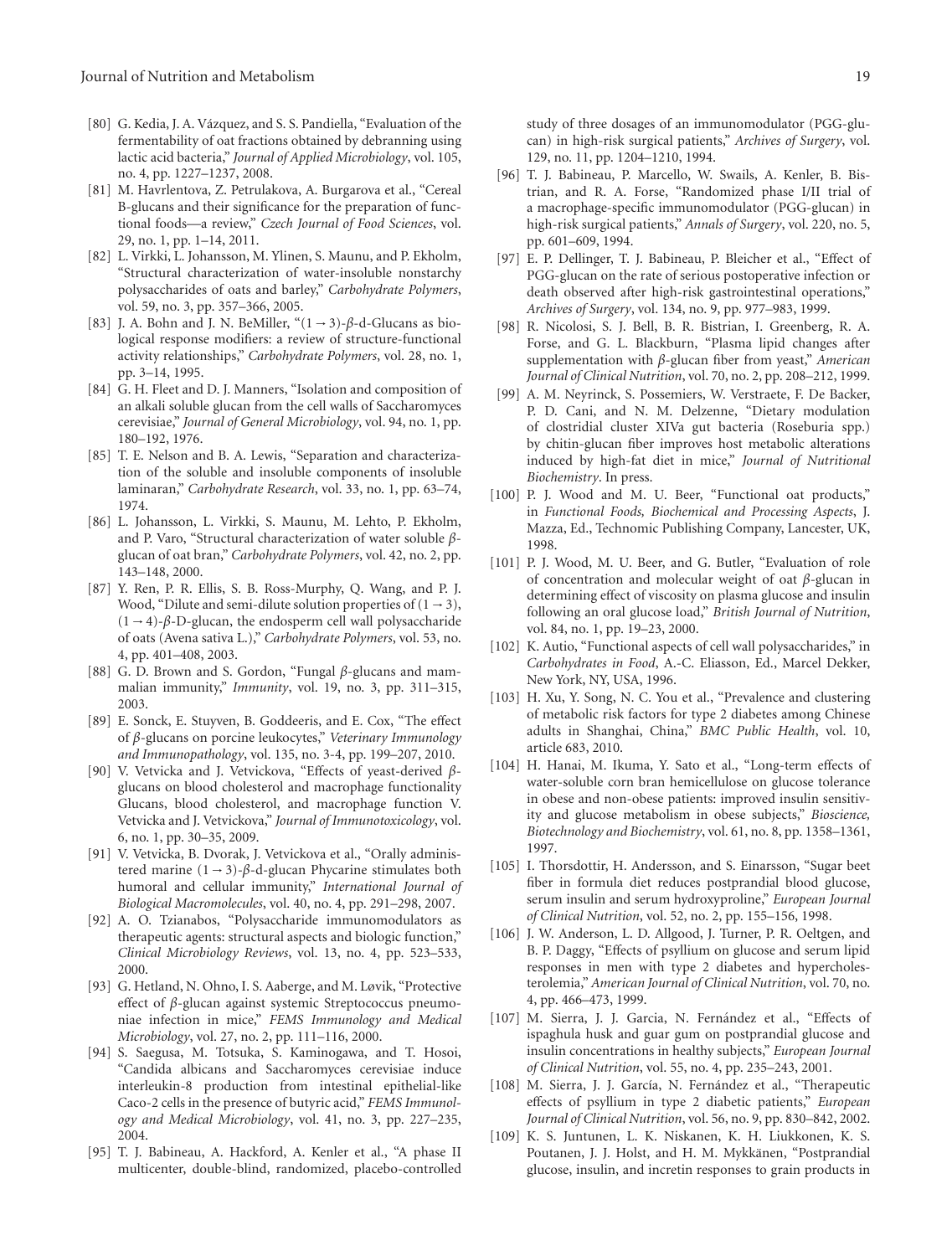healthy subjects," *American Journal of Clinical Nutrition*, vol. 75, no. 2, pp. 254–262, 2002.

- <span id="page-19-0"></span>[110] M. Alminger and C. Eklund-Jonsson, "Whole-grain cereal products based on a high-fibre barley or oat genotype lower post-prandial glucose and insulin responses in healthy humans," *European Journal of Nutrition*, vol. 47, no. 6, pp. 294–300, 2008.
- <span id="page-19-1"></span>[111] C. W. C. Kendall, A. Esfahani, A. J. Hoffman et al., "Effect of novel maize-based dietary fibers on postprandial glycemia and insulinemia," *Journal of the American College of Nutrition*, vol. 27, no. 6, pp. 711–718, 2008.
- <span id="page-19-2"></span>[112] A. L. Garcia, B. Otto, S. C. Reich et al., "Arabinoxylan consumption decreases postprandial serum glucose, serum insulin and plasma total ghrelin response in subjects with impaired glucose tolerance," *European Journal of Clinical Nutrition*, vol. 61, no. 3, pp. 334–341, 2007.
- <span id="page-19-3"></span>[113] Y. J. Song, M. Sawamura, K. Ikeda, S. Igawa, and Y. Yamori, "Soluble dietary fibre improves insulin sensitivity by increasing muscle GLUT-4 content in stroke-prone spontaneously hypertensive rats," *Clinical and Experimental Pharmacology and Physiology*, vol. 27, no. 1-2, pp. 41–45, 2000.
- <span id="page-19-4"></span>[114] H. Mäkeläinen, H. Anttila, J. Sihvonen et al., "The effect of βglucan on the glycemic and insulin index," *European Journal of Clinical Nutrition*, vol. 61, no. 6, pp. 779–785, 2007.
- <span id="page-19-5"></span>[115] K. C. Maki, R. Galant, P. Samuel et al., "Effects of consuming foods containing oat *β*-glucan on blood pressure, carbohydrate metabolism and biomarkers of oxidative stress in men and women with elevated blood pressure," *European Journal of Clinical Nutrition*, vol. 61, no. 6, pp. 786–795, 2007.
- <span id="page-19-6"></span>[116] L. Tappy, E. Gügolz, and P. Würsch, "Effects of breakfast cereals containing various amounts of *β*-glucan fibers on plasma glucose and insulin responses in NIDDM subjects," *Diabetes Care*, vol. 19, no. 8, pp. 831–834, 1996.
- <span id="page-19-7"></span>[117] N. Tapola, H. Karvonen, L. Niskanen, M. Mikola, and E. Sarkkinen, "Glycemic responses of oat bran products in type 2 diabetic patients," *Nutrition, Metabolism and Cardiovascular Diseases*, vol. 15, no. 4, pp. 255–261, 2005.
- <span id="page-19-8"></span>[118] J. Hallfrisch, D. J. Scholfield, and K. M. Behall, "Diets containing soluble oat extracts improve glucose and insulin responses of moderately hypercholesterolemic men and women," *American Journal of Clinical Nutrition*, vol. 61, no. 2, pp. 379–384, 1995.
- <span id="page-19-9"></span>[119] A. Cavallero, S. Empilli, F. Brighenti, and A. M. Stanca, "High  $(1 \rightarrow 3, 1 \rightarrow 4)$ - $\beta$ -glucan barley fractions in bread making and their effects on human glycemic response," *Journal of Cereal Science*, vol. 36, no. 1, pp. 59–66, 2002.
- <span id="page-19-10"></span>[120] A. L. Jenkins, D. J. A. Jenkins, U. Zdravkovic, P. Würsch, and V. Vuksan, "Depression of the glycemic index by high levels of *β*-glucan fiber in two functional foods tested in type 2 diabetes," *European Journal of Clinical Nutrition*, vol. 56, no. 7, pp. 622–628, 2002.
- <span id="page-19-11"></span>[121] M. Biörklund, A. van Rees, R. P. Mensink, and G. Önning, "Changes in serum lipids and postprandial glucose and insulin concentrations after consumption of beverages with *β*-glucans from oats or barley: a randomised dose-controlled trial," *European Journal of Clinical Nutrition*, vol. 59, no. 11, pp. 1272–1281, 2005.
- <span id="page-19-12"></span>[122] Y. Granfeldt, L. Nyberg, and I. Björck, "Muesli with 4 g oat *β*-glucans lowers glucose and insulin responses after a bread meal in healthy subjects," *European Journal of Clinical Nutrition*, vol. 62, no. 5, pp. 600–607, 2008.
- <span id="page-19-13"></span>[123] J. Hlebowicz, G. Darwiche, O. Björgell, and L. O. Almér, "Effect of muesli with 4 g oat *β*-glucan on postprandial blood

glucose, gastric emptying and satiety in healthy subjects: a randomized crossover trial," *Journal of the American College of Nutrition*, vol. 27, no. 4, pp. 470–475, 2008.

- <span id="page-19-14"></span>[124] J. Holm, B. Koellreutter, and P. Wursch, "Influence of sterilization, drying and oat bran enrichment of pasta on glucose and insulin responses in healthy subjects and on the rate and extent of in vitro starch digestion," *European Journal of Clinical Nutrition*, vol. 46, no. 9, pp. 629–640, 1992.
- <span id="page-19-15"></span>[125] I. Björck, H. Liljeberg, and E. Östman, "Low glycaemic-index foods," *British Journal of Nutrition*, vol. 83, no. 1, pp. S149– S155, 2000.
- [126] R. Chandra and R. A. Liddle, "Cholecystokinin," *Current Opinion in Endocrinology, Diabetes and Obesity*, vol. 14, no. 1, pp. 63–67, 2007.
- <span id="page-19-16"></span>[127] E. J. Beck, S. M. Tosh, M. J. Batterham, L. C. Tapsell, and X. F. Huang, "Oat *β*-glucan increases postprandial cholecystokinin levels, decreases insulin response and extends subjective satiety in overweight subjects," *Molecular Nutrition and Food Research*, vol. 53, no. 10, pp. 1343–1351, 2009.
- <span id="page-19-17"></span>[128] I. Bourdon, W. Yokoyama, P. Davis et al., "Postprandial lipid, glucose, insulin, and cholecystokinin responses in men fed barley pasta enriched with *β*-glucan," *American Journal of Clinical Nutrition*, vol. 69, no. 1, pp. 55–63, 1999.
- <span id="page-19-18"></span>[129] J. T. Braaten, P. J. Wood, F. W. Scott, K. D. Riedel, L. M. Poste, and M. W. Collins, "Oat gum lowers glucose and insulin after an oral glucose load," *American Journal of Clinical Nutrition*, vol. 53, no. 6, pp. 1425–1430, 1991.
- <span id="page-19-27"></span>[130] L. Marciani, P. A. Gowland, R. C. Spiller et al., "Effect of meal viscosity and nutrients on satiety, intragastric dilution, and emptying assessed by MRI," *American Journal of Physiology*, vol. 280, no. 6, pp. G1227–G1233, 2001.
- <span id="page-19-19"></span>[131] G. Darwiche, O. Björgell, and L. O. Almér, "The addition of locust bean gum but not water delayed the gastric emptying rate of a nutrient semisolid meal in healthy subjects," *BMC Gastroenterology*, vol. 3, article 12, 2003.
- <span id="page-19-20"></span>[132] C. A. Edwards, I. T. Johnson, and N. W. Read, "Do viscous polysaccharides slow absorption by inhibiting diffusion or convection?" *European Journal of Clinical Nutrition*, vol. 42, no. 4, pp. 307–312, 1988.
- <span id="page-19-21"></span>[133] B. O. Schneeman and D. Gallaher, "Effects of dietary fiber on digestive enzyme activity and bile acids in the small intestine," *Proceedings of the Society for Experimental Biology and Medicine*, vol. 180, no. 3, pp. 409–414, 1985.
- <span id="page-19-22"></span>[134] M. A. Eastwood and E. R. Morris, "Physical properties of dietary fiber that influence physiological function: a model for polymers along the gastrointestinal tract," *American Journal of Clinical Nutrition*, vol. 55, no. 2, pp. 436–442, 1992.
- <span id="page-19-23"></span>[135] P.J. Wood, J. Weisz, and B.A. Blackwell, "Structural studies of  $(1-3)(1-4)$ -B-D-glucans by 13C-NMR and by rapid analysis of cellulose-like regions using high-performance anionexchange chromatography of oligosaccharides released by lichenase," *Cereal Chemistry*, vol. 71, pp. 301–307, 1994.
- <span id="page-19-24"></span>[136] J. A. Nazare, S. Normand, A. O. Triantafyllou, A. B. De La Perrière, M. Desage, and M. Laville, "Modulation of the postprandial phase by *β*-glucan in overweight subjects: effects on glucose and insulin kinetics," *Molecular Nutrition and Food Research*, vol. 53, no. 3, pp. 361–369, 2009.
- <span id="page-19-25"></span>[137] P. Battilana, K. Ornstein, K. Minehira et al., "Mechanisms of action of *β*-glucan in postprandial glucose metabolism in healthy men," *European Journal of Clinical Nutrition*, vol. 55, no. 5, pp. 327–333, 2001.
- <span id="page-19-26"></span>[138] J. H. Cummings and H. N. Englyst, "Fermentation in the human large intestine and the available substrates," *American*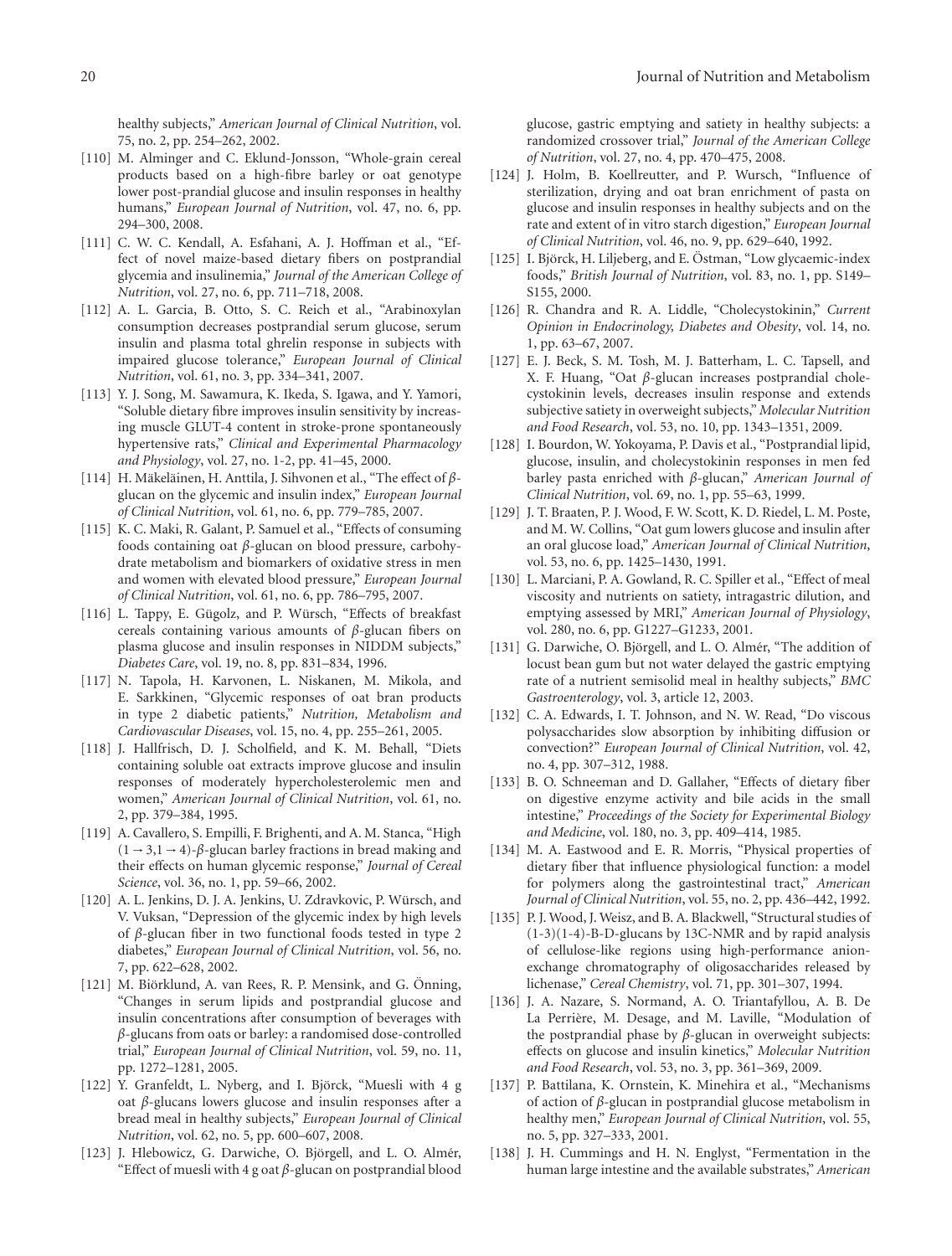*Journal of Clinical Nutrition*, vol. 45, no. 5, pp. 1243–1255, 1987.

- <span id="page-20-0"></span>[139] K. S. Park, T. P. Ciaraldi, K. Lindgren et al., "Troglitazone effects on gene expression in human skeletal muscle of type II diabetes involve up-regulation of peroxisome proliferatoractivated receptor-*γ*," *Journal of Clinical Endocrinology and Metabolism*, vol. 83, no. 8, pp. 2830–2835, 1998.
- <span id="page-20-1"></span>[140] R. Solà, E. Bruckert, R. M. Valls et al., "Soluble fibre (Plantago ovata husk) reduces plasma low-density lipoprotein (LDL) cholesterol, triglycerides, insulin, oxidised LDL and systolic blood pressure in hypercholesterolaemic patients: a randomised trial," *Atherosclerosis*, vol. 211, no. 2, pp. 630– 637, 2010.
- <span id="page-20-2"></span>[141] S. S. Abumweis, S. Jew, and N. P. Ames, "beta-glucan from barley and its lipid-lowering capacity: a meta-analysis of randomized, controlled trials," *European Journal of Clinical Nutrition*, vol. 64, no. 12, pp. 1472–1480, 2010.
- <span id="page-20-3"></span>[142] M. Chandalia, A. Garg, D. Lutjohann, K. Von Bergmann, S. M. Grundy, and L. J. Brinkley, "Beneficial effects of high dietary fiber intake in patients with type 2 diabetes mellitus," *The New England Journal of Medicine*, vol. 342, no. 19, pp. 1392–1398, 2000.
- <span id="page-20-4"></span>[143] R. Solà, G. Godàs, J. Ribalta et al., "Effects of soluble fiber (Plantago ovata husk) on plasma lipids, lipoproteins, and apolipoproteins in men with ischemic heart disease," *American Journal of Clinical Nutrition*, vol. 85, no. 4, pp. 1157–1163, 2007.
- <span id="page-20-5"></span>[144] R. Talati, W. L. Baker, M. S. Pabilonia, C. M. White, and C. I. Coleman, "The effects of Barley-derived soluble fiber on serum lipids," *Annals of Family Medicine*, vol. 7, no. 2, pp. 157–163, 2009.
- <span id="page-20-6"></span>[145] N. G. Asp, B. Mattsson, and G. Onning, "Variation in dietary fibre, *β*-glucan, starch, protein, fat and hull content of oats grown in Sweden 1987-1989," *European Journal of Clinical Nutrition*, vol. 46, no. 1, pp. 31–37, 1992.
- <span id="page-20-7"></span>[146] M. Luhaloo, A.-C. Mårtensson, R. Andersson, and P. Åman, "Compositional analysis and viscosity measurements of commercial oat brans," *Journal of the Science of Food and Agriculture*, vol. 76, pp. 142–148, 1998.
- <span id="page-20-8"></span>[147] L. A. Drozdowski, R. A. Reimer, F. Temelli, R. C. Bell, T. Vasanthan, and A. B. R. Thomson, "*β*-Glucan extracts inhibit the in vitro intestinal uptake of long-chain fatty acids and cholesterol and down-regulate genes involved in lipogenesis and lipid transport in rats," *Journal of Nutritional Biochemistry*, vol. 21, no. 8, pp. 695–701, 2010.
- <span id="page-20-9"></span>[148] B. Delaney, R. J. Nicolosi, T. A. Wilson et al., "*β*-Glucan fractions from barley and oats are similarly antiatherogenic in hypercholesterolemic Syrian golden hamsters," *Journal of Nutrition*, vol. 133, no. 2, pp. 468–475, 2003.
- <span id="page-20-10"></span>[149] C. Shimizu, M. Kihara, S. Aoe et al., "Effect of high *β*-glucan barley on serum cholesterol concentrations and visceral fat area in Japanese men—a randomized, double-blinded, placebo-controlled trial," *Plant Foods for Human Nutrition*, vol. 63, no. 1, pp. 21–25, 2008.
- <span id="page-20-11"></span>[150] K. M. Behall, D. J. Scholfield, and J. Hallfrisch, "Lipids significantly reduced by diets containing Barley in moderately hypercholesterolemic men," *Journal of the American College of Nutrition*, vol. 23, no. 1, pp. 55–62, 2004.
- <span id="page-20-12"></span>[151] K. M. Behall, D. J. Scholfield, and J. Hallfrisch, "Diets containing barley significantly reduce lipids in mildly hypercholesterolemic men and women," *American Journal of Clinical Nutrition*, vol. 80, no. 5, pp. 1185–1193, 2004.
- <span id="page-20-13"></span>[152] G. F. Keogh, G. J. S. Cooper, T. B. Mulvey et al., "Randomized controlled crossover study of the effect of a highly *β*-glu-

can-enriched barley on cardiovascular disease risk factors in mildly hypercholesterolemic men," *American Journal of Clinical Nutrition*, vol. 78, no. 4, pp. 711–718, 2003.

- <span id="page-20-14"></span>[153] Health Canada: Oat Products adn Blood Cholesterol Lowering, Summary of Assessment of a Health Claim about Oat Products and Blood Cholesterol Lowering, [http://www.hc-sc](http://www.hc-sc.gc.ca/fn-an/alt_formats/pdf/label-etiquet/claims-reclam/assess-evalu/oat_avoine-eng.pdf) .gc.ca/fn-an/alt [formats/pdf/label-etiquet/claims-reclam/as](http://www.hc-sc.gc.ca/fn-an/alt_formats/pdf/label-etiquet/claims-reclam/assess-evalu/oat_avoine-eng.pdf)sess-evalu/oat [avoine-eng.pdf.](http://www.hc-sc.gc.ca/fn-an/alt_formats/pdf/label-etiquet/claims-reclam/assess-evalu/oat_avoine-eng.pdf)
- <span id="page-20-15"></span>[154] M. H. Davidson, L. D. Dugan, J. H. Burns, J. Bova, K. Story, and K. B. Drennan, "The hypocholesterolemic effects of *β*glucan in oatmeal and oat bran. A dose-controlled study," *Journal of the American Medical Association*, vol. 265, no. 14, pp. 1833–1839, 1991.
- <span id="page-20-16"></span>[155] N. Reyna-Villasmil, V. Bermúdez-Pirela, E. Mengual-Moreno et al., "Oat-derived *β*-glucan significantly improves HDLC and diminishes LDLC and non-HDL cholesterol in overweight individuals with mild hypercholesterolemia," *American Journal of Therapeutics*, vol. 14, no. 2, pp. 203–212, 2007.
- <span id="page-20-17"></span>[156] K. M. Queenan, M. L. Stewart, K. N. Smith, W. Thomas, R. G. Fulcher, and J. L. Slavin, "Concentrated oat *β*-glucan, a fermentable fiber, lowers serum cholesterol in hypercholesterolemic adults in a randomized controlled trial," *Nutrition Journal*, vol. 6, article 6, 2007.
- <span id="page-20-18"></span>[157] M. Biörklund and J. Holm, "Serum lipids and postprandial glucose and insulin levels in hyperlipidemic subjects after consumption of an oat *β*-glucan-containing ready meal," *Annals of Nutrition and Metabolism*, vol. 52, no. 2, pp. 83–90, 2008.
- <span id="page-20-19"></span>[158] R. Torronen, L. Kansanen, M. Uusitupa et al., "Effects of an oat bran concentrate on serum lipids in free-living men with mild to moderate hypercholesterolaemia," *European Journal of Clinical Nutrition*, vol. 46, no. 9, pp. 621–627, 1992.
- [159] J. L. Whyte, R. McArthur, D. Topping, and P. Nestel, "Oat bran lowers plasma cholesterol levels in mildly hypercholesterolemic men," *Journal of the American Dietetic Association*, vol. 92, no. 4, pp. 446–449, 1992.
- [160] N. Poulter, Choon Lan Chang, A. Cuff, C. Poulter, P. Sever, and S. Thom, "Lipid profiles after the daily consumption of an oat-based cereal: a controlled crossover trial," *American Journal of Clinical Nutrition*, vol. 59, no. 1, pp. 66–69, 1994.
- <span id="page-20-21"></span>[161] J. A. Lovegrove, A. Clohessy, H. Milon, and C. M. Williams, "Modest doses of *β*-glucan do not reduce concentrations of potentially atherogenic lipoproteins," *American Journal of Clinical Nutrition*, vol. 72, no. 1, pp. 49–55, 2000.
- <span id="page-20-20"></span>[162] D. A. J. M. Kerckhoffs, G. Hornstra, and R. P. Mensink, "Cholesterol-lowering effect of *β*-glucan from oat bran in mildly hypercholesterolemic subjects may decrease when *β*glucan is incorporated into bread and cookies," *American Journal of Clinical Nutrition*, vol. 78, no. 2, pp. 221–227, 2003.
- <span id="page-20-22"></span>[163] S. Pomeroy, R. Tupper, M. Cehun-Aders, and P. Nestel, "Oat beta-glucan lowers total and LDL-cholesterol," *Australian Journal of Nutrition and Dietetics*, vol. 58, pp. 51–55, 2001.
- <span id="page-20-23"></span>[164] A. P. de Groot, R. Luyken, and N. A. Pikaar, "Cholesterollowering effect of rolled oats," *The Lancet*, vol. 282, no. 7302, pp. 303–304, 1963.
- <span id="page-20-24"></span>[165] M. Kestin, R. Moss, P. M. Clifton, and P. J. Nestel, "Comparative effects of three cereal brans on plasma lipids, blood pressure, and glucose metabolism in mildly hypercholesterolemic men," *American Journal of Clinical Nutrition*, vol. 52, no. 4, pp. 661–666, 1990.
- [166] J. Leadbetter, M. J. Ball, and J. I. Mann, "Effects of increasing quantities of oat bran in hypercholesterolemic people," *American Journal of Clinical Nutrition*, vol. 54, no. 5, pp. 841– 845, 1991.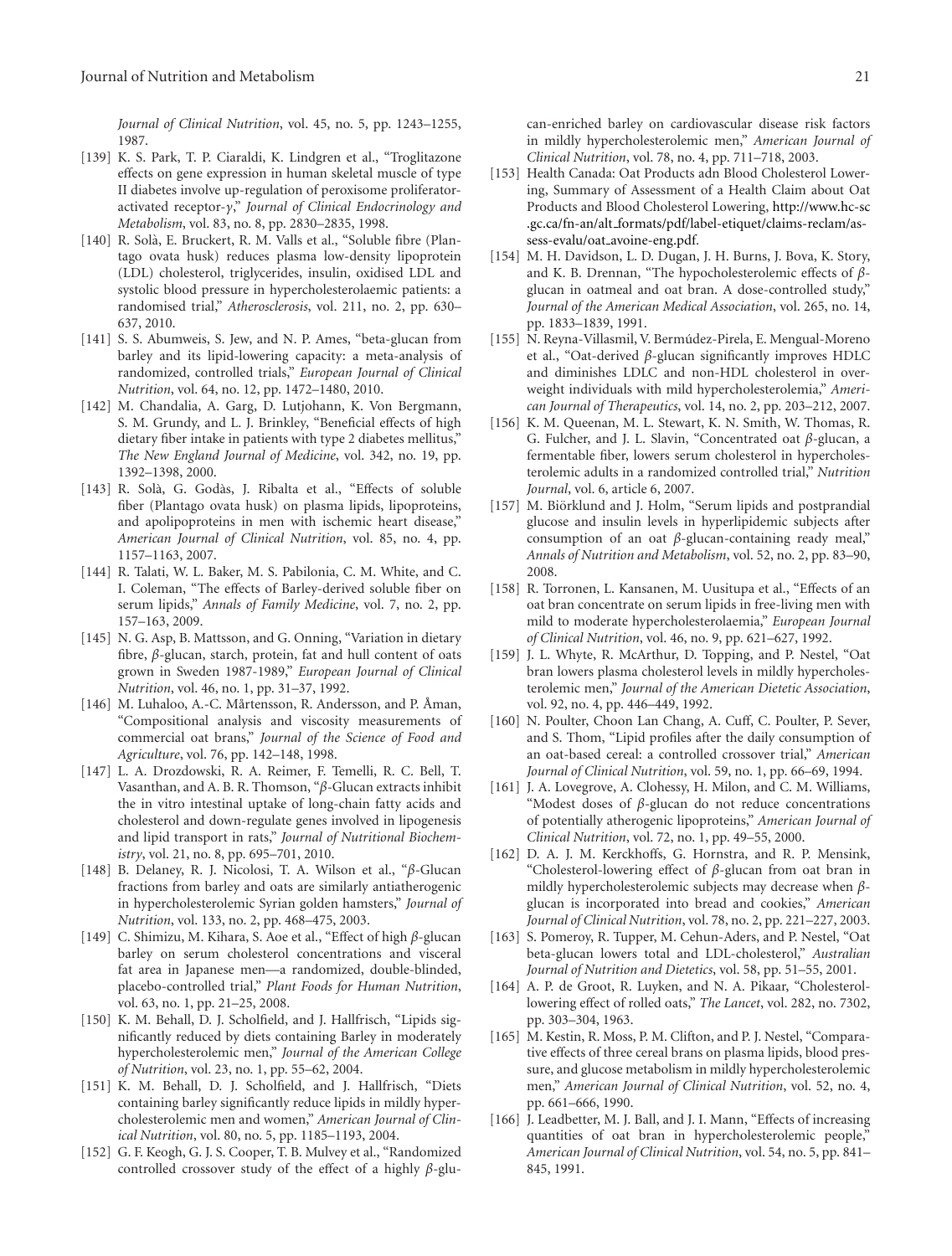- <span id="page-21-0"></span>[167] J. M. Bremer, R. S. Scott, and C. J. Lintott, "Oat bran and cholesterol reduction: evidence against specific effect," *Australian and New Zealand Journal of Medicine*, vol. 21, no. 4, pp. 422–426, 1991.
- <span id="page-21-1"></span>[168] I. Trogh, C. M. Courtin, A. A. M. Andersson, P. Åman, J. F. Sørensen, and J. A. Delcour, "The combined use of hullless barley flour and xylanase as a strategy for wheat/hullless barley flour breads with increased arabinoxylan and  $(1 \rightarrow$ 3,1 <sup>→</sup> 4)-*β*-D-glucan levels," *Journal of Cereal Science*, vol. 40, no. 3, pp. 257–267, 2004.
- <span id="page-21-2"></span>[169] Z. Burkus and F. Temelli, "Effect of extraction conditions on yield, composition, and viscosity stability of barley *β*-glucan gum," *Cereal Chemistry*, vol. 75, no. 6, pp. 805–809, 1998.
- <span id="page-21-3"></span>[170] P. J. Wood, J. Weisz, and W. Mahn, "Molecular characterization of cereal *β*-glucans. II. Size-exclusion chromatography for comparison of molecular weight," *Cereal Chemistry*, vol. 68, pp. 530–536, 1991.
- [171] M. U. Beer, P. J. Wood, and J. Weisz, "Molecular weight distribution and  $(1 - 3)(1 - 4)$ - $\beta$ -D-glucan content of consecutive extracts of various oat and barley cultivars," *Cereal Chemistry*, vol. 74, no. 4, pp. 476–480, 1997.
- <span id="page-21-4"></span>[172] P. Åman, L. Rimsten, and R. Andersson, "Molecular weight distribution of *β*-glucan in oat-based foods," *Cereal Chemistry*, vol. 81, no. 3, pp. 356–360, 2004.
- <span id="page-21-5"></span>[173] A. M. Lambo, R. Öste, and M. E. G. L. Nyman, "Dietary fibre in fermented oat and barley *β*-glucan rich concentrates," *Food Chemistry*, vol. 89, no. 2, pp. 283–293, 2005.
- <span id="page-21-6"></span>[174] E. Theuwissen and R. P. Mensink, "Water-soluble dietary fibers and cardiovascular disease," *Physiology and Behavior*, vol. 94, no. 2, pp. 285–292, 2008.
- <span id="page-21-7"></span>[175] V. Goel, S. K. Cheema, L. B. Agellon, B. Ooraikul, and T. K. Basu, "Dietary rhubarb (Rheum rhaponticum) stalk fibre stimulates cholesterol 7*α*-hydroxylase gene expression and bile acid excretion in cholesterol-fed C57BL/6J mice," *British Journal of Nutrition*, vol. 81, no. 1, pp. 65–71, 1999.
- <span id="page-21-8"></span>[176] J. X. Zhang, G. Hallmans, H. Andersson et al., "Effect of oat bran on plasma cholesterol and bile acid excretion in nine subjects with ileostomies," *American Journal of Clinical Nutrition*, vol. 56, no. 1, pp. 99–105, 1992.
- <span id="page-21-9"></span>[177] G. Dongowski, M. Huth, and E. Gebhardt, "Steroids in the intestinal tract of rats are affected by dietary-fibre-rich barley-based diets," *British Journal of Nutrition*, vol. 90, no. 5, pp. 895–906, 2003.
- <span id="page-21-10"></span>[178] Y. Mälkki, K. Autio, and O. Hanninen, "Oat bran concentrates: physical properties of *β*-glucan and hypocholesterolemic effects in rats," *Cereal Chemistry*, vol. 69, pp. 647– 653, 1992.
- <span id="page-21-11"></span>[179] A. Lia, G. Hallmans, A. S. Sandberg, B. Sundberg, P. Aman, and H. Andersson, "Oat *β*-glucan increases bile acid excretion and a fiber-rich barley fraction increases cholesterol excretion in ileostomy subjects," *American Journal of Clinical Nutrition*, vol. 62, no. 6, pp. 1245–1251, 1995.
- <span id="page-21-12"></span>[180] J. A. Marlett, K. B. Hosig, N. W. Vollendorf, F. L. Shinnick, V. S. Haack, and J. A. Story, "Mechanism of serum cholesterol reduction by oat bran," *Hepatology*, vol. 20, no. 6, pp. 1450– 1457, 1994.
- <span id="page-21-13"></span>[181] L. C. Hillman, S. G. Peters, C. A. Fisher, and E. W. Pomare, "Effects of the fibre components pectin, cellulose, and lignin on bile salt metabolism and biliary lipid composition in man," *Gut*, vol. 27, no. 1, pp. 29–36, 1986.
- <span id="page-21-14"></span>[182] Y. Lin, R. J. Vonk, J. H. Slooff, F. Kuipers, and M. J. Smit, "Differences in propionate-induced inhibition of cholesterol and triacylglycerol synthesis between human and rat hepatocytes

in primary culture," *British Journal of Nutrition*, vol. 74, no. 2, pp. 197–207, 1995.

- [183] T. M. S. Wolever, J. Fernandes, and A. V. Rao, "Serum acetate:propionate ratio is related to serum cholesterol in men but not women," *Journal of Nutrition*, vol. 126, no. 11, pp. 2790–2797, 1996.
- [184] T. M. S. Wolever, P. Spadafora, and H. Eshuis, "Interaction between colonic acetate and propionate in humans," *American Journal of Clinical Nutrition*, vol. 53, no. 3, pp. 681–687, 1991.
- [185] T. M. S. Wolever, P. J. Spadafora, S. C. Cunnane, and P. B. Pencharz, "Propionate inhibits incorporation of colonic [1,2- 13C]acetate into plasma lipids in humans," *American Journal of Clinical Nutrition*, vol. 61, no. 6, pp. 1241–1247, 1995.
- <span id="page-21-15"></span>[186] R. S. Wright, J. W. Anderson, and S. R. Bridges, "Propionate inhibits hepatocyte lipid synthesis," *Proceedings of the Society for Experimental Biology and Medicine*, vol. 195, no. 1, pp. 26–29, 1990.
- <span id="page-21-16"></span>[187] S. R. Bridges, J. W. Anderson, D. A. Deakins, D. W. Dillon, and C. L. Wood, "Oat bran increases serum acetate of hypercholesterolemic men," *American Journal of Clinical Nutrition*, vol. 56, no. 2, pp. 455–459, 1992.
- <span id="page-21-17"></span>[188] K. Ebihara and B. O. Schneeman, "Interaction of bile acids, phospholipids, cholesterol and triglyceride with dietary fibers in the small intestine of rats," *Journal of Nutrition*, vol. 119, no. 8, pp. 1100–1106, 1989.
- <span id="page-21-18"></span>[189] H. Liljeberg and I. Björck, "Effects of a low-glycaemic index spaghetti meal on glucose tolerance and lipaemia at a subsequent meal in healthy subjects," *European Journal of Clinical Nutrition*, vol. 54, no. 1, pp. 24–28, 2000.
- <span id="page-21-19"></span>[190] E. J. Parks, "Dietary carbohydrate's effects on lipogenesis and the relationship of lipogenesis to blood insulin and glucose concentrations," *British Journal of Nutrition*, vol. 87, no. 2, pp. S247–S253, 2002.
- <span id="page-21-20"></span>[191] N. Kok, M. Roberfroid, and N. Delzenne, "Dietary oligofructose modifies the impact of fructose on hepatic triacylglycerol metabolism," *Metabolism*, vol. 45, no. 12, pp. 1547–1550, 1996.
- <span id="page-21-21"></span>[192] B. Y. N. Kok, M. Roberfroid, A. Robert, and N. Delzenne, "Involvement of lipogenesis in the lower VLDL secretion induced by oligofructose in rats," *British Journal of Nutrition*, vol. 76, no. 6, pp. 881–890, 1996.
- <span id="page-21-22"></span>[193] A. V. Chobanian, G. L. Bakris, H. R. Black et al., "The seventh report of the joint national committee on prevention, detection, evaluation, and treatment of high blood pressure: the JNC 7 report," *Journal of the American Medical Association*, vol. 289, no. 19, pp. 2560–2572, 2003.
- <span id="page-21-23"></span>[194] S. P. Whelton, A. D. Hyre, B. Pedersen, Y. Yi, P. K. Whelton, and J. He, "Effect of dietary fiber intake on blood pressure: a meta-analysis of randomized, controlled clinical trials," *Journal of Hypertension*, vol. 23, no. 3, pp. 475–481, 2005.
- <span id="page-21-24"></span>[195] D. J. A. Jenkins, C. W. C. Kendall, V. Vuksan et al., "Soluble fiber intake at a dose approved by the US Food and Drug Administration for a claim of health benefits: serum lipid risk factors for cardiovascular disease assessed in a randomized controlled crossover trial," *American Journal of Clinical Nutrition*, vol. 75, no. 5, pp. 834–839, 2002.
- <span id="page-21-25"></span>[196] J. M. Keenan, J. J. Pins, C. Frazel, A. Moran, and L. Turnquist, "Oat ingestion reduces systolic and diastolic blood pressure in patients with mild or borderline hypertension: a pilot trial," *The Journal of Family Practice*, vol. 51, no. 4, p. 369, 2002.
- <span id="page-21-26"></span>[197] J. He, R. H. Streiffer, P. Muntner, M. A. Krousel-Wood, and P. K. Whelton, "Effect of dietary fiber intake on blood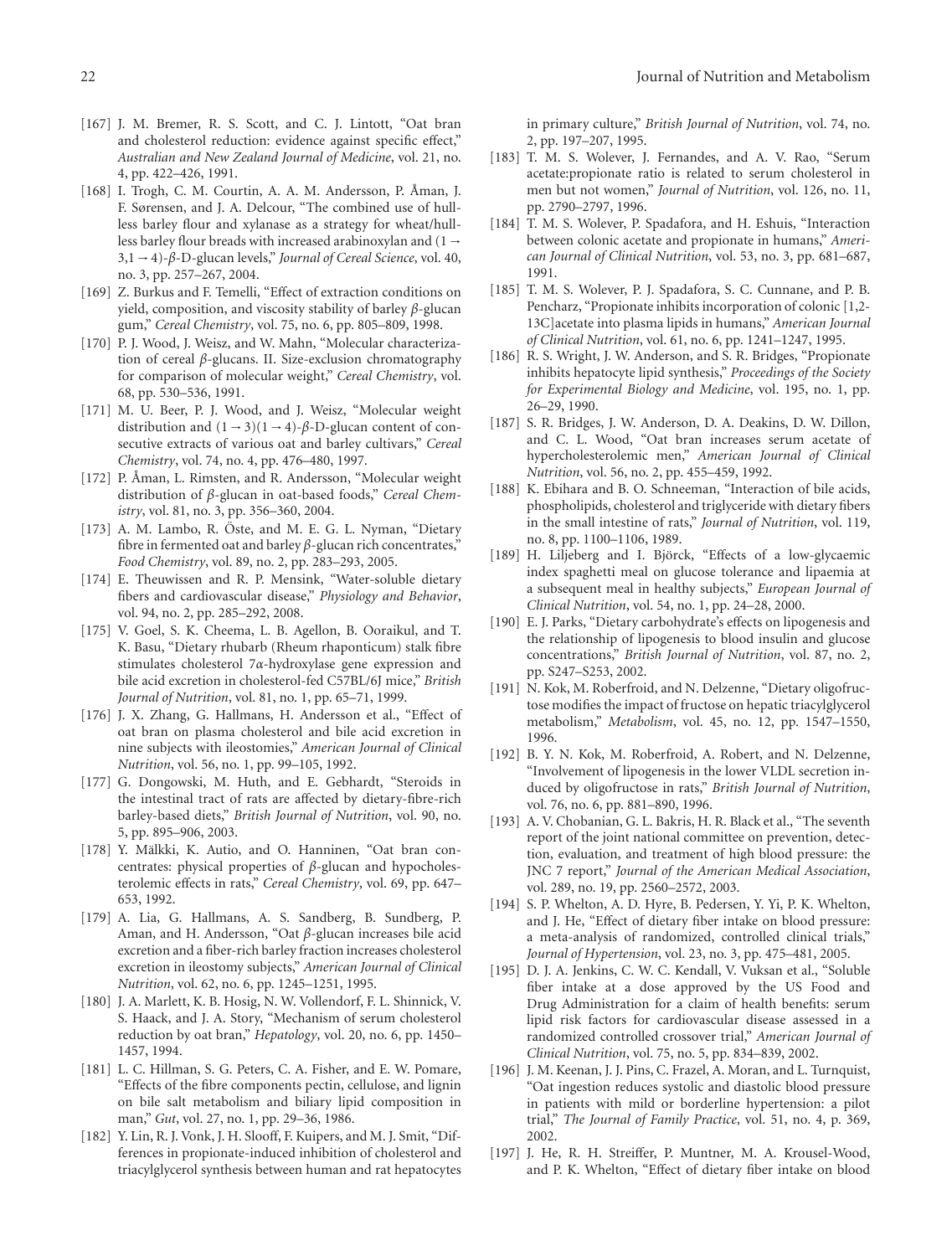pressure: a randomized, double-blind, placebo-controlled trial," *Journal of Hypertension*, vol. 22, no. 1, pp. 73–80, 2004.

- <span id="page-22-0"></span>[198] E. Ferrannini, G. Buzzigoli, and R. Bonadonna, "Insulin resistance in essential hypertension," *The New England Journal of Medicine*, vol. 317, no. 6, pp. 350–357, 1987.
- <span id="page-22-1"></span>[199] C. Ferri, C. Bellini, G. Desideri et al., "Relationship between insulin resistance and nonmodulating hypertension: linkage of metabolic abnormalities and cardiovascular risk," *Diabetes*, vol. 48, no. 8, pp. 1623–1630, 1999.
- <span id="page-22-2"></span>[200] T. J. Anderson, I. T. Meredith, A. C. Yeung, B. Frei, A. P. Selwyn, and P. Ganz, "The effect of cholesterol-lowering and antioxidant therapy on endothelium-dependent coronary vasomotion," *The New England Journal of Medicine*, vol. 332, no. 8, pp. 488–493, 1995.
- <span id="page-22-3"></span>[201] R. A. Vogel, M. C. Corretti, and G. D. Plotnick, "Changes in flow-mediated brachial artery vasoactivity with lowering of desirable cholesterol levels in healthy middle-aged men," *American Journal of Cardiology*, vol. 77, no. 1, pp. 37–40, 1996.
- <span id="page-22-4"></span>[202] M. S. Crago, S. D. West, K. D. Hoeprich, K. J. Michaelis, and J. E. McKenzie, "Effects of hyperlipidemia on blood pressure and coronary blood flow in swine," *The FASEB Journal*, vol. 12, no. 4, p. A238, 1998.
- <span id="page-22-5"></span>[203] J. E. Neter, B. E. Stam, F. J. Kok, D. E. Grobbee, and J. M. Geleijnse, "Influence of weight reduction on blood pressure: a meta-analysis of randomized controlled trials," *Hypertension*, vol. 42, no. 5, pp. 878–884, 2003.
- <span id="page-22-6"></span>[204] N. C. Howarth, E. Saltzman, and S. B. Roberts, "Dietary fiber and weight regulation," *Nutrition Reviews*, vol. 59, no. 5, pp. 129–139, 2001.
- <span id="page-22-7"></span>[205] D. Rigaud, K. R. Ryttig, L. A. Angel, and M. Apfelbaum, "Overweight treated with energy restriction and a dietary fibre supplement: a 6-month randomized, double-blind, placebo-controlled trial," *International Journal of Obesity*, vol. 14, no. 9, pp. 763–769, 1990.
- [206] G. S. Birketvedt, J. Aaseth, J. R. Florholmen, and K. Ryttig, "Long-term effect of fibre supplement and reduced energy intake on body weight and blood lipids in overweight subjects," *Acta Medica*, vol. 43, no. 4, pp. 129–132, 2000.
- [207] M. H. Pittler and E. Ernst, "Guar gum for body weight reduction: meta-analysis of randomized trials," *American Journal of Medicine*, vol. 110, no. 9, pp. 724–730, 2001.
- <span id="page-22-8"></span>[208] W. M. Mueller-Cunningham, R. Quintana, and S. E. Kasim-Karakas, "An ad libitum, very low-fat diet results in weight loss and changes in nutrient intakes in postmenopausal women," *Journal of the American Dietetic Association*, vol. 103, no. 12, pp. 1600–1606, 2003.
- <span id="page-22-9"></span>[209] N. P. Hays, R. D. Starling, X. Liu et al., "Effects of an Ad libitum low-fat, high-carbohydrate diet on body weight, body composition, and fat distribution in older men and women: a randomized controlled trial," *Archives of Internal Medicine*, vol. 164, no. 2, pp. 210–217, 2004.
- <span id="page-22-10"></span>[210] G. S. Birketvedt, M. Shimshi, E. Thom, and J. Florholmen, "Experiences with three different fiber supplements in weight reduction," *Medical Science Monitor*, vol. 11, no. 1, pp. PI5– PI8, 2005.
- <span id="page-22-11"></span>[211] C. L. Dikeman and G. C. Fahey, "Viscosity as related to dietary fiber: a review," *Critical Reviews in Food Science and Nutrition*, vol. 46, no. 8, pp. 649–663, 2006.
- <span id="page-22-12"></span>[212] E. M. R. Kovacs, M. S. Westerterp-Plantenga, W. H. M. Saris, I. Goossens, P. Geurten, and F. Brouns, "The effect of addition of modified guar gum to a low-energy semisolid meal on appetite and body weight loss," *International Journal of Obesity*, vol. 25, no. 3, pp. 307–315, 2001.
- <span id="page-22-13"></span>[213] A. Raben, K. Andersen, M. A. Karberg, J. J. Holst, and A. Astrup, "Acetylation of or *β*-cyclodextrin addition to potato starch: beneficial effect on glucose metabolism and appetite sensations," *American Journal of Clinical Nutrition*, vol. 66, no. 2, pp. 304–314, 1997.
- [214] J. D. Buckley, A. A. Thorp, K. J. Murphy, and P. R. C. Howe, "Dose-dependent inhibition of the post-prandial glycaemic response to a standard carbohydrate meal following incorporation of alpha-cyclodextrin," *Annals of Nutrition and Metabolism*, vol. 50, no. 2, pp. 108–114, 2006.
- <span id="page-22-14"></span>[215] W. Pasman, D. Wils, M. H. Saniez, and A. Kardinaal, "Longterm gastrointestinal tolerance of NUTRIOSE FB in healthy men," *European Journal of Clinical Nutrition*, vol. 60, no. 8, pp. 1024–1034, 2006.
- <span id="page-22-15"></span>[216] J. Chow, Y. S. Choe, M. J. Noss et al., "Effect of a viscous fibercontaining nutrition bar on satiety of patients with type 2 diabetes," *Diabetes Research and Clinical Practice*, vol. 76, no. 3, pp. 335–340, 2007.
- <span id="page-22-16"></span>[217] N. Schroeder, D. D. Gallaher, E. A. Arndt, and L. Marquart, "Influence of whole grain barley, whole grain wheat, and refined rice-based foods on short-term satiety and energy intake," *Appetite*, vol. 53, no. 3, pp. 363–369, 2009.
- <span id="page-22-17"></span>[218] Y. Granfeldt, H. Liljeberg, A. Drews, R. Newman, and I. Bjorck, "Glucose and insulin responses to barley products: influence of food structure and amylose-amylopectin ratio," *American Journal of Clinical Nutrition*, vol. 59, no. 5, pp. 1075–1082, 1994.
- $[219]$  H. G. M. Liljeberg, A. K. E. Åkerberg, and I. M. E. Björck, "Effect of the glycemic index and content of indigestible carbohydrates of cereal-based breakfast meals on glucose tolerance at lunch in healthy subjects," *American Journal of Clinical Nutrition*, vol. 69, no. 4, pp. 647–655, 1999.
- <span id="page-22-18"></span>[220] R. J. Kaplan and C. E. Greenwood, "Influence of dietary carbohydrates and glycaemic response on subjective appetite and food intake in healthy elderly persons," *International Journal of Food Sciences and Nutrition*, vol. 53, no. 4, pp. 305– 316, 2002.
- <span id="page-22-19"></span>[221] E. Rytter, C. Erlanson-Albertsson, L. Lindahl et al., "Changes in plasma insulin, enterostatin, and lipoprotein levels during an energy-restricted dietary regimen including a new oatbased liquid food," *Annals of Nutrition and Metabolism*, vol. 40, no. 4, pp. 212–220, 1996.
- <span id="page-22-23"></span>[222] M. Lyly, K. H. Liukkonen, M. Salmenkallio-Marttila, L. Karhunen, K. Poutanen, and L. Lähteenmäki, "Fibre in beverages can enhance perceived satiety," *European Journal of Nutrition*, vol. 48, no. 4, pp. 251–258, 2009.
- <span id="page-22-20"></span>[223] P. Vitaglione, R. B. Lumaga, A. Stanzione, L. Scalfi, and V. Fogliano, "*β*-Glucan-enriched bread reduces energy intake and modifies plasma ghrelin and peptide YY concentrations in the short term," *Appetite*, vol. 53, no. 3, pp. 338–344, 2009.
- <span id="page-22-21"></span>[224] E. Saltzman, J. C. Moriguti, S. K. Das et al., "Effects of a cereal rich in soluble fiber on body composition and dietary compliance during consumption of a hypocaloric diet," *Journal of the American College of Nutrition*, vol. 20, no. 1, pp. 50–57, 2001.
- <span id="page-22-24"></span>[225] H. Kim, K. M. Behall, B. Vinyard, and J. M. Conway, "Shortterm satiety and glycemic response after consumption of whole grains with various amounts of *β*-glucan," *Cereal Foods World*, vol. 51, no. 1, pp. 29–33, 2006.
- <span id="page-22-22"></span>[226] H. P. F. Peters, H. M. Boers, E. Haddeman, S. M. Melnikov, and F. Qvyjt, "No effect of added *β*-glucan or of fructooligosaccharide on appetite or energy intake," *American Journal of Clinical Nutrition*, vol. 89, no. 1, pp. 58–63, 2009.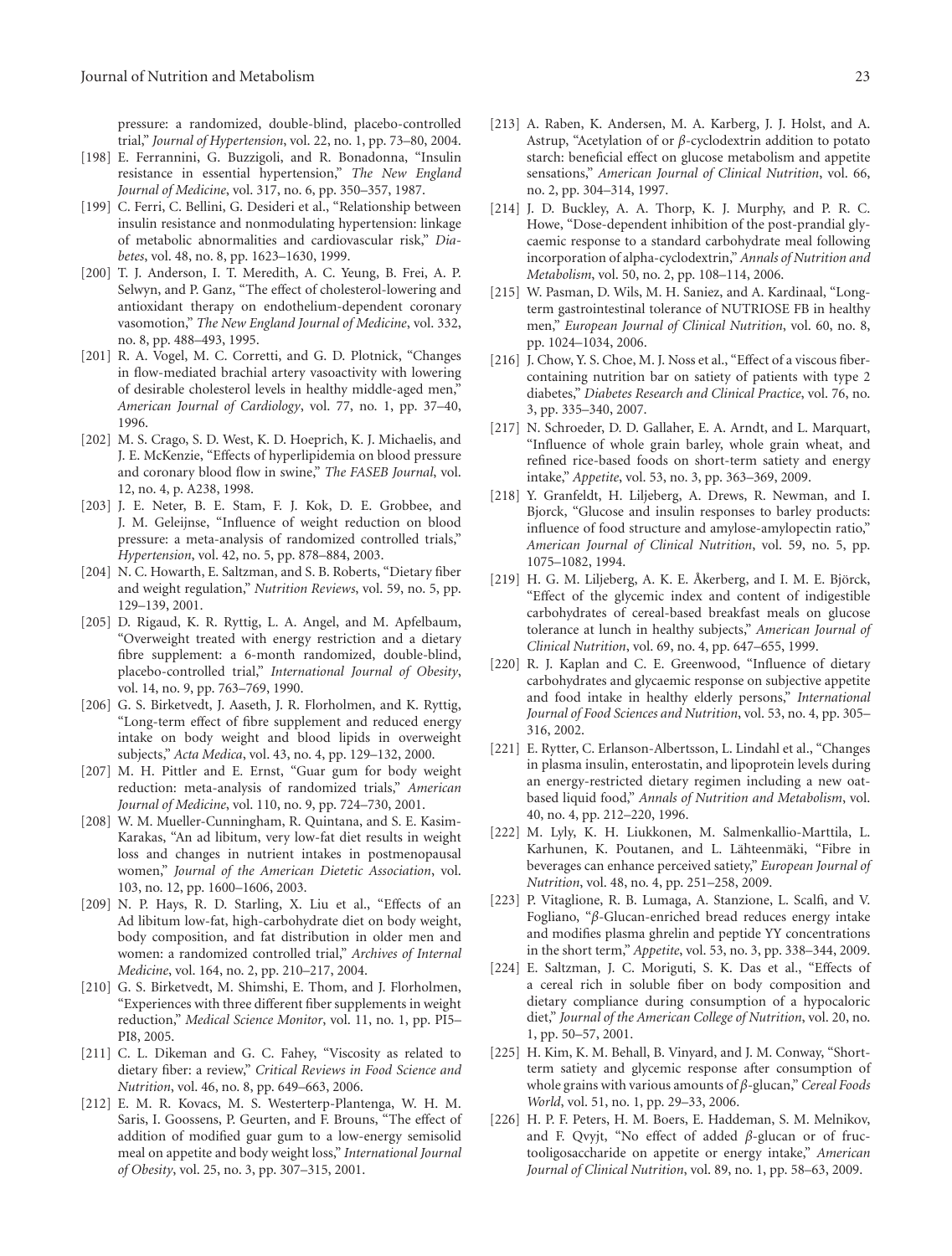- <span id="page-23-0"></span>[227] M. Lyly, N. Ohls, L. Lähteenmäki et al., "The effect of fibre amount, energy level and viscosity of beverages containing oat fibre supplement on perceived satiety," *Food and Nutrition Research*, vol. 54, no. 1, pp. 1–8, 2010.
- <span id="page-23-1"></span>[228] P. Vitaglione, R. B. Lumaga, C. Montagnese, M. C. Messia, E. Marconi, and L. Scalfi, "Satiating effect of a barley betaglucan-enriched snack," *Journal of the American College of Nutrition*, vol. 29, no. 2, pp. 113–121, 2010.
- <span id="page-23-2"></span>[229] Z. Burkus and F. Temelli, "Determination of the molecular weight of barley *β*-glucan using intrinsic viscosity measurements," *Carbohydrate Polymers*, vol. 54, no. 1, pp. 51–57, 2003.
- <span id="page-23-3"></span>[230] A. Lazaridou, C. G. Biliaderis, and M. S. Izydorczyk, "Cereal beta-glucans: structures, physical properties, and physiological functions," in *Function Food Carbohydrates*, CRC Press, Boca Raton, Fla, USA, 2007.
- <span id="page-23-4"></span>[231] M. U. Beer, P. J. Wood, J. Weisz, and N. Fillion, "Effect of cooking and storage on the amount and molecular weight of  $(1 - 3)(1 - 4)$ - $\beta$ -D-glucan extracted from oat products by an in vitro digestion system," *Cereal Chemistry*, vol. 74, no. 6, pp. 705–709, 1997.
- <span id="page-23-5"></span>[232] S. V. Kirkmeyer and R. D. Mattes, "Effects of food attributes on hunger and food intake," *International Journal of Obesity*, vol. 24, no. 9, pp. 1167–1175, 2000.
- <span id="page-23-6"></span>[233] M. E. Pick, Z. J. Hawrysh, M. I. Gee, E. Toth, M. L. Garg, and R. T. Hardin, "Oat bran concentrate bread products improve long-term control of diabetes: a pilot study," *Journal of the American Dietetic Association*, vol. 96, no. 12, pp. 1254–1261, 1996.
- <span id="page-23-7"></span>[234] E. J. Beck, L. C. Tapsell, M. J. Batterham, S. M. Tosh, and X. F. Huang, "Oat *β*-glucan supplementation does not enhance the effectiveness of an energy-restricted diet in overweight women," *British Journal of Nutrition*, vol. 103, no. 8, pp. 1212–1222, 2010.
- <span id="page-23-8"></span>[235] B. Burton-Freeman, "Dietary fiber and energy regulation," *Journal of Nutrition*, vol. 130, no. 2, supplement, pp. 272S– 275S, 2000.
- <span id="page-23-9"></span>[236] R. D. Mattes and D. Rothacker, "Beverage viscosity is inversely related to postprandial hunger in humans," *Physiology and Behavior*, vol. 74, no. 4-5, pp. 551–557, 2001.
- <span id="page-23-10"></span>[237] N. Zijlstra, M. Mars, R. A. De Wijk, M. S. Westerterp-Plantenga, and C. De Graaf, "The effect of viscosity on ad libitum food intake," *International Journal of Obesity*, vol. 32, no. 4, pp. 676–683, 2008.
- <span id="page-23-11"></span>[238] D. Rigaud, F. Paycha, A. Meulemans, M. Merrouche, and M. Mignon, "Effect of psyllium on gastric emptying, hunger feeling and food intake in normal volunteers: a double blind study," *European Journal of Clinical Nutrition*, vol. 52, no. 4, pp. 239–245, 1998.
- <span id="page-23-12"></span>[239] G. Isaksson, I. Lundquist, and I. Ihse, "Effect of dietary fiber on pancreatic enyzme in vitro," *Gastroenterology*, vol. 82, no. 5, pp. 918–924, 1982.
- <span id="page-23-13"></span>[240] K. R. Juvonen, A. K. Purhonen, M. Salmenkallio-Marttila et al., "Viscosity of oat bran-enriched beverages influences gastrointestinal hormonal responses in healthy humans," *Journal of Nutrition*, vol. 139, no. 3, pp. 461–466, 2009.
- <span id="page-23-14"></span>[241] P. R. Ellis, F. M. Dawoud, and E. R. Morris, "Blood glucose, plasma insulin and sensory responses to guar-containing wheat breads: effects of molecular weight and particle size of guar gum," *British Journal of Nutrition*, vol. 66, no. 3, pp. 363–379, 1991.
- [242] C. De Graaf, L. S. De Jong, and A. C. Lambers, "Palatability affects satiation but not satiety," *Physiology and Behavior*, vol. 66, no. 4, pp. 681–688, 1999.
- <span id="page-23-15"></span>[243] C. Berg, I. Jonsson, M. Conner, and L. Lissner, "Perceptions and reasons for choice of fat-and fibre-containing foods by Swedish schoolchildren," *Appetite*, vol. 40, no. 1, pp. 61–67, 2003.
- <span id="page-23-16"></span>[244] S. H. A. Holt, J. C. Brand Miller, P. Petocz, and E. Farmakalidis, "A satiety index of common foods," *European Journal of Clinical Nutrition*, vol. 49, no. 9, pp. 675–690, 1995.
- <span id="page-23-17"></span>[245] O. Mårtensson, M. Biörklund, A. M. Lambo et al., "Fermented, ropy, oat-based products reduce cholesterol levels and stimulate the bifidobacteria flora in humans," *Nutrition Research*, vol. 25, no. 5, pp. 429–442, 2005.
- <span id="page-23-18"></span>[246] S. Holt, J. Brand, C. Soveny, and J. Hansky, "Relationship of satiety to postprandial glycaemic, insulin and cholecystokinin responses," *Appetite*, vol. 18, no. 2, pp. 129–141, 1992.
- <span id="page-23-19"></span>[247] S. H. A. Holt and J. B. Miller, "Increased insulin responses to ingested foods are associated with lessened satiety," *Appetite*, vol. 24, no. 1, pp. 43–54, 1995.
- <span id="page-23-20"></span>[248] G. H. Anderson, N. L. A. Catherine, D. M. Woodend, and T. M. S. Wolever, "Inverse association between the effect of carbohydrates on blood glucose and subsequent shortterm food intake in young men," *American Journal of Clinical Nutrition*, vol. 76, no. 5, pp. 1023–1030, 2002.
- <span id="page-23-21"></span>[249] S. L. Stewart, R. M. Black, T. M. S. Wolever, and G. H. Anderson, "The relationship between the glycaemic response to breakfast cereals and subjective appetite and food intake," *Nutrition Research*, vol. 17, no. 8, pp. 1249–1260, 1997.
- <span id="page-23-22"></span>[250] G. H. Anderson and D. Woodend, "Effect of glycemic carbohydrates on short-term satiety and food intake," *Nutrition Reviews*, vol. 61, no. 5, pp. S17–S26, 2003.
- <span id="page-23-23"></span>[251] J. H. Cummings, E. W. Pomare, W. J. Branch, C. P. E. Naylor, and G. T. Macfarlane, "Short chain fatty acids in human large intestine, portal, hepatic and venous blood," *Gut*, vol. 28, no. 10, pp. 1221–1227, 1987.
- <span id="page-23-24"></span>[252] W. E. W. Roediger, "Role of anaerobic bacteria in the metabolic welfare of the colonic mucosa in man," *Gut*, vol. 21, no. 9, pp. 793–798, 1980.
- <span id="page-23-25"></span>[253] Y. H. Hong, Y. Nishimura, D. Hishikawa et al., "Acetate and propionate short chain fatty acids stimulate adipogenesis via GPCR43," *Endocrinology*, vol. 146, no. 12, pp. 5092–5099, 2005.
- <span id="page-23-26"></span>[254] M. L. Sleeth, E. L. Thompson, H. E. Ford, S. E. K. Zac-Varghese, and G. Frost, "Free fatty acid receptor 2 and nutrient sensing: a proposed role for fibre, fermentable carbohydrates and short-chain fatty acids in appetite regulation," *Nutrition Research Reviews*, vol. 23, no. 1, pp. 135–145, 2010.
- <span id="page-23-27"></span>[255] H. M. Hamer, D. Jonkers, K. Venema, S. Vanhoutvin, F. J. Troost, and R. J. Brummer, "Review article: the role of butyrate on colonic function," *Alimentary Pharmacology and Therapeutics*, vol. 27, no. 2, pp. 104–119, 2008.
- <span id="page-23-28"></span>[256] P. E. Kendall and L. M. McLeay, "Excitatory effects of volatile fatty acids on the in vitro motility of the rumen of sheep," *Research in Veterinary Science*, vol. 61, no. 1, pp. 1–6, 1996.
- <span id="page-23-29"></span>[257] E. N. Bergman, "Energy contributions of volatile fatty acids from the gastrointestinal tract in various species," *Physiological Reviews*, vol. 70, no. 2, pp. 567–590, 1990.
- <span id="page-23-30"></span>[258] N. B. Dass, A. K. John, A. K. Bassil et al., "The relationship between the effects of short-chain fatty acids on intestinal motility in vitro and GPR43 receptor activation," *Neurogastroenterology and Motility*, vol. 19, no. 1, pp. 66–74, 2007.
- <span id="page-23-31"></span>[259] H. Tazoe, Y. Otomo, I. Kaji, R. Tanaka, S. I. Karaki, and A. Kuwahara, "Roles of short-chain fatty acids receptors, GPR41 and GPR43 on colonic functions," *Journal of Physiology and Pharmacology*, vol. 59, no. 2, pp. 251–262, 2008.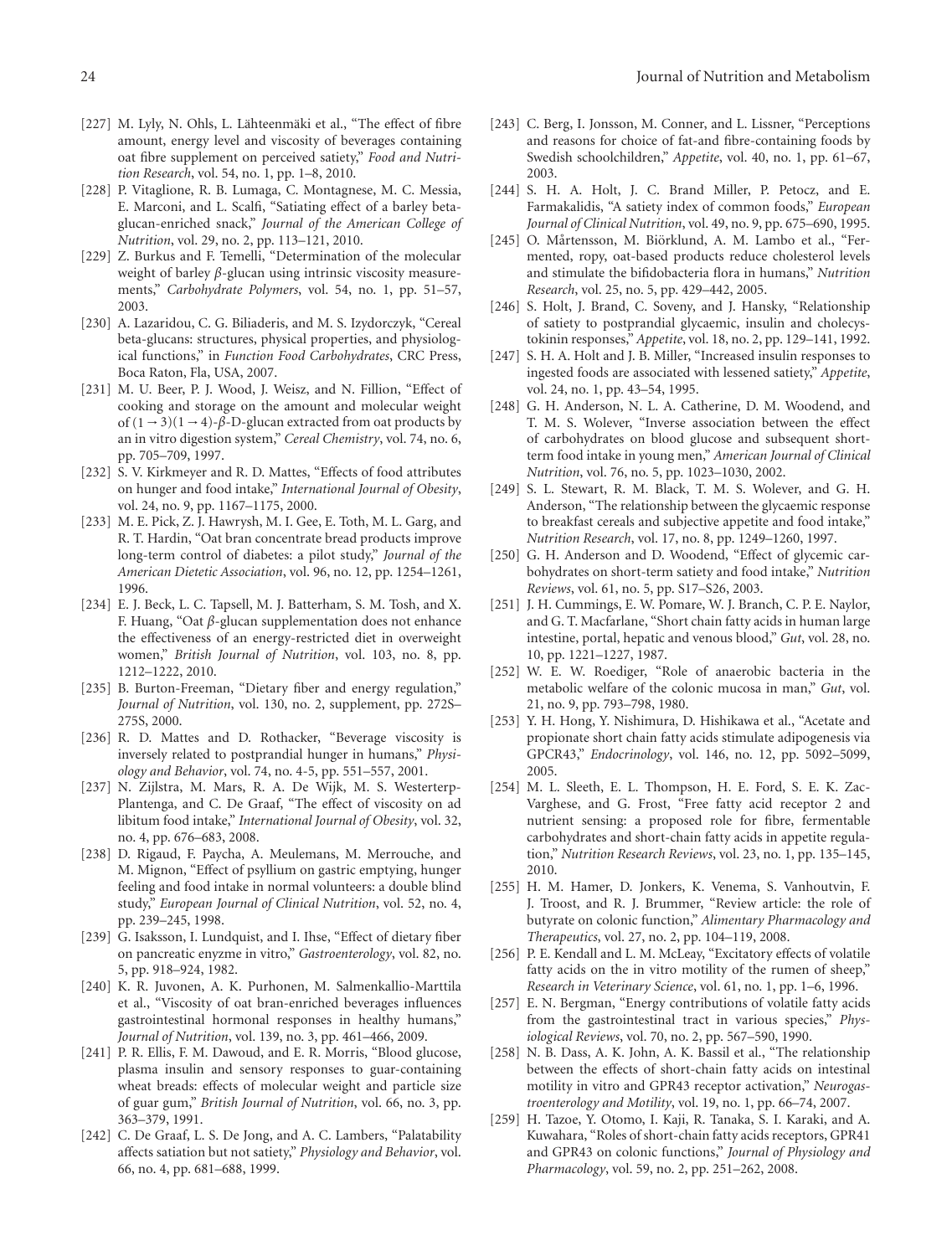- <span id="page-24-0"></span>[260] C. Cherbut, "Effects of short-chain fatty acids on gastrointestinal motility," in *Physiological and Clinical Aspects of Short-Chain Fatty Acids*, J. H. Cummings, J. L. Rombeau, and T. Sakata, Eds., Cambridge University Press, Cambridge, UK, 1995.
- <span id="page-24-1"></span>[261] M. Berger, J. A. Gray, and B. L. Roth, "The expanded biology of serotonin," *Annual Review of Medicine*, vol. 60, pp. 355– 366, 2009.
- <span id="page-24-2"></span>[262] D. Y. Kim and M. Camilleri, "Serotonin: a mediator of the brain-gut connection," *American Journal of Gastroenterology*, vol. 95, no. 10, pp. 2704–2709, 2000.
- <span id="page-24-3"></span>[263] J. X. Zhu, X. Y. Wu, C. Owyang, and Y. Li, "Intestinal serotonin acts as a paracrine substance to mediate vagal signal transmission evoked by luminal factors in the rat," *Journal of Physiology*, vol. 530, no. 3, pp. 431–442, 2001.
- <span id="page-24-4"></span>[264] S. Fukumoto, M. Tatewaki, T. Yamada et al., "Short-chain fatty acids stimulate colonic transit via intraluminal 5-HT release in rats," *American Journal of Physiology*, vol. 284, no. 5, pp. R1269–R1276, 2003.
- <span id="page-24-5"></span>[265] V. Dumoulin, F. Moro, A. Barcelo, T. Dakka, and J. C. Cuber, "Peptide YY, glucagon-like peptide-1, and neurotensin responses to luminal factors in the isolated vascularly perfused rat ileum," *Endocrinology*, vol. 139, no. 9, pp. 3780–3786, 1998.
- <span id="page-24-6"></span>[266] K. Tatemoto and V. Mutt, "Isolation of two novel candidate hormones using a chemical method for finding naturally occurring polypeptides," *Nature*, vol. 285, no. 5764, pp. 417– 418, 1980.
- <span id="page-24-7"></span>[267] G. A. Eberlein, V. E. Eysselein, M. Schaeffer et al., "A new molecular form of PYY: structural characterization of human PYY(3-36) and PYY(1-36)," *Peptides*, vol. 10, no. 4, pp. 797– 803, 1989.
- <span id="page-24-8"></span>[268] T. E. Adrian, G. L. Ferri, and A. J. Bacarese-Hamilton, "Human distribution and release of a putative new gut hormone, peptide YY," *Gastroenterology*, vol. 89, no. 5, pp. 1070–1077, 1985.
- <span id="page-24-9"></span>[269] R. L. Batterham, M. A. Cowley, C. J. Small et al., "Gut hormone PYY3-36 physiologically inhibits food intake," *Nature*, vol. 418, no. 6898, pp. 650–654, 2002.
- <span id="page-24-10"></span>[270] R. L. Batterham, M. A. Cohen, S. M. Ellis et al., "Inhibition of food intake in obese subjects by peptide YY3-36," *The New England Journal of Medicine*, vol. 349, no. 10, pp. 941–948, 2003.
- <span id="page-24-11"></span>[271] L. J. Karhunen, K. R. Juvonen, S. M. Flander et al., "A psyllium fiber-enriched meal strongly attenuates postprandial gastrointestinal peptide release in healthy young adults," *Journal of Nutrition*, vol. 140, no. 4, pp. 737–744, 2010.
- <span id="page-24-12"></span>[272] R. A. Reimer, X. Pelletier, I. G. Carabin et al., "Increased plasma PYY levels following supplementation with the functional fiber PolyGlycopleX in healthy adults," *European Journal of Clinical Nutrition*, vol. 64, no. 10, pp. 1186–1191, 2010.
- <span id="page-24-13"></span>[273] J. A. Parnell and R. A. Reimer, "Weight loss during oligofructose supplementation is associated with decreased ghrelin and increased peptide YY in overweight and obese adults," *American Journal of Clinical Nutrition*, vol. 89, no. 6, pp. 1751–1759, 2009.
- <span id="page-24-14"></span>[274] E. J. Beck, L. C. Tapsell, M. J. Batterham, S. M. Tosh, and X. F. Huang, "Increases in peptide Y-Y levels following oat betaglucan ingestion are dose-dependent in overweight adults," *Nutrition Research*, vol. 29, no. 10, pp. 705–709, 2009.
- <span id="page-24-15"></span>[275] W. E. Longo, G. H. Ballantyne, P. E. Savoca, T. E. Adrian, A. J. Bilchik, and I. M. Modlin, "Short-chain fatty acid release of

peptide YY in the isolated rabbit distal colon," *Scandinavian Journal of Gastroenterology*, vol. 26, no. 4, pp. 442–448, 1991.

- <span id="page-24-16"></span>[276] C. Cherbut, L. Ferrier, C. Rozé et al., "Short-chain fatty acids modify colonic motility through nerves and polypeptide YY release in the rat," *American Journal of Physiology*, vol. 275, no. 6, pp. G1415–G1422, 1998.
- <span id="page-24-17"></span>[277] S. I. Karaki, R. Mitsui, H. Hayashi et al., "Short-chain fatty acid receptor, GPR43, is expressed by enteroendocrine cells and mucosal mast cells in rat intestine," *Cell and Tissue Research*, vol. 324, no. 3, pp. 353–360, 2006.
- <span id="page-24-18"></span>[278] J. J. Holst, "The physiology of glucagon-like peptide 1," *Physiological Reviews*, vol. 87, no. 4, pp. 1409–1439, 2007.
- <span id="page-24-19"></span>[279] R. M. Elliott, L. M. Morgan, J. A. Tredger, S. Deacon, J. Wright, and V. Marks, "Glucagon-like peptide-1(7-36)amide and glucose-dependent insulinotropic polypeptide secretion in response to nutrient ingestion in man: acute post-prandial and 24-h secretion patterns," *Journal of Endocrinology*, vol. 138, no. 1, pp. 159–166, 1993.
- <span id="page-24-20"></span>[280] M. D. Turton, D. O'Shea, I. Gunn et al., "A role for glucagonlike peptide-1 in the central regulation of feeding," *Nature*, vol. 379, no. 6560, pp. 69–72, 1996.
- <span id="page-24-21"></span>[281] H. R. Davis, D. E. Mnllins, J. M. Pines et al., "Effect of chronic central administration of glucagon-like peptide-1 (7-36) amide on food consumption and body weight in normal and obese rats," *Obesity Research*, vol. 6, no. 2, pp. 147–156, 1998.
- <span id="page-24-22"></span>[282] C. Verdich, A. Flint, J. P. Gutzwiller et al., "A meta-analysis of the effect of glucagon-like peptide-1 (7-36) amide on Ad Libitum energy intake in humans," *Journal of Clinical Endocrinology and Metabolism*, vol. 86, no. 9, pp. 4382–4389, 2001.
- <span id="page-24-23"></span>[283] P. D. Cani, S. Hoste, Y. Guiot, and N. M. Delzenne, "Dietary non-digestible carbohydrates promote L-cell differentiation in the proximal colon of rats," *British Journal of Nutrition*, vol. 98, no. 1, pp. 32–37, 2007.
- <span id="page-24-24"></span>[284] T. C. M. Adam and M. S. Westerterp-Plantenga, "Nutrientstimulated GLP-1 release in normal-weight men and women," *Hormone and Metabolic Research*, vol. 37, no. 2, pp. 111–117, 2005.
- <span id="page-24-25"></span>[285] A. Raben, A. Tagliabue, N. J. Christensen, J. Madsen, J. J. Holst, and A. Astrup, "Resistant starch: the effect on postprandial glycemia, hormonal response, and satiety," *American Journal of Clinical Nutrition*, vol. 60, no. 4, pp. 544–551, 1994.
- <span id="page-24-26"></span>[286] G. S. Frost, A. E. Brynes, W. S. Dhillo, S. R. Bloom, and M. I. McBurney, "The effects of fiber enrichment of pasta and fat content on gastric emptying, GLP-1, glucose, and insulin responses to a meal," *European Journal of Clinical Nutrition*, vol. 57, no. 2, pp. 293–298, 2003.
- <span id="page-24-27"></span>[287] S. P. Massimino, M. I. McBurney, C. J. Field et al., "Fermentable dietary fiber increases GLP-1 secretion and improves glucose homeostasis despite increased intestinal glucose transport capacity in healthy dogs," *Journal of Nutrition*, vol. 128, no. 10, pp. 1786–1793, 1998.
- <span id="page-24-28"></span>[288] P. D. Cani, C. Dewever, and N. M. Delzenne, "Inulin-type fructans modulate gastrointestinal peptides involved in appetite regulation (glucagon-like peptide-1 and ghrelin) in rats," *British Journal of Nutrition*, vol. 92, no. 3, pp. 521–526, 2004.
- <span id="page-24-30"></span>[289] N. M. Delzenne, P. D. Cani, C. Daubioul, and A. M. Neyrinck, "Impact of inulin and oligofructose on gastrointestinal peptides," *British Journal of Nutrition*, vol. 93, pp. S157–S161, 2005.
- <span id="page-24-29"></span>[290] M. J. Keenan, J. Zhou, K. L. McCutcheon et al., "Effects of resistant starch, a non-digestible fermentable fiber, on reducing body fat," *Obesity*, vol. 14, no. 9, pp. 1523–1534, 2006.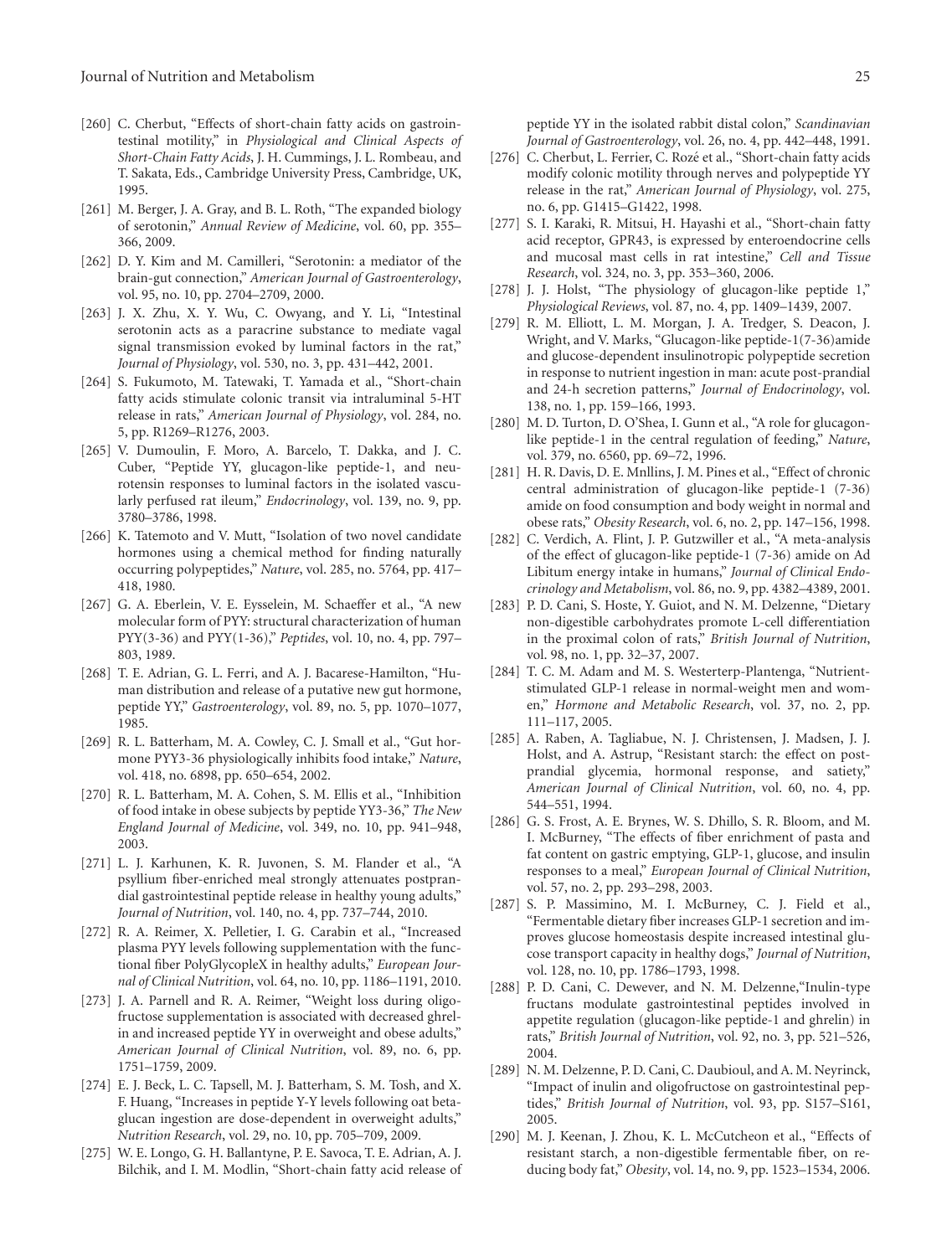- [291] E. Delmée, P. D. Cani, G. Gual et al., "Relation between colonic proglucagon expression and metabolic response to oligofructose in high fat diet-fed mice," *Life Sciences*, vol. 79, no. 10, pp. 1007–1013, 2006.
- [292] J. Zhou, M. Hegsted, K. L. McCutcheon et al., "Peptide YY and proglucagon mRNA expression patterns and regulation in the gut," *Obesity*, vol. 14, no. 4, pp. 683–689, 2006.
- <span id="page-25-0"></span>[293] J. Zhou, R. J. Martin, R. T. Tulley et al., "Dietary resistant starch upregulates total GLP-1 and PYY in a sustained daylong manner through fermentation in rodents," *American Journal of Physiology*, vol. 295, no. 5, pp. E1160–E1166, 2008.
- [294] T. Piche, S. B. Des Varannes, S. Sacher-Huvelin, J. J. Holst, J. C. Cuber, and J. P. Galmiche, "Colonic fermentation influences lower esophageal sphincter function in gastroesophageal reflux disease," *Gastroenterology*, vol. 124, no. 4, pp. 894–902, 2003.
- <span id="page-25-1"></span>[295] F. Greenway, C. E. O'Neil, L. Stewart, J. Rood, M. Keenan, and R. Martin, "Fourteen weeks of treatment with Viscofiber increased fasting levels of glucagon-like peptide-1 and peptide-YY," *Journal of Medicinal Food*, vol. 10, no. 4, pp. 720–724, 2007.
- <span id="page-25-2"></span>[296] P. D. Cani, E. Lecourt, E. M. Dewulf et al., "Gut microbiota fermentation of prebiotics increases satietogenic and incretin gut peptide production with consequences for appetite sensation and glucose response after a meal," *American Journal of Clinical Nutrition*, vol. 90, no. 5, pp. 1236–1243, 2009.
- <span id="page-25-3"></span>[297] J. M. Gee and I. T. Johnson, "Dietary lactitol fermentation increases circulating peptide YY and glucagon-like peptide-1 in rats and humans," *Nutrition*, vol. 21, no. 10, pp. 1036–1043, 2005.
- <span id="page-25-4"></span>[298] G. Frost, A. Brynes, and A. Leeds, "Effect of large bowel fermentation on insulin, glucose, free fatty acids, and glucagonlike peptide 1 (7-36) amide in patients with coronary heart disease," *Nutrition*, vol. 15, no. 3, pp. 183–188, 1999.
- <span id="page-25-5"></span>[299] T. May, R. I. Mackie, G. C. Fahey, J. C. Cremin, and K. A. Garleb, "Effect of fiber source on short-chain fatty acid production and on the growth and toxin production by clostridium difficile," *Scandinavian Journal of Gastroenterology*, vol. 29, no. 10, pp. 916–922, 1994.
- <span id="page-25-6"></span>[300] J. Gibbs, R. C. Young, and G. P. Smith, "Cholecystokinin decreases food intake in rats," *Journal of Comparative and Physiological Psychology*, vol. 84, no. 3, pp. 488–495, 1973.
- <span id="page-25-7"></span>[301] R. A. Liddle, I. D. Goldfine, and M. S. Rosen, "Cholecystokinin bioactivity in human plasma. Molecular forms, responses to feeding, and relationship to gallbladder contraction," *Journal of Clinical Investigation*, vol. 75, no. 4, pp. 1144–1152, 1985.
- <span id="page-25-8"></span>[302] H. R. Kissileff, F. X. Pi-Sunyer, J. Thornton, and G. P. Smith, "C-terminal octapeptide of cholecystokinin decreases food intake in man," *American Journal of Clinical Nutrition*, vol. 34, no. 2, pp. 154–160, 1981.
- <span id="page-25-9"></span>[303] B. Burton-Freeman, P. A. Davis, and B. O. Schneeman, "Plasma cholecystokinin is associated with subjective measures of satiety in women," *American Journal of Clinical Nutrition*, vol. 76, no. 3, pp. 659–667, 2002.
- <span id="page-25-10"></span>[304] A. F. Heini, C. Lara-Castro, H. Schneider, K. A. Kirk, R. V. Considine, and R. L. Weinsier, "Effect of hydrolyzed guar fiber on fasting and postprandial satiety and satiety hormones: a double-blind, placebo-controlled trial during controlled weight loss," *International Journal of Obesity*, vol. 22, no. 9, pp. 906–909, 1998.
- <span id="page-25-11"></span>[305] I. Bourdon, B. Olson, R. Backus, B. D. Richter, P. A. Davis, and B. O. Schneeman, "Beans, as a source of dietary fiber, increase cholecystokinin and apolipoprotein B48 response to

test meals in men," *Journal of Nutrition*, vol. 131, no. 5, pp. 1485–1490, 2001.

- <span id="page-25-12"></span>[306] V. Sileikiene, R. Mosenthin, E. Bauer et al., "Effect of ileal infusion of short-chain fatty acids on pancreatic prandial secretion and gastrointestinal hormones in pigs," *Pancreas*, vol. 37, no. 2, pp. 196–202, 2008.
- <span id="page-25-13"></span>[307] M. Kojima, H. Hosoda, Y. Date, M. Nakazato, H. Matsuo, and K. Kangawa, "Ghrelin is a growth-hormone-releasing acylated peptide from stomach," *Nature*, vol. 402, no. 6762, pp. 656–660, 1999.
- <span id="page-25-14"></span>[308] D. E. Cummings, J. Q. Purnell, R. S. Frayo, K. Schmidova, B. E. Wisse, and D. S. Weigle, "A preprandial rise in plasma ghrelin levels suggests a role in meal initiation in humans," *Diabetes*, vol. 50, no. 8, pp. 1714–1719, 2001.
- <span id="page-25-15"></span>[309] M. Tschop, D. L. Smiley, and M. L. Heiman, "Ghrelin induces adiposity in rodents," *Nature*, vol. 407, no. 6806, pp. 908–913, 2000.
- <span id="page-25-16"></span>[310] M. Nakazato, N. Murakami, Y. Date et al., "A role for ghrelin in the central regulation of feeding," *Nature*, vol. 409, no. 6817, pp. 194–198, 2001.
- <span id="page-25-17"></span>[311] J. Nedvídková, I. Krykorková, V. Barták et al., "Loss of meal-induced decrease in plasma ghrelin levels in patients with anorexia nervosa," *Journal of Clinical Endocrinology and Metabolism*, vol. 88, no. 4, pp. 1678–1682, 2003.
- <span id="page-25-18"></span>[312] J. Erdmann, F. Lippl, and V. Schusdziarra, "Differential effect of protein and fat on plasma ghrelin levels in man," *Regulatory Peptides*, vol. 116, no. 1–3, pp. 101–107, 2003.
- <span id="page-25-19"></span>[313] L. J. Karhunen, S. Flander, K. H. Liukkonen et al., "Fiber effectively inhibits postprandial decrease in plasma ghrelin concentration," *Abstract Obesity Reviews*, vol. 6, p. 59, 2005.
- <span id="page-25-20"></span>[314] M. Möhlig, C. Koebnick, M. O. Weickert et al., "Arabinoxylan-enriched meal increases serum ghrelin levels in healthy humans," *Hormone and Metabolic Research*, vol. 37, no. 5, pp. 303–308, 2005.
- <span id="page-25-21"></span>[315] J. Tarini and T. M. S. Wolever, "The fermentable fibre inulin increases postprandial serum short-chain fatty acids and reduces free-fatty acids and ghrelin in healthy subjects," *Applied Physiology, Nutrition and Metabolism*, vol. 35, no. 1, pp. 9–16, 2010.
- <span id="page-25-22"></span>[316] B. Sloth, L. Davidsen, J. J. Holst, A. Flint, and A. Astrup, "Effect of subcutaneous injections of PYY1-36 and PYY 3-36 on appetite, ad libitum energy intake, and plasma free fatty acid concentration in obese males," *American Journal of Physiology*, vol. 293, no. 2, pp. E604–E609, 2007.
- <span id="page-25-23"></span>[317] B. Hagander, N. G. Asp, and S. Efendic, "Reduced glycemic response to beet-fibre meal in non-insulin-dependent diabetics and its relation to plasma levels of pancreatic and gastrointestinal hormones," *Diabetes Research*, vol. 3, no. 2, pp. 91–96, 1986.
- <span id="page-25-24"></span>[318] M. Shimada, Y. Date, M. S. Mondal et al., "Somatostatin suppresses ghrelin secretion from the rat stomach," *Biochemical and Biophysical Research Communications*, vol. 302, no. 3, pp. 520–525, 2003.
- <span id="page-25-25"></span>[319] H. Nørrelund, T. K. Hansen, H. Ørskov et al., "Ghrelin immunoreactivity in human plasma is suppressed by somatostatin," *Clinical Endocrinology*, vol. 57, no. 4, pp. 539–546, 2002.
- <span id="page-25-26"></span>[320] F. Lippl, F. Kircher, J. Erdmann, H. D. Allescher, and V. Schusdziarra, "Effect of GIP, GLP-1, insulin and gastrin on ghrelin release in the isolated rat stomach," *Regulatory Peptides*, vol. 119, no. 1-2, pp. 93–98, 2004.
- <span id="page-25-27"></span>[321] Y. Mälkki and E. Virtanen, "Gastrointestinal effects of oat bran and oat gum a review," *Lebensmittel-Wissenschaft Technologie*, vol. 34, no. 6, pp. 337–347, 2001.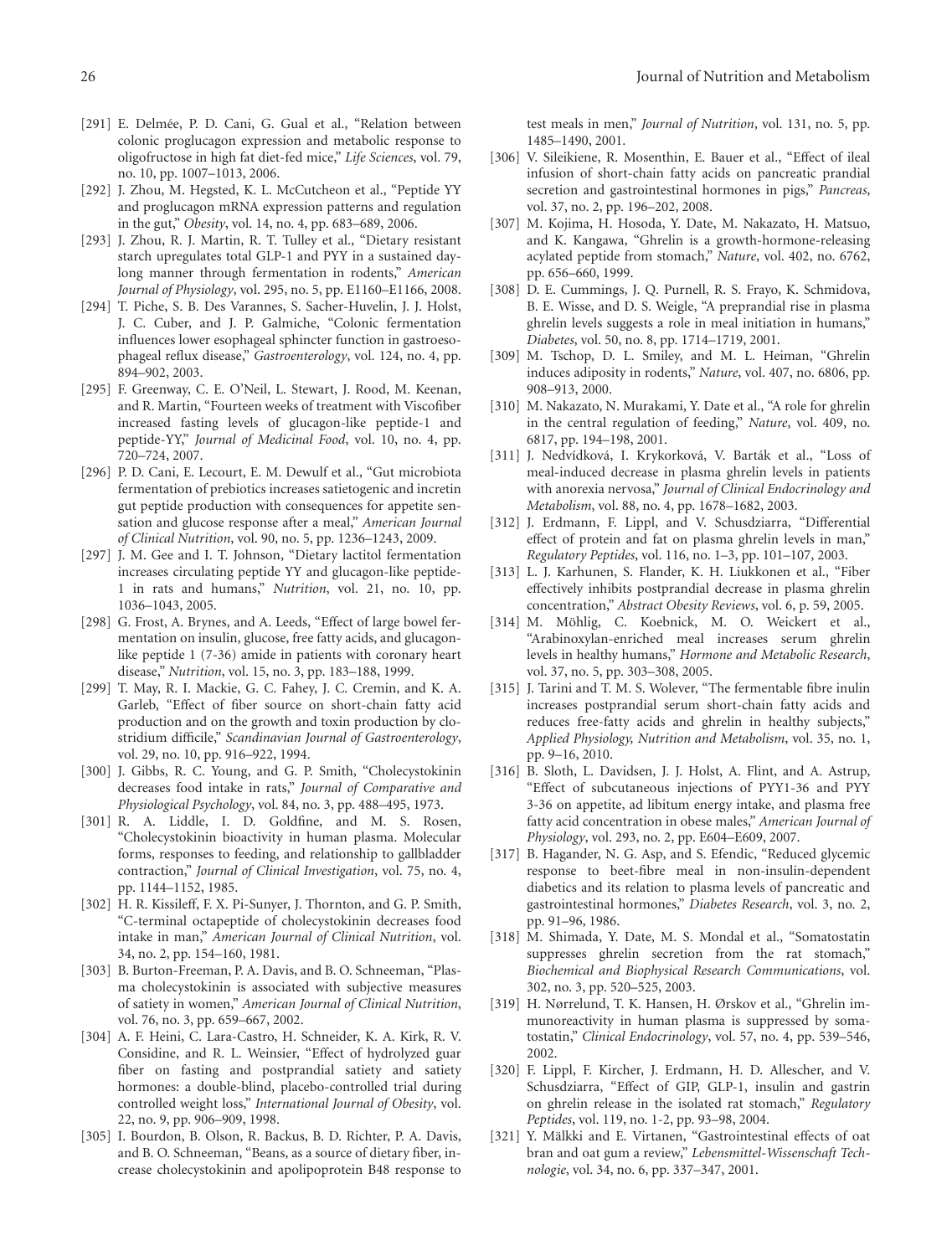- <span id="page-26-0"></span>[322] E. Lanza, D. Y. Jones, G. Block, and L. Kessler, "Dietary fiber intake in the US population," *American Journal of Clinical Nutrition*, vol. 46, no. 5, pp. 790–797, 1987.
- <span id="page-26-1"></span>[323] J. W. Anderson, S. R. Bridges, J. Tietyen, and N. J. Gustafson, "Dietary fiber content of a simulated American diet and selected research diets," *American Journal of Clinical Nutrition*, vol. 49, no. 2, pp. 352–357, 1989.
- <span id="page-26-2"></span>[324] J. L. Tillotson, G. E. Bartsch, D. Gorder, G. A. Grandits, and J. Stamler, "Food group and nutrient intakes at baseline in the Multiple Risk Factor Intervention Trial," *American Journal of Clinical Nutrition*, vol. 65, no. 1, pp. 228S–257S, 1997.
- <span id="page-26-3"></span>[325] J. Hallfrisch, J. D. Tobin, D. C. Muller, and R. Andres, "Fiber intake, age, and other coronary risk factors in men of the Baltimore Longitudinal Study (1959–1975)," *Journals of Gerontology*, vol. 43, no. 3, pp. M64–M68, 1988.
- <span id="page-26-4"></span>[326] J. R. Hermann, C. F. Hanson, and B. H. Kopel, "Fiber intake of older adults: relationship to mineral intakes," *Journal of Nutrition for the Elderly*, vol. 11, no. 4, pp. 21–33, 1992.
- <span id="page-26-5"></span>[327] Nova Scotia Department of Health, Report of the Nova Scotia Nutrition Survey, 1993.
- <span id="page-26-6"></span>[328] T. C. Schenkel, N. K. A. Stockman, J. N. Brown, and A. M. Duncan, "Evaluation of energy, nutrient and dietary fiber intakes of adolescent males," *Journal of the American College of Nutrition*, vol. 26, no. 3, pp. 264–271, 2007.
- <span id="page-26-7"></span>[329] S. M. Bagheri and G. Debry, "Evaluation of average daily consumption of dietary fiber in France," *Annals of Nutrition and Metabolism*, vol. 34, no. 2, pp. 69–75, 1990.
- <span id="page-26-8"></span>[330] G. Arbman, O. Axelson, A. B. Ericsson-Begodzki, M. Fredriksson, E. Nilsson, and R. Sjodahl, "Cereal fiber, calcium, and colorectal cancer," *Cancer*, vol. 69, no. 8, pp. 2042–2048, 1992.
- <span id="page-26-9"></span>[331] S. M. Virtanen and P. Varo, "Dietary fibre and fibre fractions in the diet of Finnish diabetic and non-diabetic adolescents," *European Journal of Clinical Nutrition*, vol. 42, no. 2, pp. 169–175, 1988.
- <span id="page-26-10"></span>[332] U. Pechanek and W. Pfannhauser, "Examples of the fiber content of foods today," *Zeitschrift fur die Gesamte Innere Medizin und Ihre Grenzgebiete*, vol. 46, no. 13, pp. 486–490, 1991.
- <span id="page-26-11"></span>[333] K. F. A. M. Hulshof, M. R. H. Lowik, C. Kistemaker, R. J. J. Hermus, F. Ten Hoor, and T. Ockhuizen, "Comparison of dietary intake data with guidelines: some potential pitfalls (Dutch nutrition surveillance system)," *Journal of the American College of Nutrition*, vol. 12, no. 2, pp. 176–185, 1993.
- <span id="page-26-12"></span>[334] S. Beer-Borst, B. Wellauer-Weber, and R. Amado, "Dietary fiber intake of a Swiss collective interested in nutrition," *Zeitschrift fur Ernahrungswissenschaft*, vol. 33, no. 1, pp. 68–78, 1994.
- <span id="page-26-13"></span>[335] P. M. Emmett, C. L. Symes, and K. W. Heaton, "Dietary intake and sources of non-starch polysaccharide in English men and women," *European Journal of Clinical Nutrition*, vol. 47, no. 1, pp. 20–30, 1993.
- <span id="page-26-14"></span>[336] A. Tarrega and E. Costell, "Effect of composition on the rheological behaviour and sensory properties of semisolid dairy dessert," *Food Hydrocolloids*, vol. 20, no. 6, pp. 914–922, 2006.
- [337] A. Tárrega and E. Costell, "Effect of inulin addition on rheological and sensory properties of fat-free starch-based dairy desserts," *International Dairy Journal*, vol. 16, no. 9, pp. 1104–1112, 2006.
- [338] B. Villegas and E. Costell, "Flow behaviour of inulin-milk beverages. Influence of inulin average chain length and of milk fat content," *International Dairy Journal*, vol. 17, no. 7, pp. 776–781, 2007.
- [339] A. S. Akalin, C. Karagözlü, and G. Ünal, "Rheological properties of reduced-fat and low-fat ice cream containing

whey protein isolate and inulin," *European Food Research and Technology*, vol. 227, no. 3, pp. 889–895, 2008.

- [340] V. Aykan, E. Sezgin, and Z. B. Guzel-Seydim, "Use of fat replacers in the production of reduced-calorie vanilla ice cream," *European Journal of Lipid Science and Technology*, vol. 110, no. 6, pp. 516–520, 2008.
- <span id="page-26-15"></span>[341] O. B. Karaca, M. Güven, K. Yasar, S. Kaya, and T. Kahyaoglu, "The functional, rheological and sensory characteristics of ice creams with various fat replacers," *International Journal of Dairy Technology*, vol. 62, no. 1, pp. 93–99, 2009.
- <span id="page-26-16"></span>[342] A. Lazaridou, C. G. Biliaderis, M. Micha-Screttas, and B. R. Steele, "A comparative study on structure-function relations of mixed-linkage (1 <sup>→</sup> 3), (1 <sup>→</sup> 4) linear *<sup>β</sup>*-D-glucans," *Food Hydrocolloids*, vol. 18, no. 5, pp. 837–855, 2004.
- <span id="page-26-17"></span>[343] S. Lee, G. E. Inglett, D. Palmquist, and K. Warner, "Flavor and texture attributes of foods containing *β*-glucan-rich hydrocolloids from oats," *Lebensmittel-Wissenschaft Technologie*, vol. 42, no. 1, pp. 350–357, 2009.
- <span id="page-26-18"></span>[344] K. W. Hunter, R. A. Gault, and M. D. Berner, "Preparation of microparticulate *β*-glucan from Saccharomyces cerevisiae for use in immune potentiation," *Letters in Applied Microbiology*, vol. 35, no. 4, pp. 267–271, 2002.
- <span id="page-26-19"></span>[345] D. Kalinga and V. K. Mishra, "Rheological and physical properties of low fat cakes produced by addition of cereal *β*-glucan concentrates," *Journal of Food Processing and Preservation*, vol. 33, no. 3, pp. 384–400, 2009.
- <span id="page-26-20"></span>[346] U. Tiwari and E. Cummins, "Factors influencing *β*-glucan levels and molecular weight in cereal-based products," *Cereal Chemistry*, vol. 86, no. 3, pp. 290–301, 2009.
- <span id="page-26-21"></span>[347] M. Saarela, I. Virkajärvi, L. Nohynek, A. Vaari, and J. Mättö, "Fibres as carriers for Lactobacillus rhamnosus during freeze-drying and storage in apple juice and chocolate-coated breakfast cereals," *International Journal of Food Microbiology*, vol. 112, no. 2, pp. 171–178, 2006.
- <span id="page-26-22"></span>[348] T. R. Gormley and A. Morrissey, "A note on the evaluation of wheaten breads containing oat flour or oat flakes," *Irish Journal of Agricultural and Food Research*, vol. 32, pp. 205–209, 1999.
- <span id="page-26-23"></span>[349] G. E. Inglett, S. C. Peterson, C. J. Carriere, and S. Maneepun, "Rheological, textural, and sensory properties of Asian noodles containing an oat cereal hydrocolloid," *Food Chemistry*, vol. 90, no. 1-2, pp. 1–8, 2005.
- <span id="page-26-24"></span>[350] E. Fernández-García, J. U. McGregor, and S. Traylor, "The addition of oat fiber and natural alternative sweeteners in the manufacture of plain yogurt," *Journal of Dairy Science*, vol. 81, no. 3, pp. 655–663, 1998.
- <span id="page-26-25"></span>[351] G. Konuklar, G. E. Inglett, K. Warner, and C. J. Carriere, "Use of a *β*-glucan hydrocolloidal suspension in the manufacture of low-fat Cheddar cheeses: textural properties by instrumental methods and sensory panels," *Food Hydrocolloids*, vol. 18, no. 4, pp. 535–545, 2004.
- <span id="page-26-26"></span>[352] P. Volikakis, C. G. Biliaderis, C. Vamvakas, and G. K. Zerfiridis, "Effects of a commercial oat-*β*-glucan concentrate on the chemical, physico-chemical and sensory attributes of a low-fat white-brined cheese product," *Food Research International*, vol. 37, no. 1, pp. 83–94, 2004.
- <span id="page-26-27"></span>[353] A. Angelov, V. Gotcheva, R. Kuncheva, and T. Hristozova, "Development of a new oat-based probiotic drink," *International Journal of Food Microbiology*, vol. 112, no. 1, pp. 75–80, 2006.
- <span id="page-26-28"></span>[354] O. Mårtensson, C. Andersson, K. Andersson, R. Öste, and O. Holst, "Formulation of an oat-based fermented product and its comparison with yoghurt," *Journal of the Science of Food and Agriculture*, vol. 81, no. 14, pp. 1314–1321, 2001.